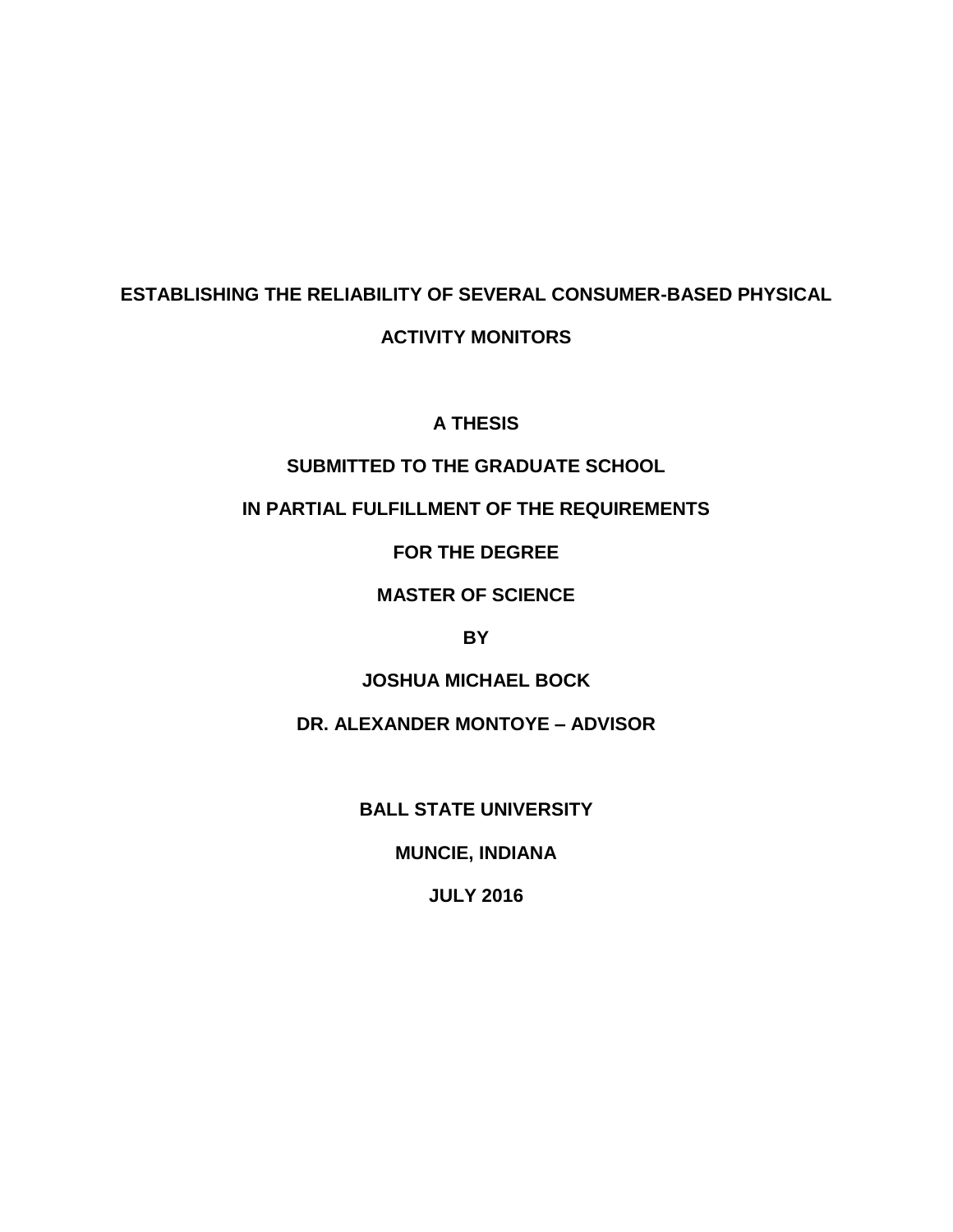#### **Acknowledgements**

First, I would like to thank my family for their continued support. Mom, Dad, Joe, Dawn, Nick, and Lyla – you guys have made these past six years so much easier on me; thank you for always being there for me.

Dr. Montoye, working with you these past two years has been an incredible learning experience. You've taught me a skill set that I can carry for the rest of my life; saying I've learned a lot from you is a strong understatement ( $p$  <0.01). Thank you for everything!

Drs. Matt Harber, Leonard Kaminsky, Todd Trappe, and Scott Trappe; thank you for all you've taught me inside and outside the classroom. The knowledge and lessons I've gained from you all while in the HPL are beyond valuable.

Dr. Mazzetti, I wouldn't be writing this if it weren't for you. Thank you for introducing me to research as an undergraduate, your help in getting me to Ball State, and for all of your continued support as I transition to the next level.

Jordan, Beard, Hidde, Kelsie, Zoe: where did the past two years go? It seems not too long ago we were eating Jimmy John's during orientation week; couldn't think of a better group to go through this program with. Thanks for all the great times and lifelong memories! We did it!

Ben, Kristine, Kristen, Amanda, Dan, and Megan: thank you for your mentorship during the first year of the program and showing me how to have a good time in Muncie, Indiana. I'm incredibly grateful to have spent time with you all.

Rachel, Allison, Nagle, Alexis, Chad, and Izzy: you guys rock! Had a lot of great times during our year together; best of luck with the rest of your time in Muncie and careers!

Steve, Greg, Tuttle, Kevin(s), Ryan, Kaleen, Tim, Voss, Jen, and Brandon: thanks for all of your help with essays, applications, beverage selection, and for always being down to talk science. I wouldn't be nearly as prepared for a doc program if it weren't for you guys. Best of luck with your career endeavors!

Abby, it's blown me away how much of a support system you have become in such a short amount of time. I'm so lucky to have met you at this point in my life. Thanks for believing in me, tolerating my rants about science, putting up with the ridiculous things I say/do, and for keeping me on track when I'm the furthest thing from focused. Here's to Iowa and the adventures that will follow!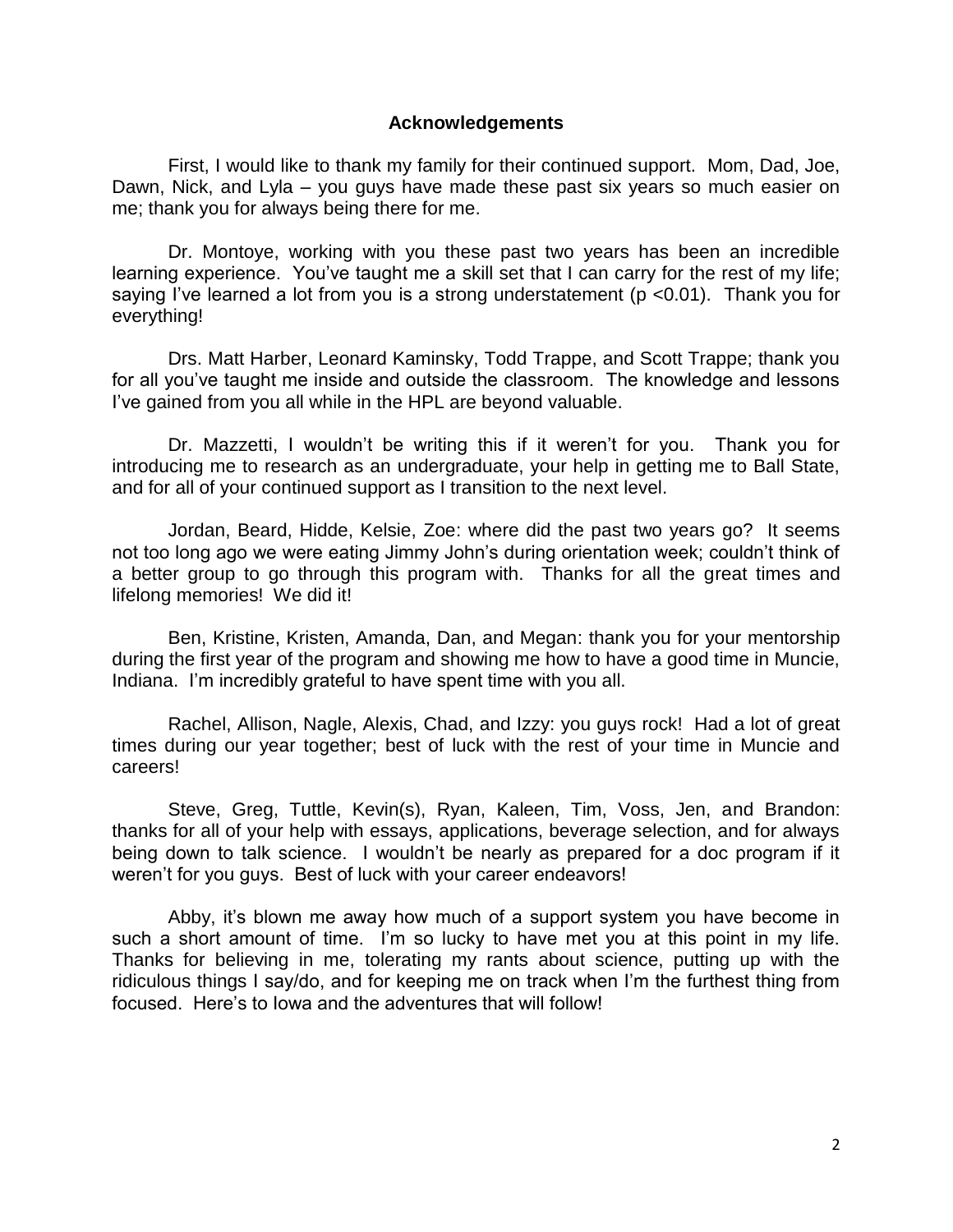### **Table of Contents**

| <b>ACKNOWLEDGEMENTS</b>                          | $\overline{2}$ |
|--------------------------------------------------|----------------|
| <b>LIST OF FIGURES</b>                           | $\overline{4}$ |
| <b>LIST OF TABLES</b>                            | 5              |
| <b>Chapter I: Introduction</b>                   |                |
| Background                                       | 8              |
| Purpose                                          | 12             |
| Aims & Hypotheses                                | 12             |
| <b>Delimitations</b>                             | 14             |
| <b>Definition of Terms</b>                       | 14             |
| <b>Chapter II: Review of the Literature</b>      |                |
| Introduction                                     | 16             |
| Part 1: Physical Activity                        | 16             |
| 10,000 Steps                                     | 17             |
| 1,000 Kcals                                      | 17             |
| 150/75 Minutes                                   | 18             |
| Part 2: Physical Activity Assessment             | 19             |
| Logs & Questionnaires                            | 19             |
| Pedometers                                       | 20             |
| Accelerometers                                   | 21             |
| <b>Consumer-Based Physical Activity Monitors</b> | 22             |
| Part 3: Protocol Selection                       | 23             |
| <b>Structured Laboratory Protocol</b>            | 23             |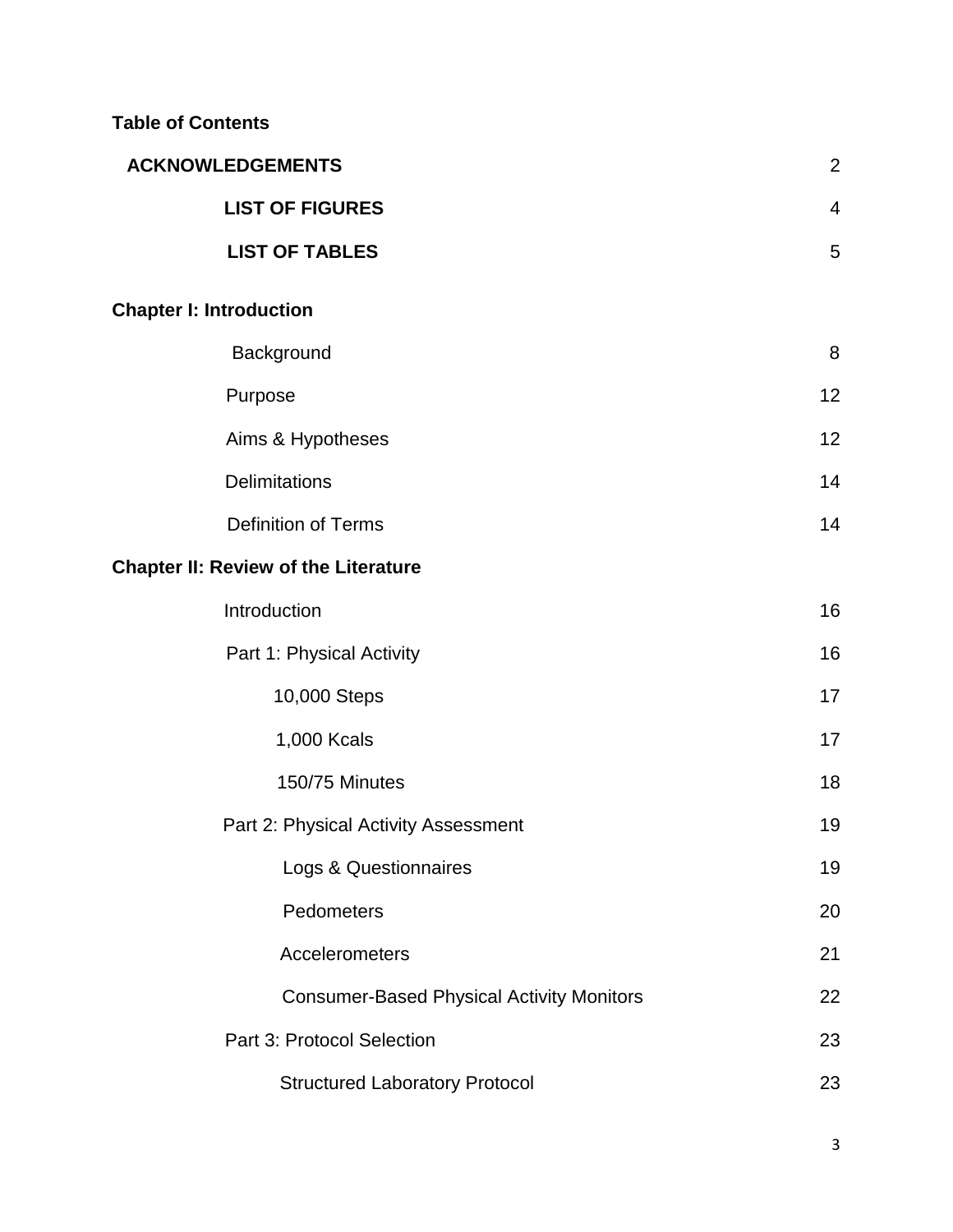| <b>Simulated Free-Living Protocol</b>                            | 24 |
|------------------------------------------------------------------|----|
| <b>Free-Living Protocol</b>                                      | 24 |
| Part 4: Validity of Consumer-Based Physical Activity Monitors    | 25 |
| <b>Steps</b>                                                     | 25 |
| <b>Kcals</b>                                                     | 26 |
| <b>Active Minutes</b>                                            | 28 |
| Part 5: Reliability of Consumer-Based Physical Activity Monitors | 28 |
| <b>Intra-Monitor Reliability</b>                                 | 29 |
| <b>Inter-Monitor Reliability</b>                                 | 29 |
| Part 6: Summary of the Current Literature                        | 31 |
| <b>Chapter III: Methodology</b>                                  |    |
| Sample & Equipment                                               | 32 |
| Procedures                                                       | 33 |
| Data Analysis                                                    | 35 |
| <b>Chapter IV: Journal Manuscript</b>                            |    |
| Abstract                                                         | 38 |
| Introduction                                                     | 40 |
| Methods                                                          | 43 |
| Subjects                                                         | 43 |
| Equipment                                                        | 43 |
| Protocol                                                         | 44 |
| Data Analysis                                                    | 45 |
| <b>Results</b>                                                   | 48 |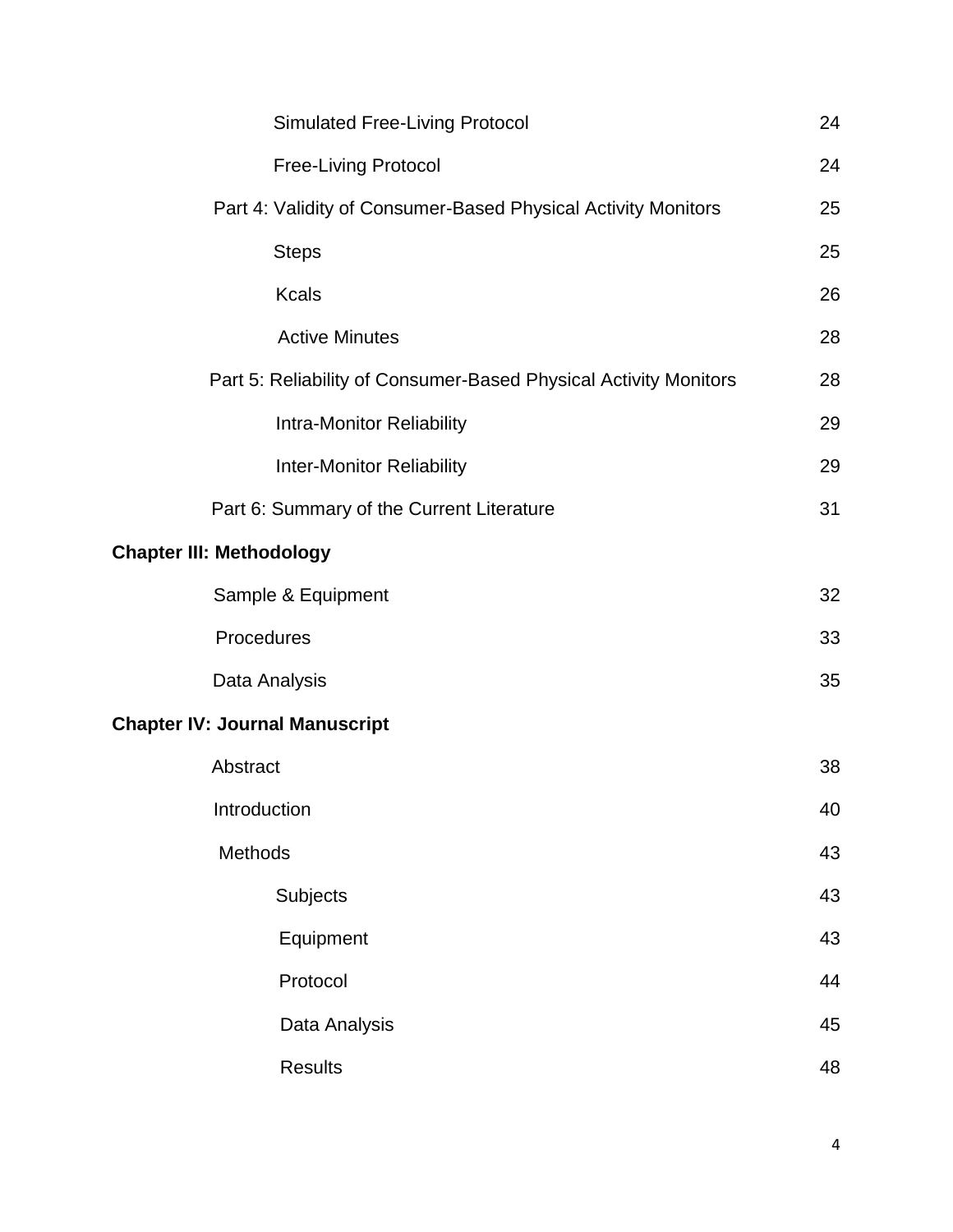| Intra-Monitor Reliability                              | 48 |  |  |
|--------------------------------------------------------|----|--|--|
| Median Absolute Difference and Mean Percent Difference | 49 |  |  |
| Inter-Monitor Reliability: Laboratory Setting          | 49 |  |  |
| Median Absolute Difference and Mean Percent Difference | 50 |  |  |
| Inter-Monitor Reliability: Free-Living Setting         | 50 |  |  |
| Median Absolute Difference and Mean Percent Difference | 51 |  |  |
| <b>Discussion</b>                                      | 51 |  |  |
| References                                             | 56 |  |  |
| <b>Chapter V: Summary and Conclusions</b>              |    |  |  |
| <b>Recommendations for Future Research</b>             | 69 |  |  |
| <b>REFERENCES</b>                                      | 71 |  |  |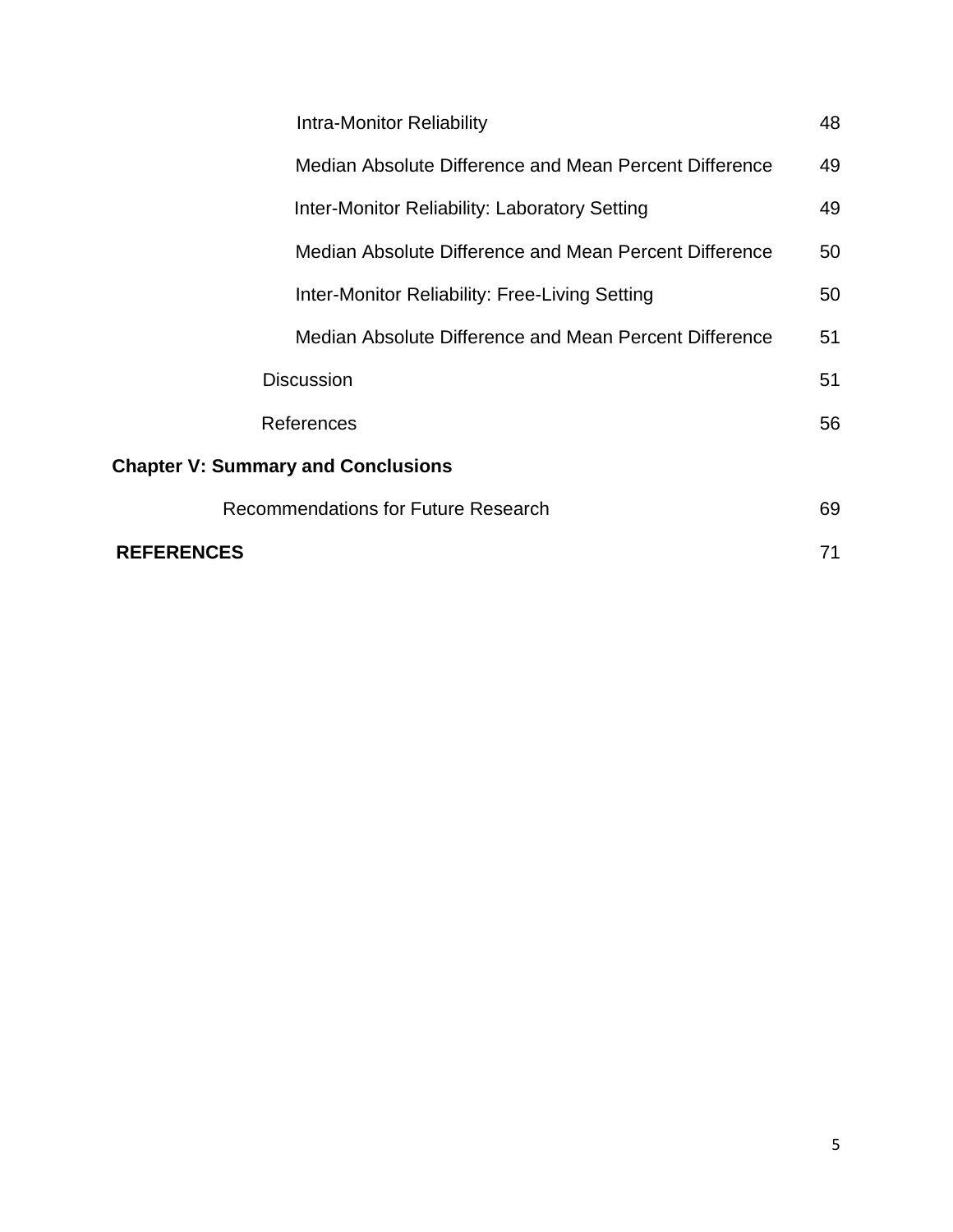## **List of Figures**

| Figure 1. Intra-monitor reliability of steps from the laboratory setting. | 58 |
|---------------------------------------------------------------------------|----|
| Figure 2. Intra-monitor reliability of kcals from the laboratory setting. | 59 |
| Figure 3. Inter-monitor reliability of steps from the laboratory setting. | 60 |
| Figure 4. Inter-monitor reliability of kcals from the laboratory setting. | 61 |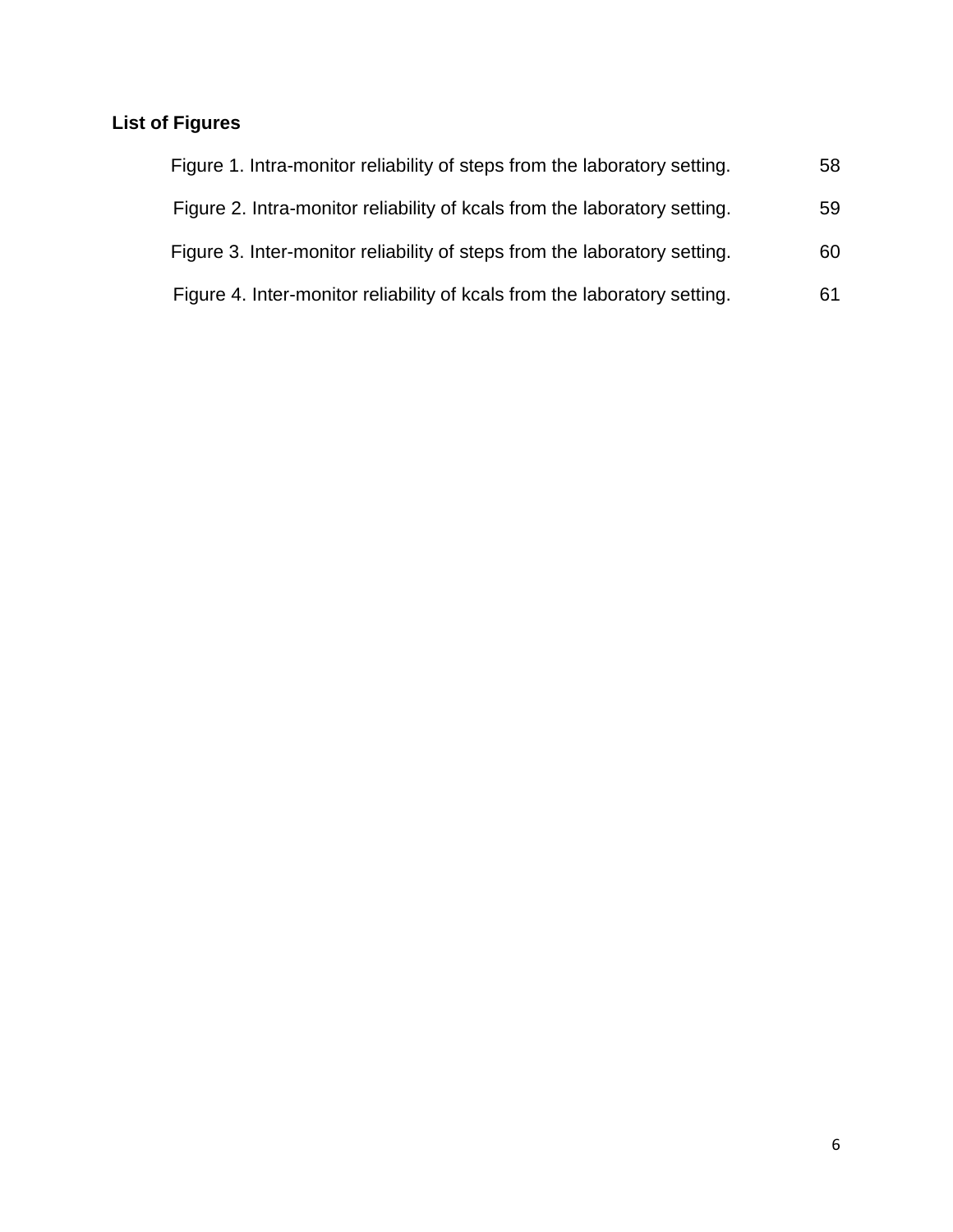### **List of Tables**

| Table 1. Descriptive characteristics of participant groups and activities.        | 62 |
|-----------------------------------------------------------------------------------|----|
| Table 2. Description of activities and average physical activity per activity.    | 63 |
| Table 3. Medians of the absolute differences from the laboratory setting.         | 64 |
| Table 4. Medians of the absolute percent differences from the laboratory setting. | 65 |
| Table 4. Medians of the absolute differences from the free-living setting.        | 66 |
| Table 5. Percentage of data removed per monitor, variable, and analysis.          | 67 |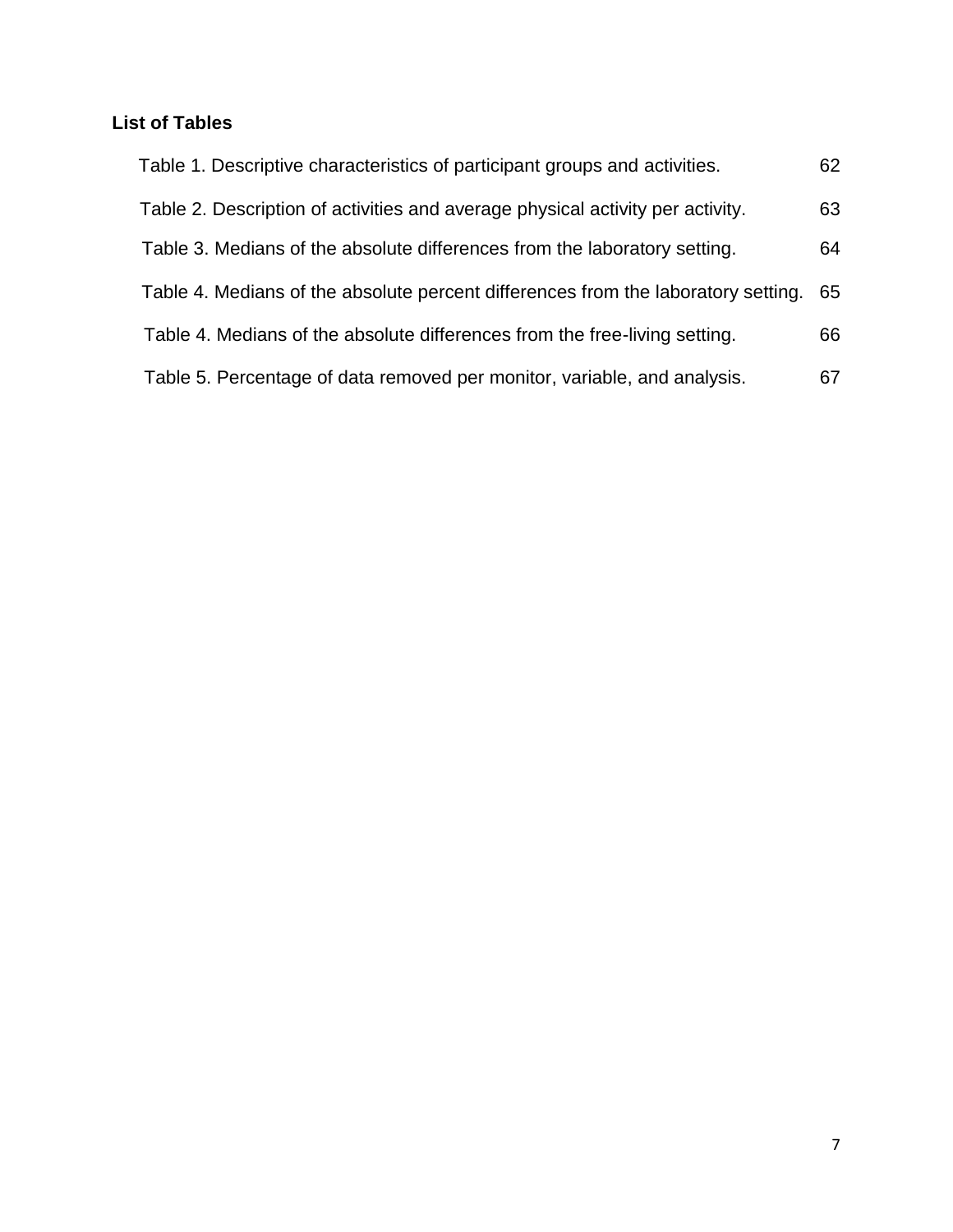#### **Chapter I**

#### **Introduction**

#### **Background.**

Regular physical activity (PA) has long been known to have positive effects on health-related variables (Morris 1954). Defined as "any bodily movement produced by the contraction of skeletal muscles that results in a substantial increase in caloric requirements over resting energy expenditure," PA has been shown to yield favorable health benefits such as lowering body weight, blood pressure, cholesterol, and reducing the risk of cardiovascular or coronary artery disease (CVD and CAD, respectively) (Garber 2011, PAGAC 2008). Obesity, diabetes, and CVD cost the U.S. almost \$800 billion each year; regularly participating in PA improves these chronic conditions and has the potential to reduce their associated costs. Despite the known benefits of regularly engaging in PA, 3-51% of adults living in the U.S. do not meet the 2008 Physical Activity Guidelines for Americans; depending upon the instrument used for PA measurement (Troiano 2008, CDC 2010).

To better understand the role of PA in reducing the societal burden of these diseases, it is important to be able to measure PA accurately and reliably. Wareham et al. describes five reasons for improving PA measurement techniques. These reasons include being able to identify which activity intensity provides the best health benefits, quantify the dose-response relationship of PA in studies, examine PA without cultural bias, monitor intermittent bouts of PA, and more accurately measure the efficacy of interventions (Wareham 1998).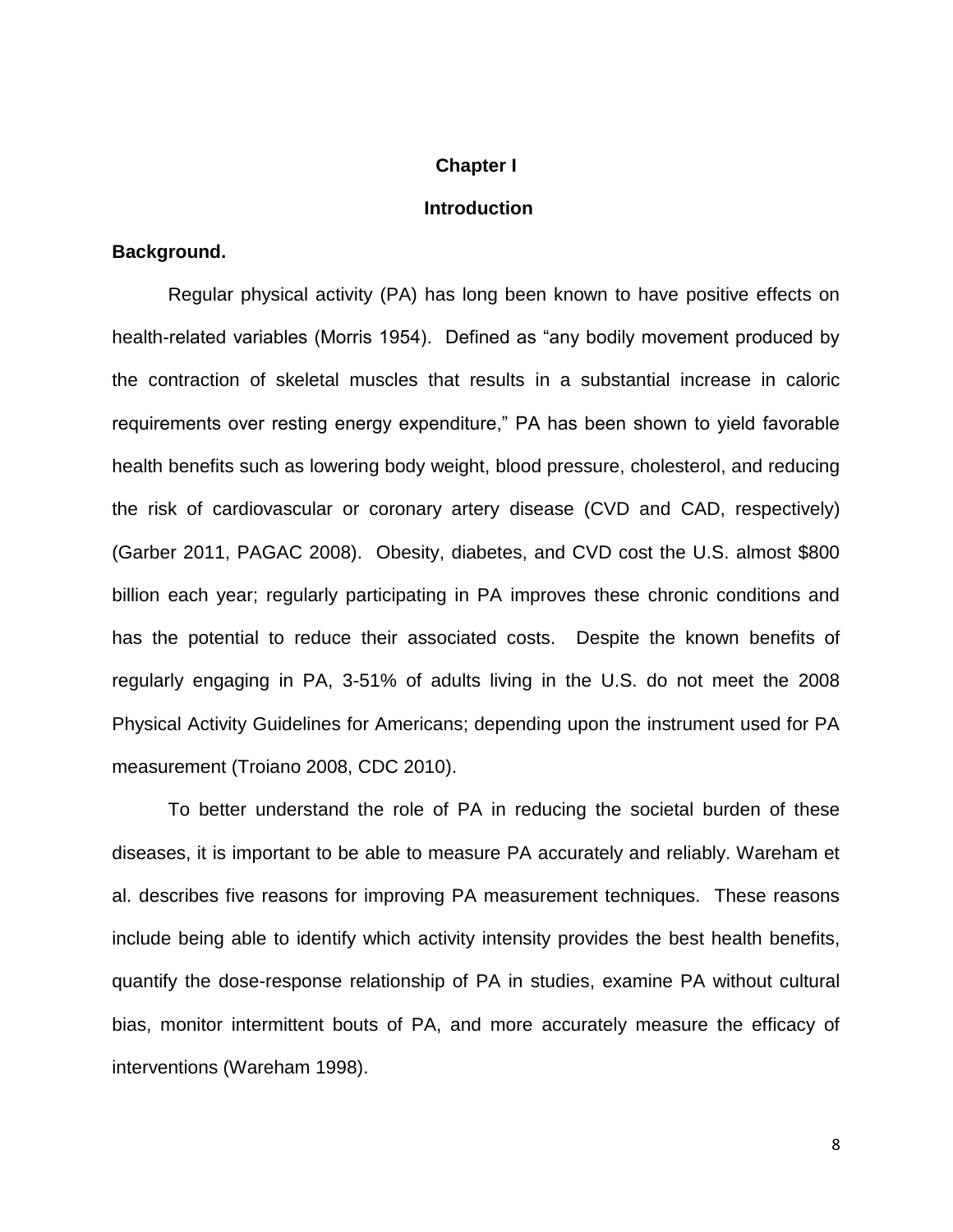Subjective and objective methods are available to quantify PA. The most common subjective tool used for estimating PA is a questionnaire (e.g. the International Physical Activity Questionnaire) (Albanes 1990). Subjective PA measurements are easy and inexpensive to use but often yield overestimations of PA due to recall bias. As such, questionnaires are used predominately when objective measuring instruments are impractical or when other aspects of PA (e.g. recalling past PA or location in which PA takes place) are of interest (Ferguson 2015). Objective measurements of PA are commonly made using a pedometer or accelerometer (Tudor-Locke 2014). A pedometer is a step-counting device commonly worn on the hip. Accelerometers are more advanced than pedometers due to their ability to measure and record timestamped accelerations as a person moves. Their ability to measure the magnitude of motions and time stamp data allow accelerometers to estimate PA intensity in addition to steps and energy expenditure. Most research-grade accelerometers express their collected data in units known as activity counts. Once counts are assigned to a period of time (called an epoch), cut-points are used to classify that epoch's activity intensity. Cut-points are pre-determined thresholds used to classify a series of counts into sedentary, light, moderate, vigorous, or very vigorous PA. There are many series of cut-points in the literature; most notably, the series published by Freedson et al. in 1998 for use with the research-grade ActiGraph GT3X+ accelerometer (Freedson 1998). Despite their accuracy and precision, research-grade accelerometers are rarely used by the common consumer due to their complex units of measurement, lack of real-time feedback, high cost, and dependence on software for data analysis.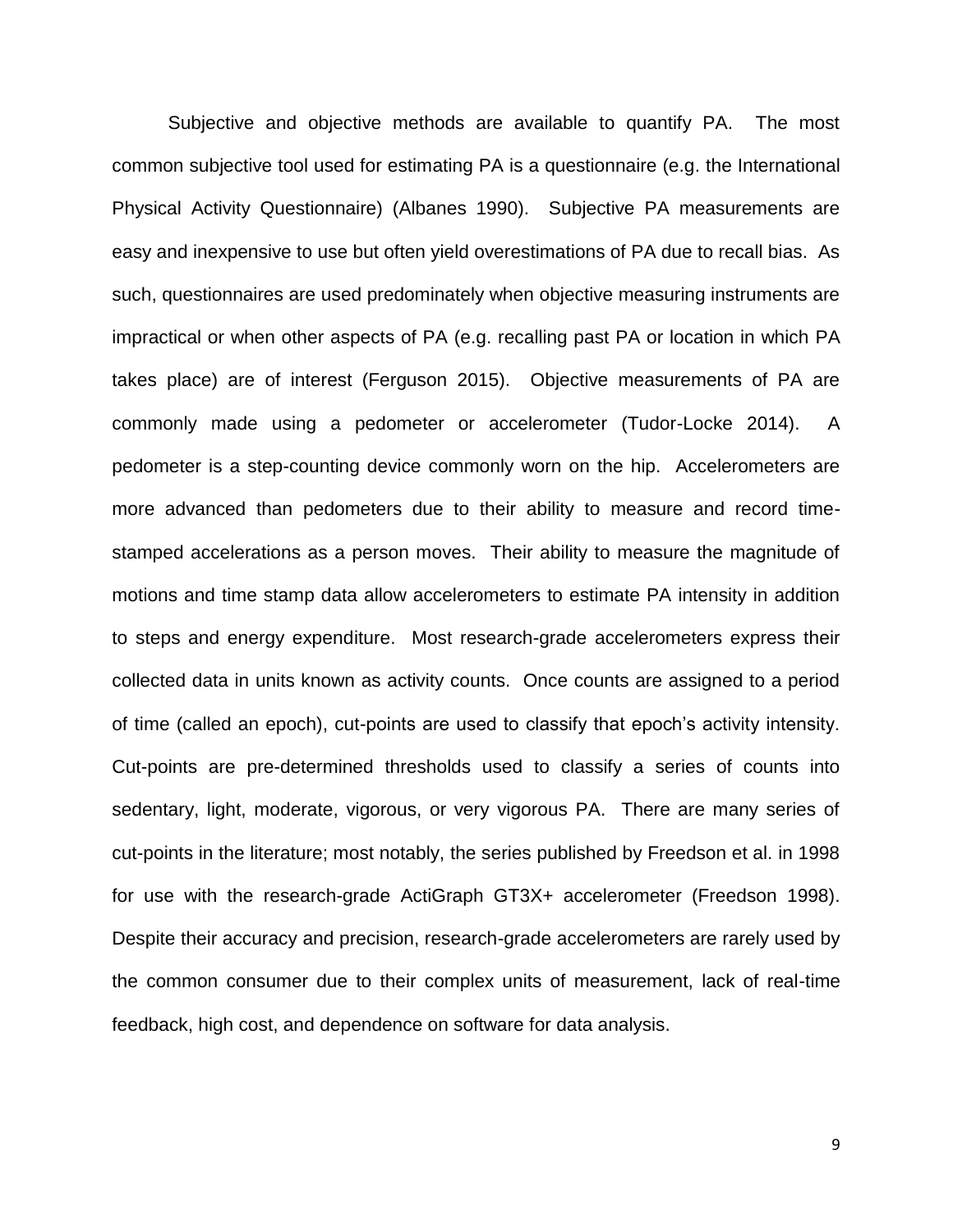Within the last decade, companies such as Fitbit and Jawbone have begun producing consumer-based PA monitors (CPAMs) that use technology similar to accelerometers but are offered at a lower price. CPAMs also produce PA estimations in units that are commonly understood such as steps, Calories (kcals), and active minutes. CPAMs have become increasingly popular in recent years; over 3.3 million were sold in 2013 alone with 87% coming from Fitbit and Jawbone (Danova 2014). With the overwhelming presence these devices have in today's market, it is important to understand their accuracy and reliability.

Despite the popularity of CPAMs, limited research exists regarding their validity and even less research exists to support their reliability to estimate steps, kcals, and active minutes. Knowing the reliability of CPAMs would allow consumers to have a better understanding of how their PA habits compare to others and how their PA changes over time. There are two variations of reliability known as intra and intermonitor reliability. Intra-monitor reliability (also known as test-retest reliability) is the analysis of data collected from a single monitor, assessed against itself, when performing an identical activity multiple times. Inter-monitor reliability is a comparison of two identical monitors against each other during a single activity. Both forms of reliability are important to measure in order to best understand the performance of CPAMs. Consumers, who would likely purchase only one CPAM for PA tracking, would be interested in the intra-monitor reliability of CPAMs to be confident in PA estimations on a day-to-day basis. Establishing the inter-monitor reliability provides benefits to both researchers and consumers. Researchers using CPAMs in their studies need to know if using multiple models of the same monitor will provide consistent results; if not, the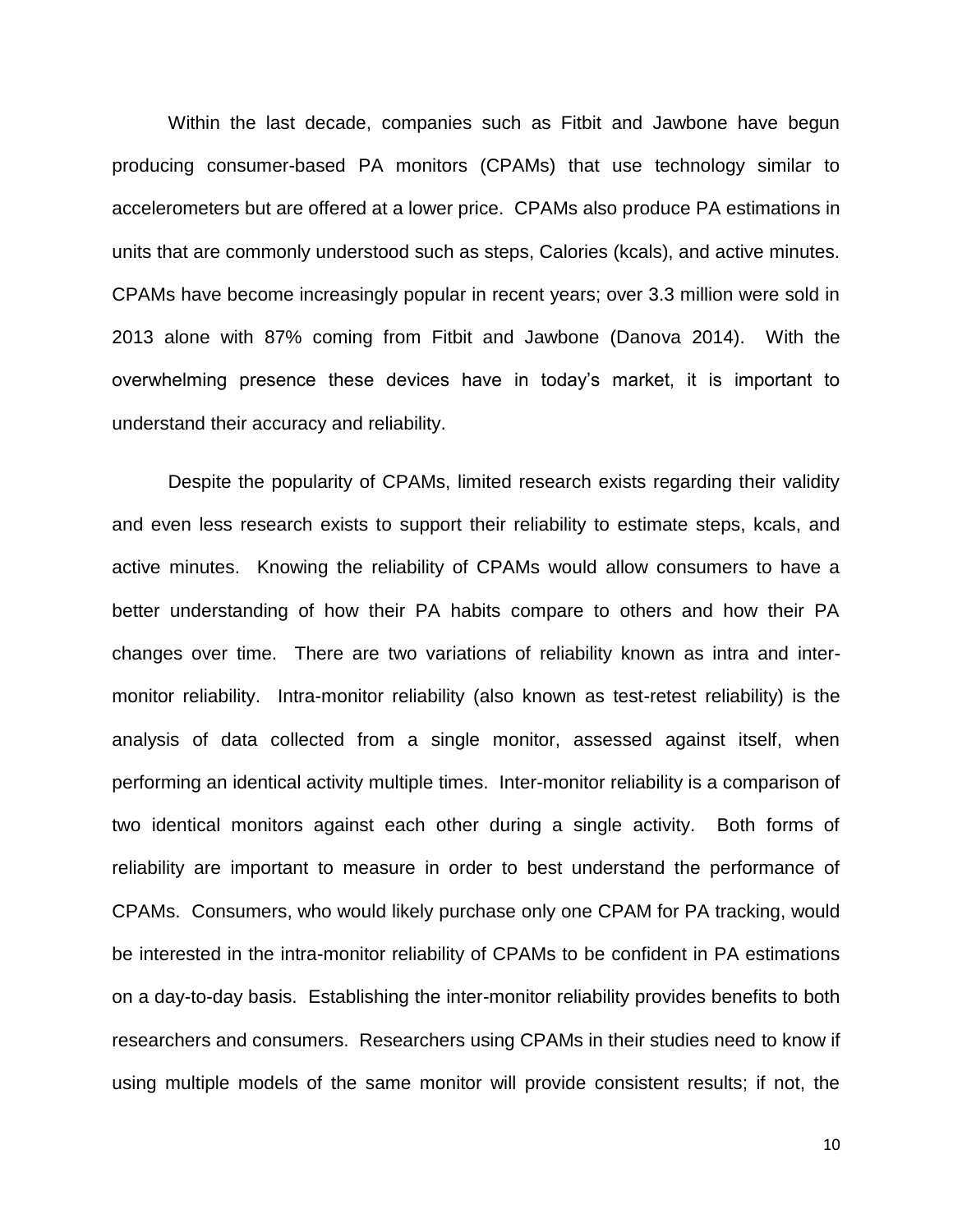results of their studies could be invalid. Additionally, CPAM users often compete against one another to see who can accumulate the most PA; knowing the inter-monitor reliability will ensure that consumers with the same model of CPAM have a fair comparison of PA levels.

There are only a few previous studies assessing CPAM reliability. Kooiman et al. assessed the test-retest reliability (intra-monitor reliability) of the Fitbit Flex (FF), Jawbone Up (JU), and Fitbit Zip (FZ) to estimate steps using a laboratory-based protocol. The FF and JU were worn on the non-dominant arm while the FZ was carried in a front pants pocket. During a structured laboratory protocol, participants walked on a treadmill for 30 minutes at approximately 3.0 mph. Intra-class correlations for the FF, JU, and FZ in the laboratory setting were 0.81, 0.83, and 0.90, respectively (Kooiman 2015). A limitation to Kooiman's study includes only using a single speed on the treadmill during the study.

Diaz et al. examined both the validity and inter-monitor reliability of the Fitbit One (FO) and FF monitors. Three FOs were worn (two on the right hip, one on the left) and two FFs were used; one on each wrist. During the study, participants (n=23) walked/jogged on a treadmill at various speeds (1.9, 3.0, 4.0, and 5.2 mph) for 6 minutes. Results from this study showed inter-monitor correlations of 0.96 and 0.99 for FO estimations of steps and kcals, respectively. Diaz also showed correlations of 0.90 and 0.95 for steps and kcals, respectively, between the left and right wrist FF monitors (Diaz 2015). Limitations of Diaz's study include only using a treadmill for activities and no investigation of intra-monitor reliability.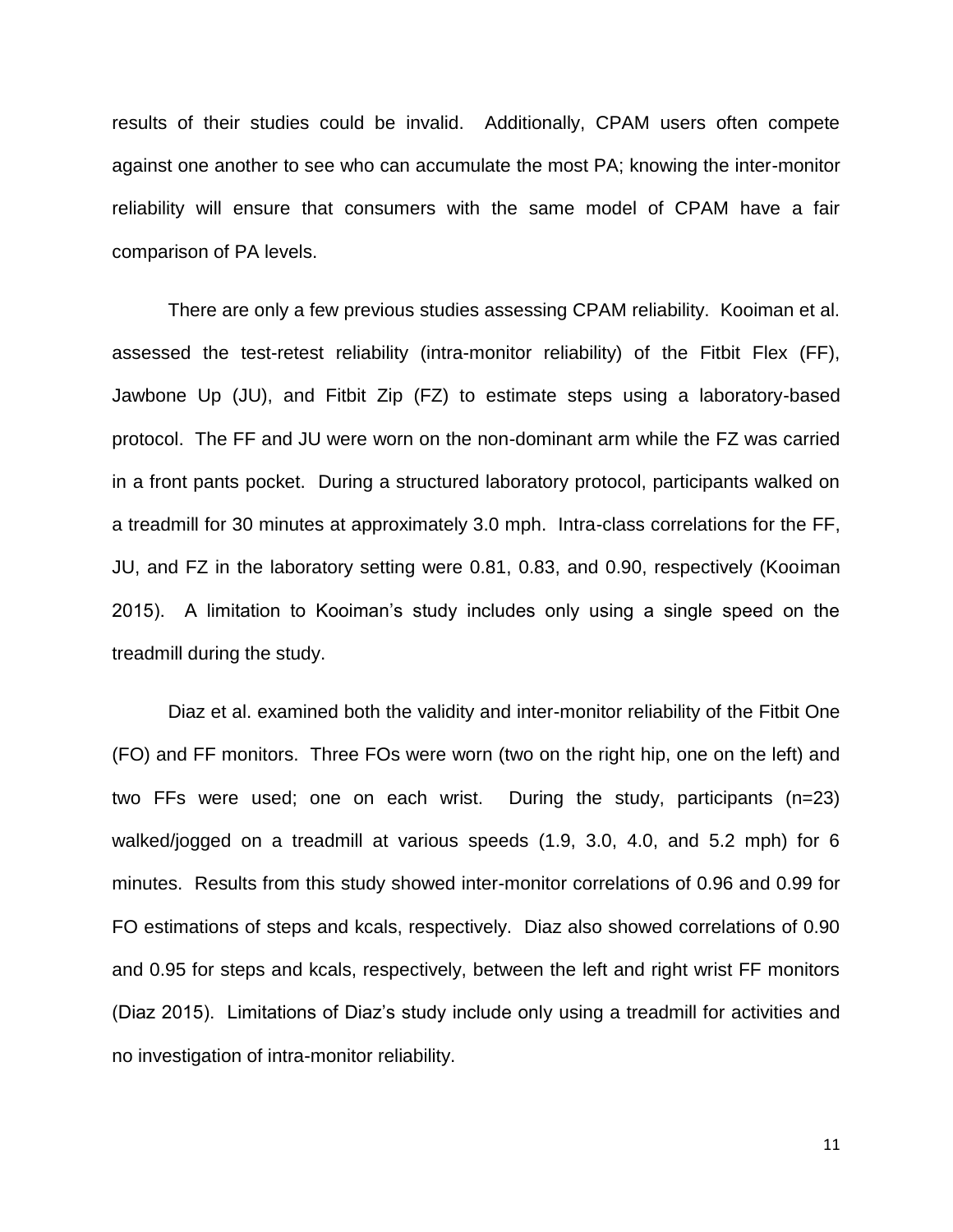The studies by Kooiman and Diaz provide some evidence that CPAMs have high inter- and intra-monitor reliability; however, neither study assessed both intra- and intermonitor reliability, nor did either study examine the reliability of CPAMs for nonambulatory activities such as sedentary or household activities.

#### **Purpose**

The purpose of this study was to determine the intra- and inter-monitor reliability of several popular CPAMS for estimations of steps, kcals, and active minutes in a structured laboratory setting as well as inter-monitor reliability steps, kcals, and active minutes in a free-living setting.

#### **Aims and Hypotheses.**

Aim 1. To establish the intra-monitor reliability of the Fitbit One (FO), Fitbit Zip (FZ), Fitbit Flex (FF), and Jawbone Up24 (JU) when estimating steps, kcals, and active minutes during sedentary, household, and ambulatory activities within a laboratory setting.

*Hypothesis 1a.* All CPAMs will have higher intra-monitor reliability  $(ICC > 0.8)$  for steps, kcals, and active minutes  $(11)$ .

*Hypothesis 1b*. Hip-mounted CPAMs will be significantly more reliable than wrist-mounted CPAMs for steps, kcals, and active minutes.

*Hypothesis 1c*. The FF will be significantly more reliable than the JU for steps, kcals, and active minutes.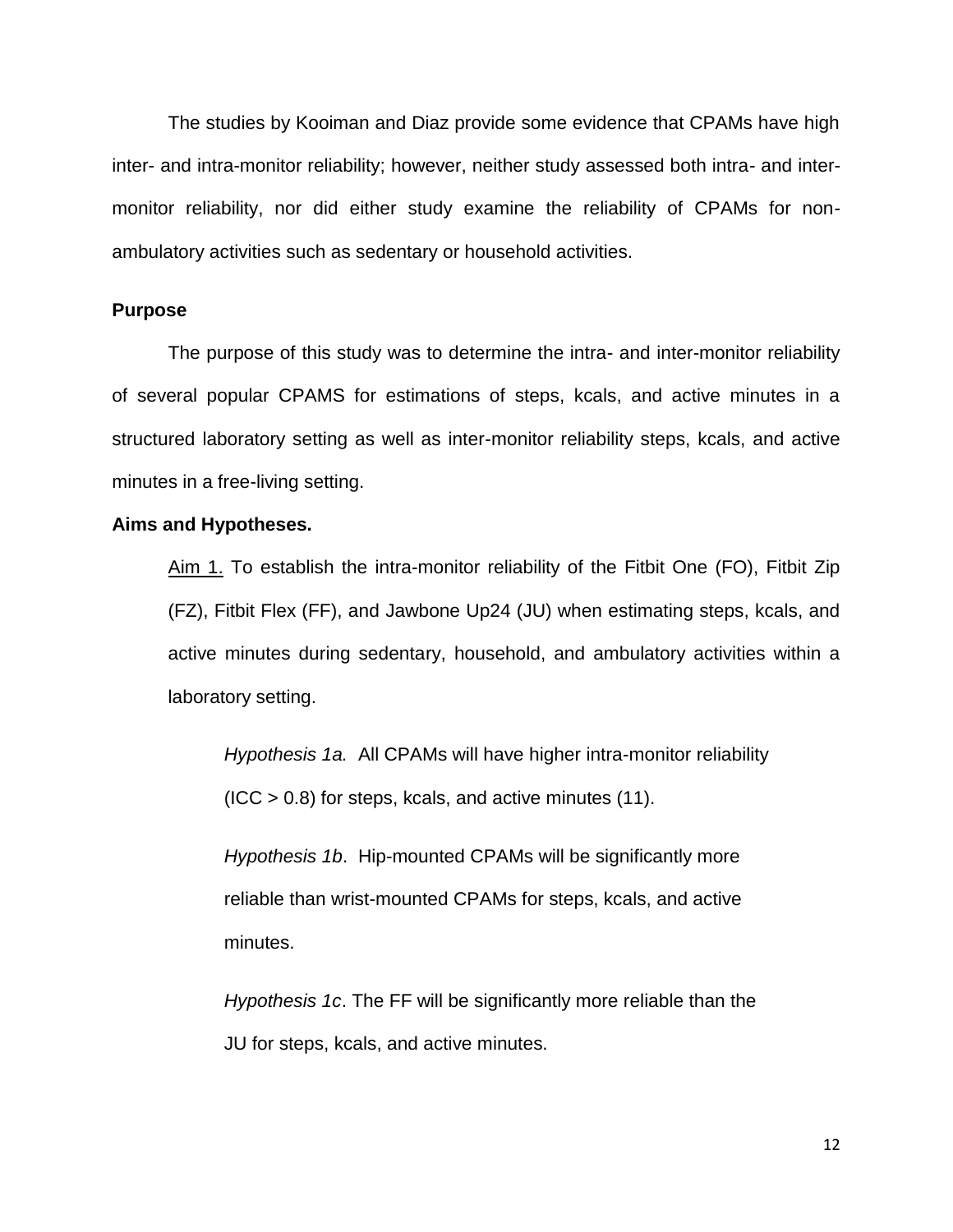Aim 2. To assess the inter-monitor reliability of the FO, FZ, FF, and JU to estimate steps, kcals, and active minutes during sedentary, household, and ambulatory activities within a laboratory setting.

*Hypothesis 2a*. All CPAMs will have high inter-monitor reliability (r

> 0.8) for steps, kcals, and active minutes (11).

*Hypothesis 2b*. The FF will be significantly more reliable than JU for steps, kcals, and active minutes.

Aim 3. To assess the inter-monitor reliability of the FO, FZ, FF, and JU to estimate steps, kcals, and active minutes in a free-living setting.

*Hypothesis 3a.* All CPAMs will be significantly less reliable for steps, kcals, and active minutes in the free-living setting compared to the structured laboratory setting.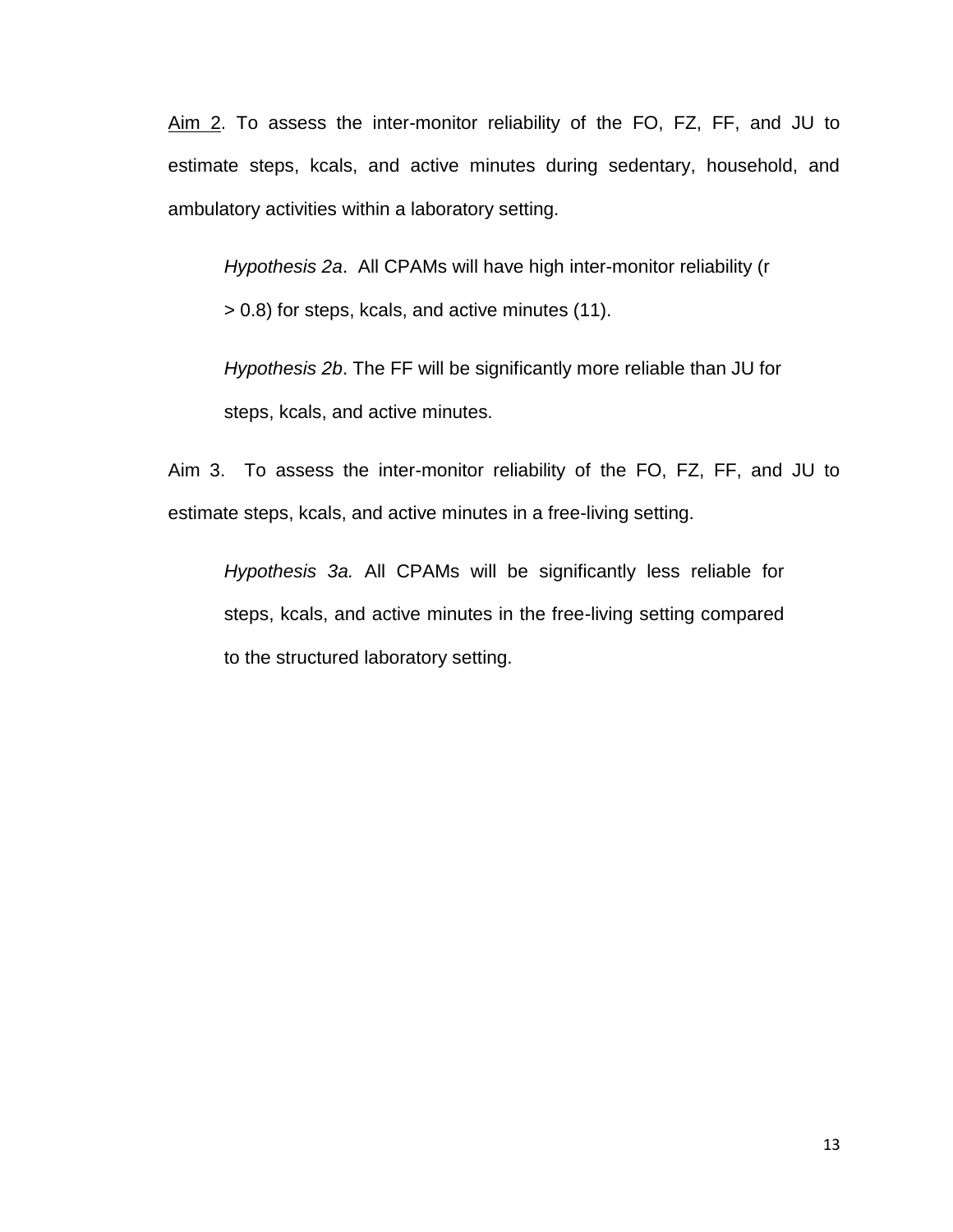#### **Delimitations**

Adult participants were recruited from the East Central Indiana region and were able to perform all activities within the protocol. Participants were excluded on the basis of illness, unstable chronic conditions, and pregnancy due to an increased risk of adverse responses to exercise. Participants completed a structured protocol during their first visit to the Human Performance Laboratory (HPL); the protocol was identical during all visits for all subjects. By standardizing the protocol amongst all participants, we were able to compare CPAMs against each other for specific activities.

While it is not possible to perform all activities an individual may complete during daily living within a 120 minute period, the protocol used in this study included 7 sedentary, household, and ambulatory activities. Following the initial visit to the laboratory, participants were assigned a set of wrist- or hip-mounted CPAMs to wear in their everyday environment for the remainder of the day and the following morning in order to assess the inter-monitor reliability in a free-living setting.

#### **Definitions.**

- Kcals An abbreviation for kilocalorie; a unit used to express the metabolic demand of an activity
- Inter-Monitor Reliability The degree of agreement between different units of the same monitor assessing the same diagnostic activity
- Intra-Monitor Reliability The degree of agreement among repeated administrations of a diagnostic activity by a single monitor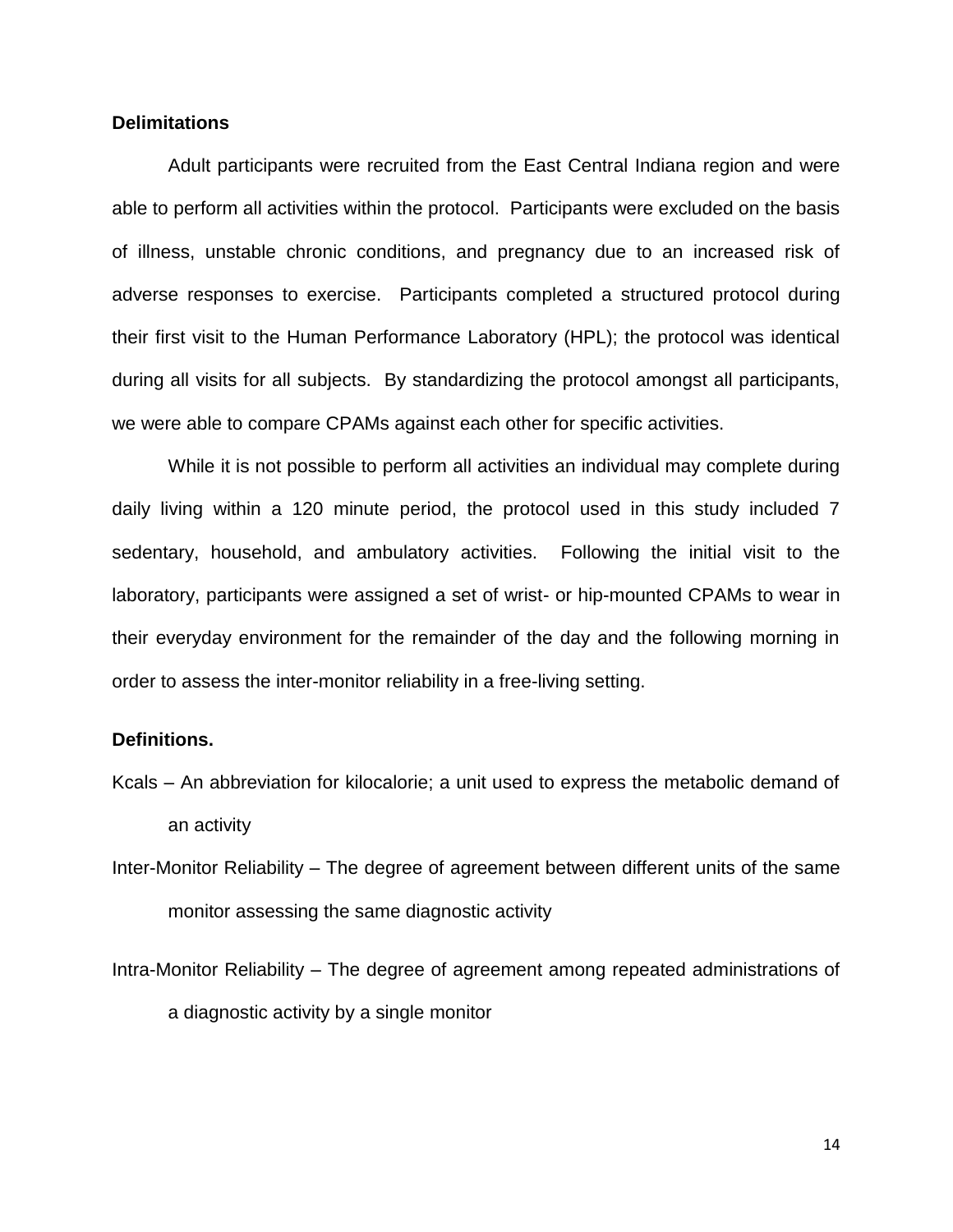- Manipulation check Using a criterion measure to assess inadvertent changes of a variable during the replication of an activity
- Metabolic Equivalent (MET) A unit used to represent the average individual's rate of oxygen consumption at rest (3.5 ml of oxygen per kilogram of body weight per minute); multiples of this numeric are used to express activity intensity (ex. 2.0 METs)
- Physical Activity Any bodily movement resulting in an increased metabolic rate from rest
- Portable Metabolic Analyzer A breath-by-breath gas analyzer that uses oxygen consumption and carbon dioxide production to determine the metabolic demand of an activity
- Reliability The ability to produce an estimated value with equal variance over a series of trials
- Step The picking up of the heel and toe of a foot and replacing it on the ground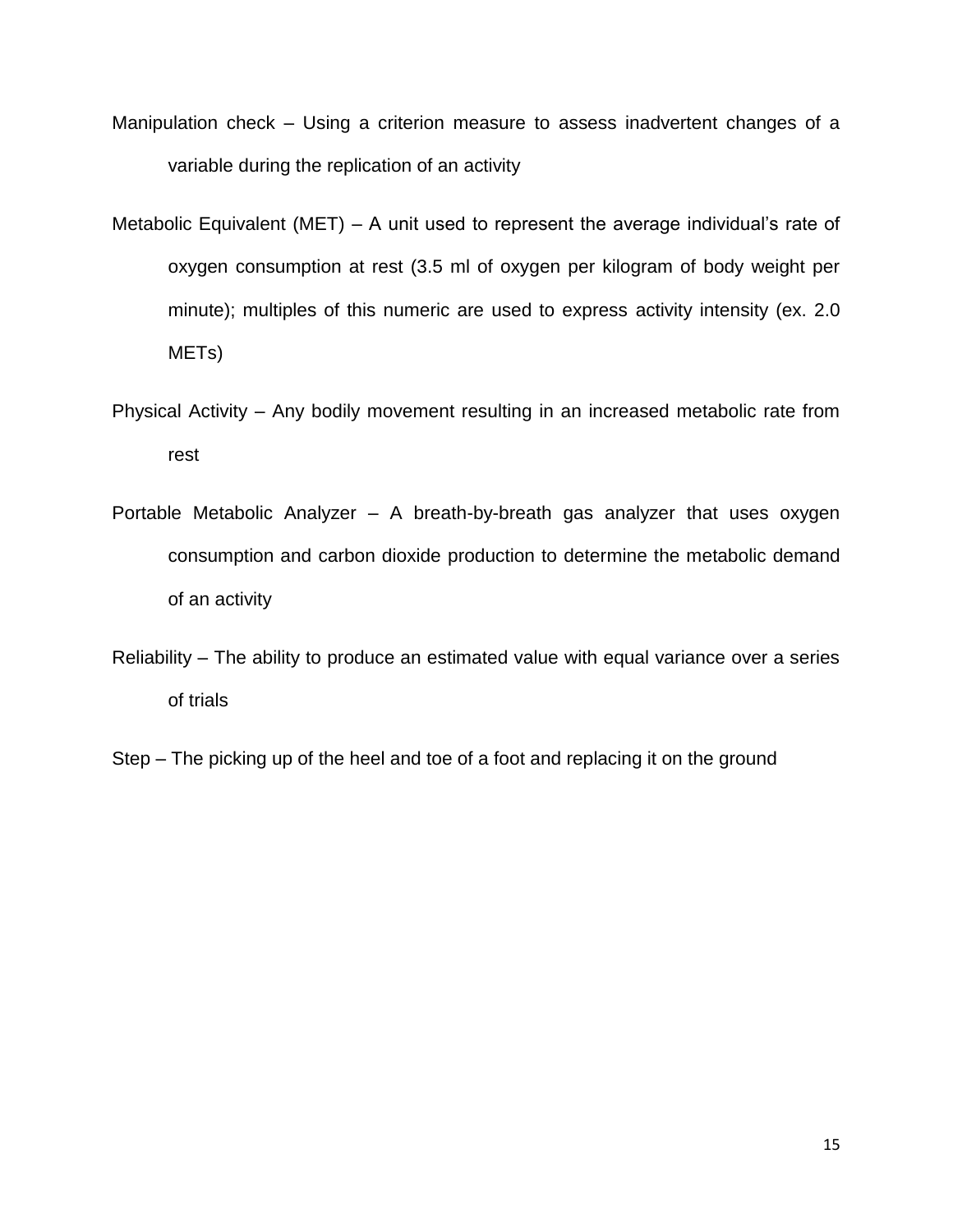#### **Chapter II**

#### **Review of the Literature**

#### **Introduction**

Understanding the practical implications of the inter- and intra-monitor reliability of consumer-based physical activity monitors (CPAMs) begins with knowing the comprehensive benefits of physical activity (PA) itself. The tools used to quantify PA are diverse in complexity, validity, and practicality each with their own unique sets of positive and negative characteristics. The following sections will review the health benefits of PA, the methods used to quantify PA, the strengths and limitations of each instrument, as well as a review of their validity and reliability.

#### **Part 1: Physical Activity**

Regularly engaging in PA has been shown to yield favorable short and long-term health benefits since the 1950s (Morris 1954). Some of these benefits include lower body weight, blood pressure, LDL-cholesterol, and a reduced risk of cardiovascular or coronary artery disease (CVD and CAD, respectively) (Garber 2011, PAGA 2008). Blair et al. in 1996 conducted a meta-analysis of the literature present and found an inverse, dose-response relationship between PA and mortality due to coronary artery disease. Despite the extensive review of the literature, Blair et al. failed to identify the volume of PA required to minimize risk of mortality (Blair 1996). Regular PA has also been shown to increase cardiorespiratory fitness which has been shown to be the greatest predictor of all-cause mortality (Meyers 2002). Organizations such as the American College of Sports Medicine, Center for Disease Control, and the World Health Organization have detailed the positive impact PA can have on health outcomes, the systemic damage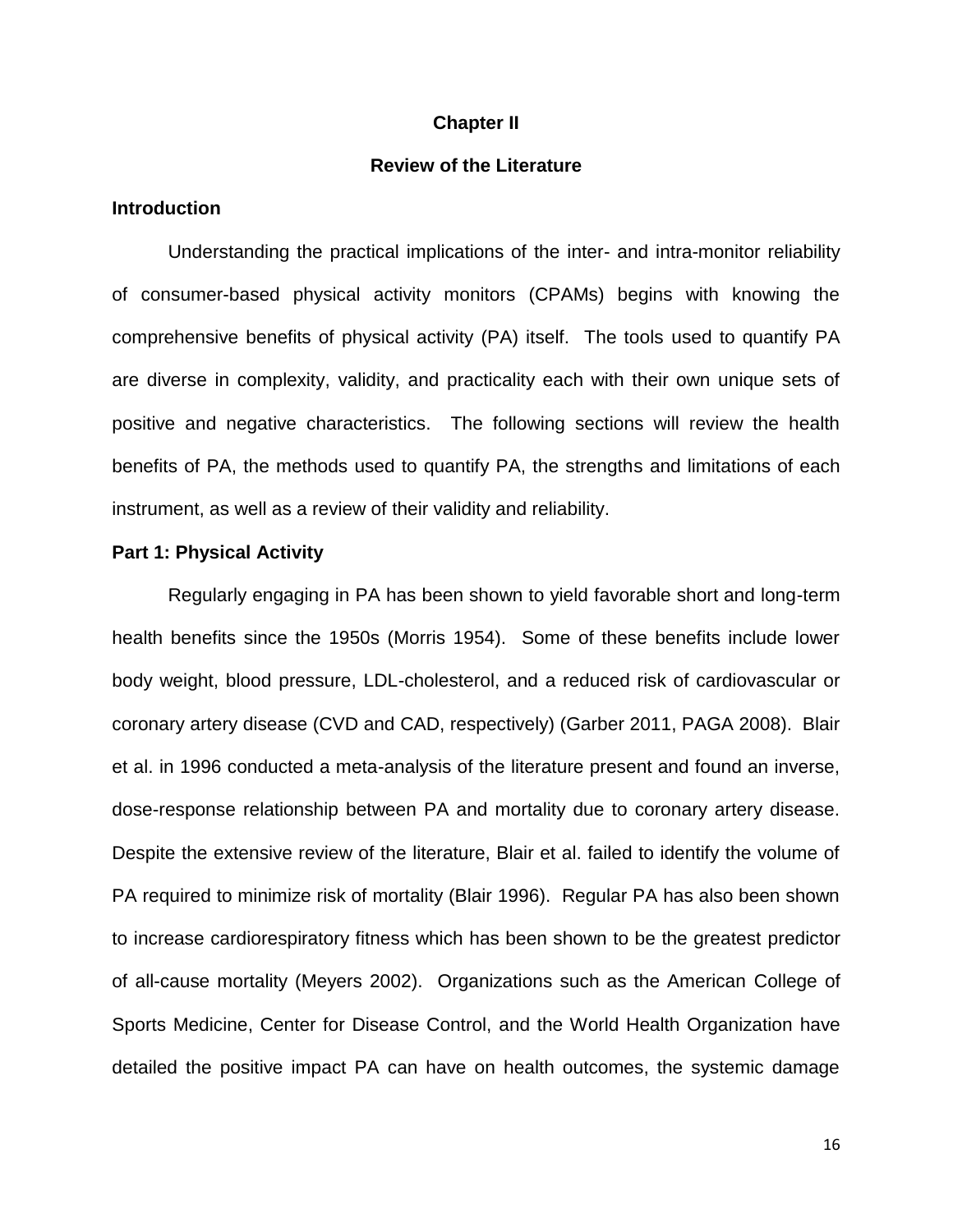sedentary time can cause, and strategies individuals can use to incorporate PA into their daily regimen. The minimal amount of PA required to obtain these health benefits has been quantified using three variables: steps, kcals, and moderate to vigorous physical activity (MVPA).

#### 10,000 steps

Butcher et al. conducted a study to examine the minimal amount of steps which needed to be taken in a day in order to obtain minimal benefits in health related outcomes (Butcher 2008). They found that taking 10,000 steps per day helped lower LDLs and improve coronary vascular health. Taking 10,000 steps per day has also been shown to stimulate weight loss in overweight and sedentary adults (Schneider 2006). A study conducted by Tudor-Locke et al. in 2011 confirmed these findings and produced a classification system for PA based upon the amount of steps taken in a day. Nomenclature for this system is as follows: a day can be classified as sedentary if <5,000 steps are taken; low-active if 5,001-7,499 steps are taken; somewhat active if 7,500-9,999 steps are taken; active if 10,000-12,455 steps are taken; and very active if >12,500 steps are taken in a given day (Tudor-Locke 2011). While steps per day is an unrefined measure of PA, these studies show that taking 10,000 steps per day promotes cardiovascular health and in unhealthy, sedentary populations it can stimulate modest amounts of weight loss (Cocate 2013).

#### 1,000 kcals

Energy expenditure, in the form of kcals, is a popular variable used to quantify PA. Sesso et al. conducted a study investigating the relationship of kcals expended and the risk of developing coronary heart disease. They found that middle-aged, older men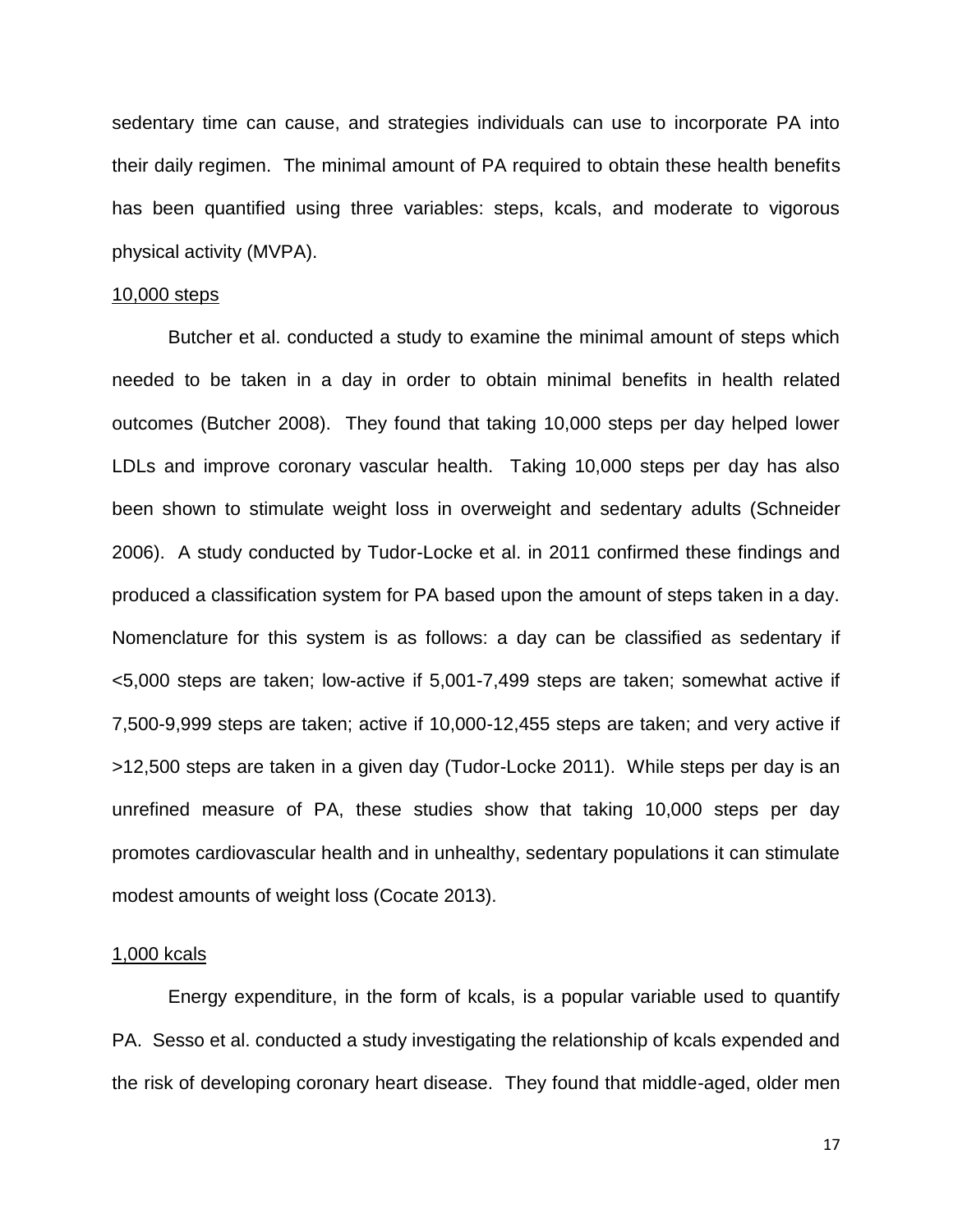who expended ≥4,200 kJ/week (1,000 kcals) were less likely to develop coronary heart disease than those who expended <4,200 kJ/week. Their results also showed no significant decrease in relative risk when energy expenditure was increased beyond 4,200 kJ/week (Sesso 2000). Jakicic et al. published a report on the appropriate caloric balance for weight loss. They found that a caloric expenditure of 1,000 kcals/day would elicit a weight loss of 1-2 pounds per week (Jakicic 2001). These findings seem to conflict topically; however, the aims of each paper differ slightly and consumers should adjust their energy expenditure goals to fit their personalized health objectives.

#### 150/75 minutes

Shiroma et al. investigated the impact of different proportions of vigorous PA in a regimen and its impact on all-cause and cardiovascular mortality. This study found that 150 minutes of MVPA and 75 minutes of vigorous PA had similar improvements on mortality outcomes (Shiroma 2014). Nybo et al. found that higher intensities of PA can improve some health parameters beyond lower intensity training; specifically maximal oxygen uptake (VO<sub>2max</sub>) which has been shown to reduce all-cause mortality by 11% per MET increase (Meyers 2002, Nybo 2010). The 2008 Physical Activity Guidelines for Americans suggests that the average American should partake in 150 minutes of MVPA, 75 minutes of vigorous PA, or a combination of both each week. These recommendations incorporate the duration and intensity components present in the literature (PAGAC 2008). In doing so, the 2008 PAGA allows everyday activities (e.g. walking) to be counted towards meeting guidelines. These Guidelines also highlight a quality component of PA by differentiating moderate and vigorous PA.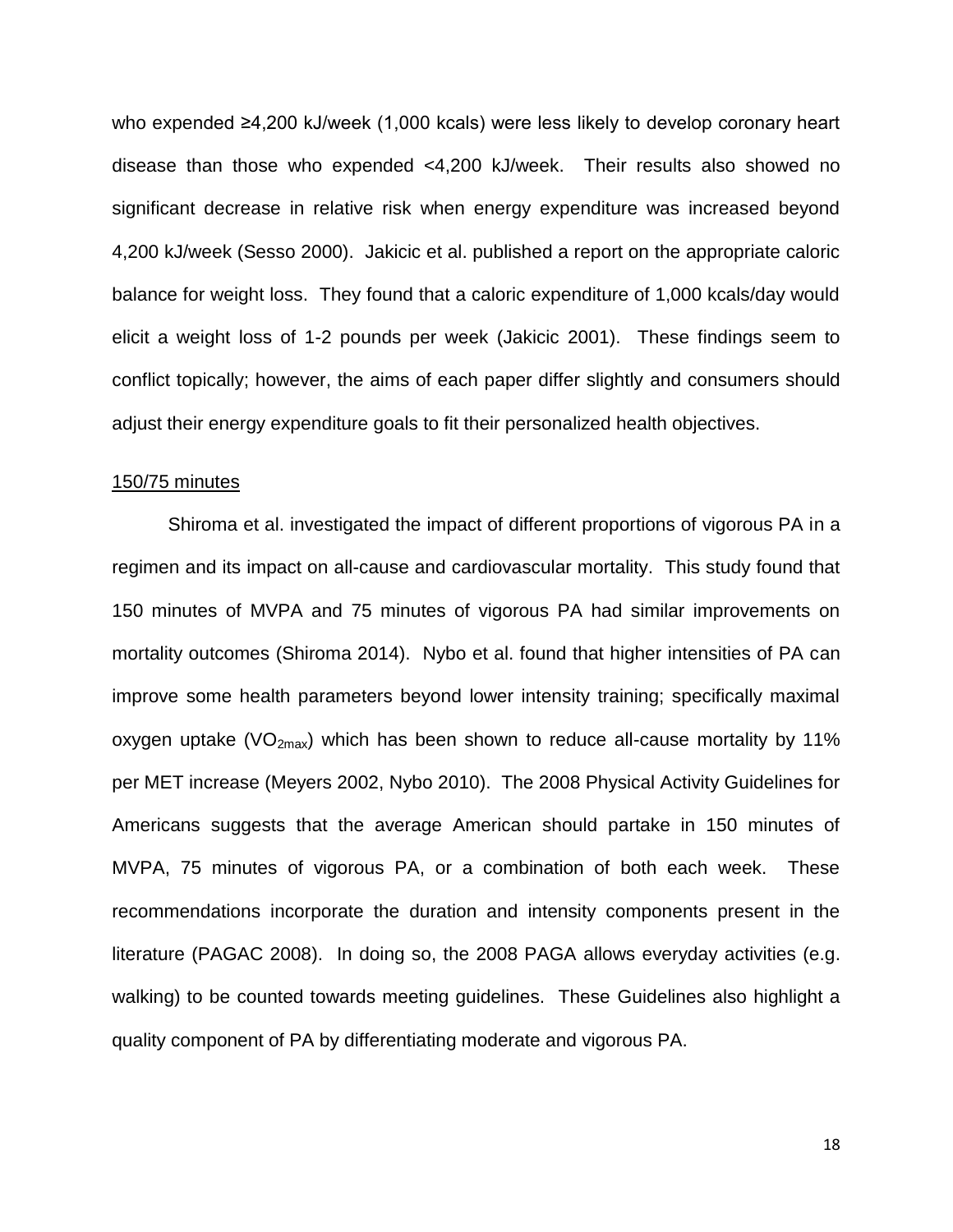#### **Part 2: Physical Activity Assessment**

Wareham et al. discusses the significance of PA assessment using subjective and objective instruments concluding that there is an inverse relationship between practical use and cost of PA assessment instruments at the epidemiological level (Wareham 1998). PA assessment has proven to be a difficult task; scientists and researchers have developed instruments such as logs, pedometers, accelerometers, and most recently: consumer-based PA monitors (CPAMs). Each instrument has its own set of positive and negative characteristics as well as practical uses.

#### Logs & Questionnaires

Since the 1970's, logs and questionnaires (hereafter called logs) have been used as a cost-effective way to assess PA habits within a large population (**Taylor 1978**). Logs are commonly used to assess PA after it has already been completed. Albanes et al. conducted a study which compared eight (8) questionnaires both self- and interviewer-administered. The results show error ranges of 14 to 39% for energy expenditure and correlations ranging between 0.05 and 0.54 amongst each other (Albanes 1990). Taylor et al. found that individuals overestimate PA intensity on a treadmill using the Minnesota LTPA log. They also found that occupationally light PA, which has been shown to have positive effects on health, was underestimated using the Minnesota LTPA scale (Taylor 1978). Taylor et al. has shown that individuals perceive PA differently and that logs, while cost effective, do not produce valid PA measurements. These results show that individuals recall PA differently whether due to memory loss, wording of the log, types of activities being assessed, or recall bias.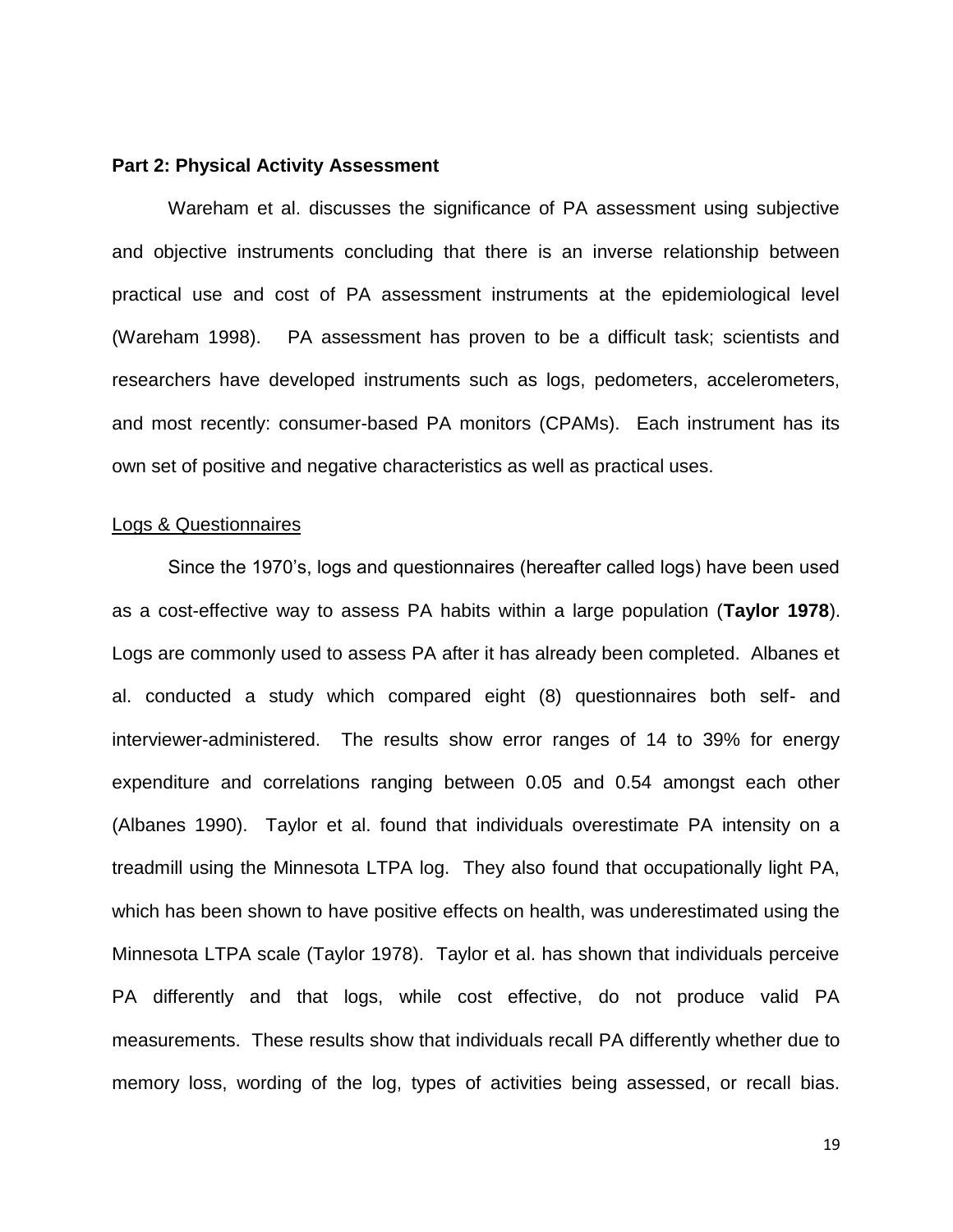Using logs to estimate PA on an epidemiological level certainly has practical justification (e.g. cost and time effective); however, this practicality comes with compromised accuracy. It is also important to note that not all logs estimate PA equally and caution should be used when selecting a log or questionnaire for research purposes.

#### Pedometers

Pedometers are commonly worn on the user's right hip to detect vertical motion of the hip when a person steps. The movements are counted and displayed in real-time for the wearer to see. Pedometers are of particular appeal to consumers due to their ease of use and the easy-to-understand units. Corporations have used pedometers to improve the PA habits of their employees. Thomas et al. conducted a study which examined the PA habits of employees whom took part in a program using pedometers. Their study found that after the completion of the program, 43% of responders purchased a pedometer, 65% reported changing their PA levels, 70% included family members in their PA changes, and 54% of responders reported an increased knowledge of PA and its health benefits (Thomas 2006). Pedometers have also been shown to accurately estimate PA completed by children as well as adults. A study done by Clemes et al. showed that children above the age of five (5) can have their day to day ambulation accurately monitored with a pedometer (Clemes 2013). It is important to note the wear time of the pedometer when interpreting the results. In 2015, Laurson et al. showed that when wear time (in days per week) exceeded four (4) days, there was a significant increase in the amount of boys and girls who met the recommended steps. They also suggested that the wear time should be ten (10) hours at minimum further stating that anything less would not accurately capture the day's PA (Laurson 2015).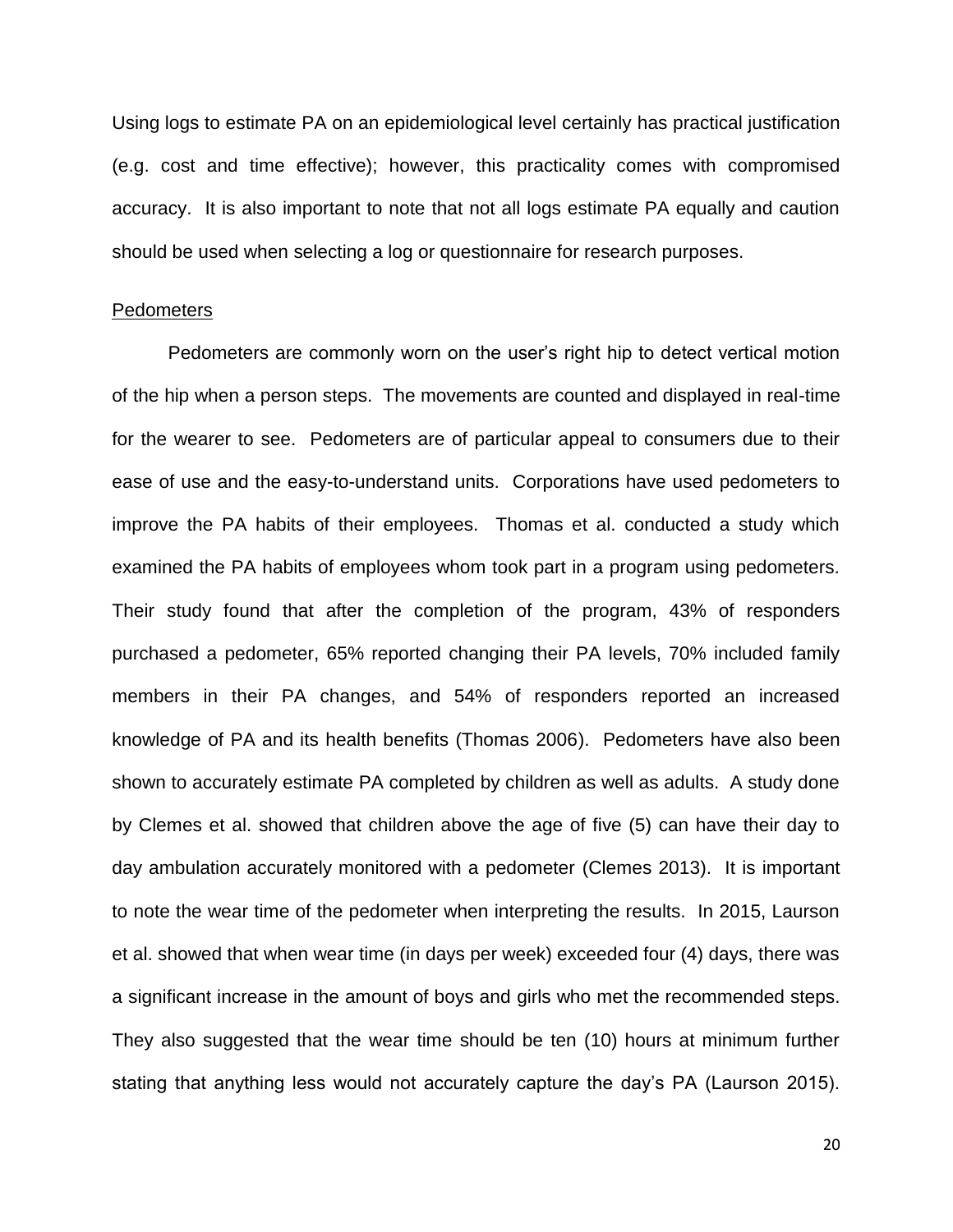Pedometers have been shown to improve measurements of PA habits across a wide range of ages; however, pedometers have difficulty estimating PA intensity thus creating a need for a monitor that can adequately quantify various degrees of PA intensity.

#### Accelerometers

Accelerometers measure time-stamped accelerations of the body segment on which they are worn; accelerations of the body are related to intensity of the movement, allowing accelerations to differentiate PA into an array of intensities. Robson et al. investigated the relationship between sporadic PA and regimented PA; intensity being the most prominent contrast between the two. They found that 98% of MVPA accumulated in the average person's day is homogenously mixed with lower intensity PA making the ability to distinguish between these intensities significant (Robson 2015). Dowd et al. showed that accelerometers are valuable tools to measure sedentary time in addition to PA, further supporting their ability to differentiate between PA intensities (Dowd 2012). Another major difference between pedometers and accelerometers is the anatomical location where they are worn; pedometers are most commonly worn on the hip whereas accelerometers have been designed to be worn on the hip, wrist, or thigh. Accelerometers are more advanced than pedometers in that they produce intensityspecific PA estimations and can be worn on different anatomical locations; however, research-grade devices are not ideal for the day-to-day consumer. Data collected by an accelerometer are often labeled as "counts" and require further analysis to interpret. Accelerometers can also cost significantly more than pedometers further decreasing their popularity amongst the average consumer. Finally, most accelerometers do not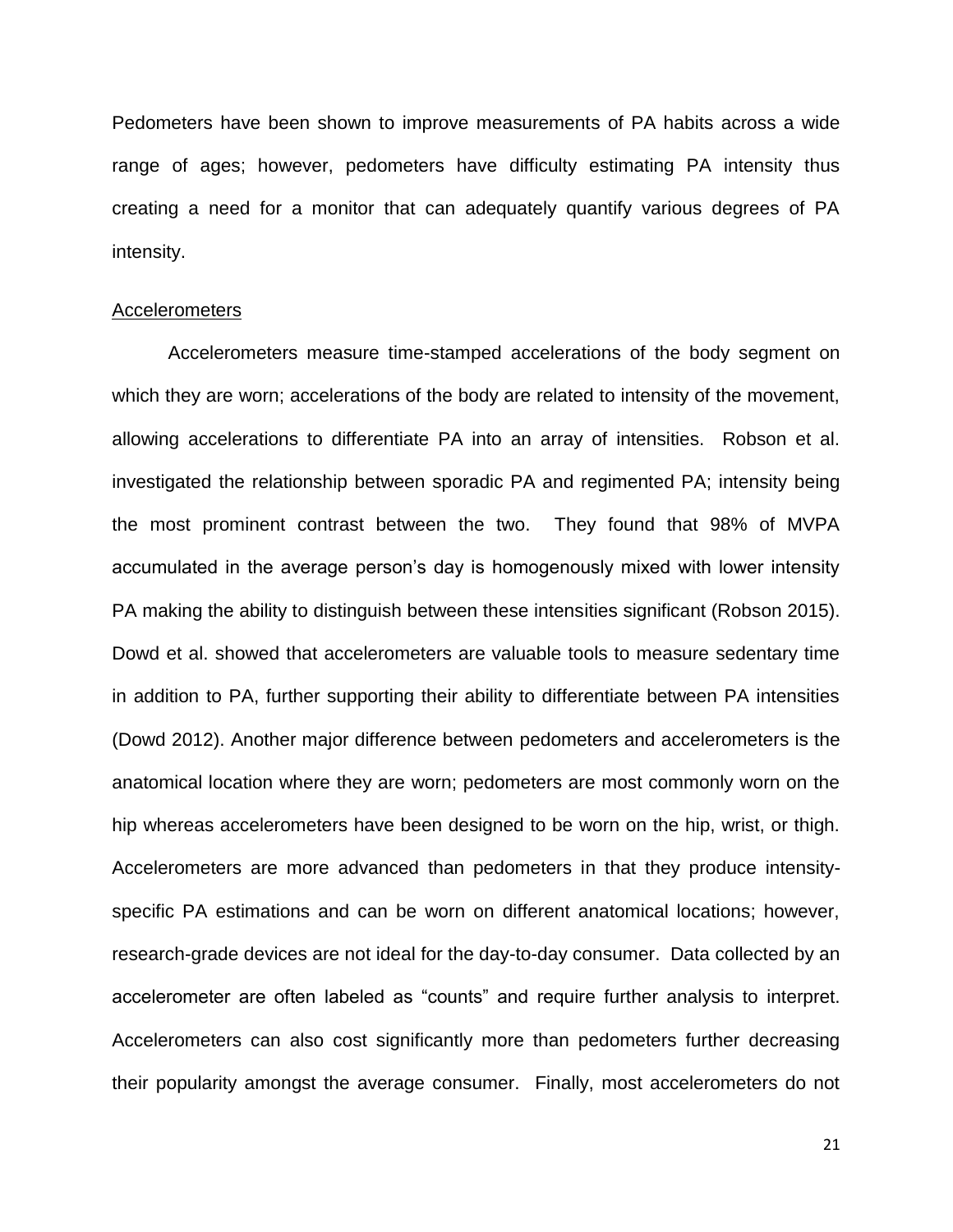provide real-time feedback and are, therefore, less useful to individuals looking for tracking progress toward daily or weekly PA goals.

#### Consumer-Based Physical Activity Monitors

CPAMs are the most recent development in the PA assessment spectrum. Using technology similar to accelerometers, CPAMs estimate PA into variables understood by the everyday consumer (e.g. steps, kcals, and active minutes). They do so by quantifying accelerations, processing these accelerations through companyspecific propriety algorithms, and labeling them as PA. Various companies have produced models of CPAMs; most commonly are the Fitbit and Jawbone brands; over 3.3 million were sold in 2013 alone with 87% coming from Fitbit and Jawbone (Danova 2014).

CPAMs are alternative PA assessment instruments to the pedometer and research grade accelerometer. As previously discussed, pedometers are commonly worn on the hip and measure PA in the form of steps. Pedometers are cost effective alternatives to research-grade accelerometers as well as CPAMs; however, their estimations of PA are severely limited. Due to their measurements being made exclusively in the frontal plane, pedometers are not able to detect the intensity of PA. CPAMs offer the ability to quantify PA intensity but are also capable of synthesizing the accelerations into several variables whereas pedometers are restricted to a single PA variable.

One of the biggest advantages CPAMs have over research-grade accelerometers is the ability to provide consumers with real-time feedback of their PA.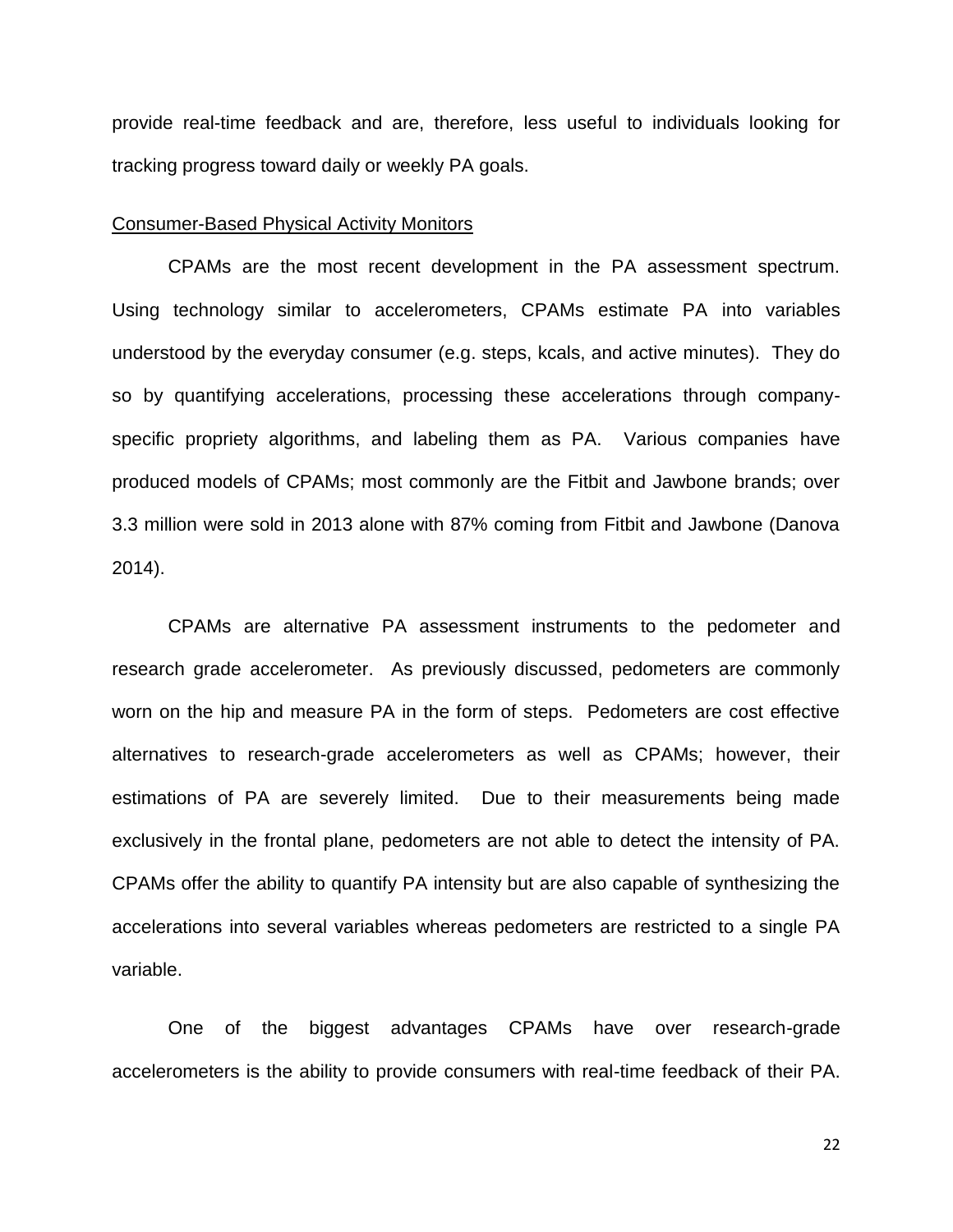Research-grade accelerometers are often produced without a display screen forcing users to download the data, process the accelerations, and use a series of cut-points to quantify their PA. CPAMs are also sold and at a fraction of the cost research-grade accelerometers are sold display PA data without any data analysis decisions that need to be made by the wearer, further increasing their appeal to the everyday consumer.

#### **Part 3: Protocol Selection**

Three styles of protocols are used to assess CPAMs in humans; they can be broadly grouped as structured laboratory, simulated free-living and free-living protocols. Each style of protocol exhibits a balance between structure, set by the researchers, and freedom allotted to the participant. Previous studies have used all three styles; their similarities and differences will be discussed in the following subsections.

#### Structured Laboratory Protocol

Structured laboratory protocols are one of the most popular protocol styles used to validate PA monitors in humans. Characteristically, these protocols have strong controls placed on the activity protocol as well as the participant and allow for use of high-quality criterion measures (e.g. indirect calorimetry). A limitation to this model lies in its applicability; consumers rarely participate in a series of activities for strict intervals of time (e.g. sweeping for 5 minutes then walking for 5 minutes), there is some question about the generalizability of findings from this type of study design (Bastian 2015). Despite this limitation, researchers often choose this model due to its prevalence in the literature allowing studies to be compared amongst each other and opportunity to study many types of activities (Nelson 2016).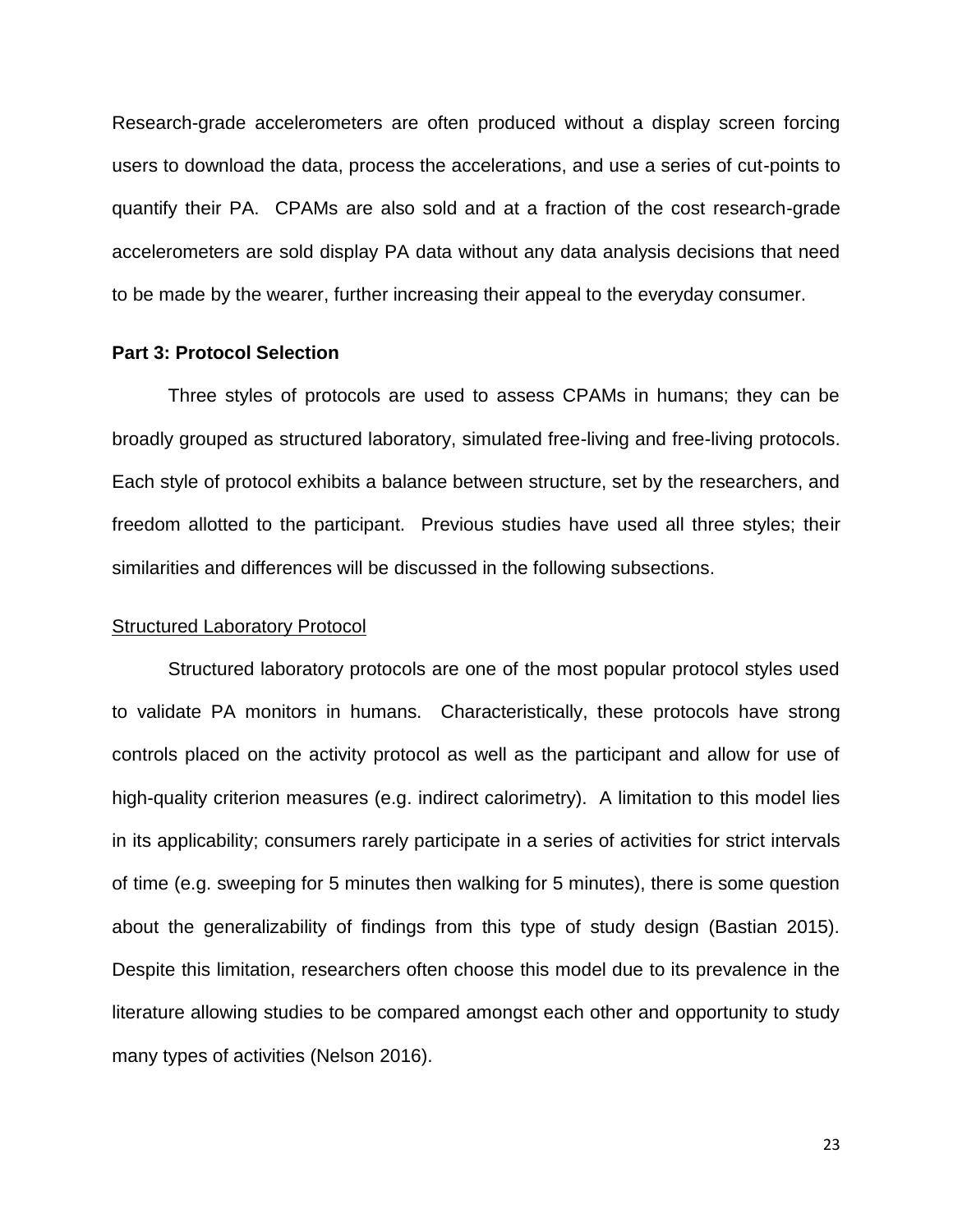#### Simulated Free-Living Protocol

Simulated free-living protocols are a hybrid between structured laboratory protocols and free-living protocols. This model commonly consists of an activity list organized by the research team which the participant chooses from to construct their own protocol. By structuring the protocol this way, researchers maintain a level of control over the participant and can use high-quality criterion measures; however, by giving the participant more freedom over the activities, the monitors' results are more applicable than structured laboratory protocols to performance in daily living. A limitation to this model of protocol is it's scarceness in the literature; of the three protocol models, simulated free-living protocols are the least common making their results difficult to compare to other studies. Also, they typically occur in a laboratory which still limits applicability to free-living settings.

#### Free-Living Protocol

A free-living protocol is the most applicable protocol type to activities of daily living. In this style of protocol, participants are equipped with the monitors being investigated along with an instrument which generates a criterion PA measurement. Participants wear this equipment for a set period of time after which, the monitors are returned and data can be analyzed. A significant limitation to this model of protocol is the inability to generate activity-specific data since the participants are performing an array of activity types, at different intensities, and at unspecified times of the day. Additionally, free-living protocols characteristically use criterion instruments which lack quality to measure PA. Each protocol type has its individual set of advantages and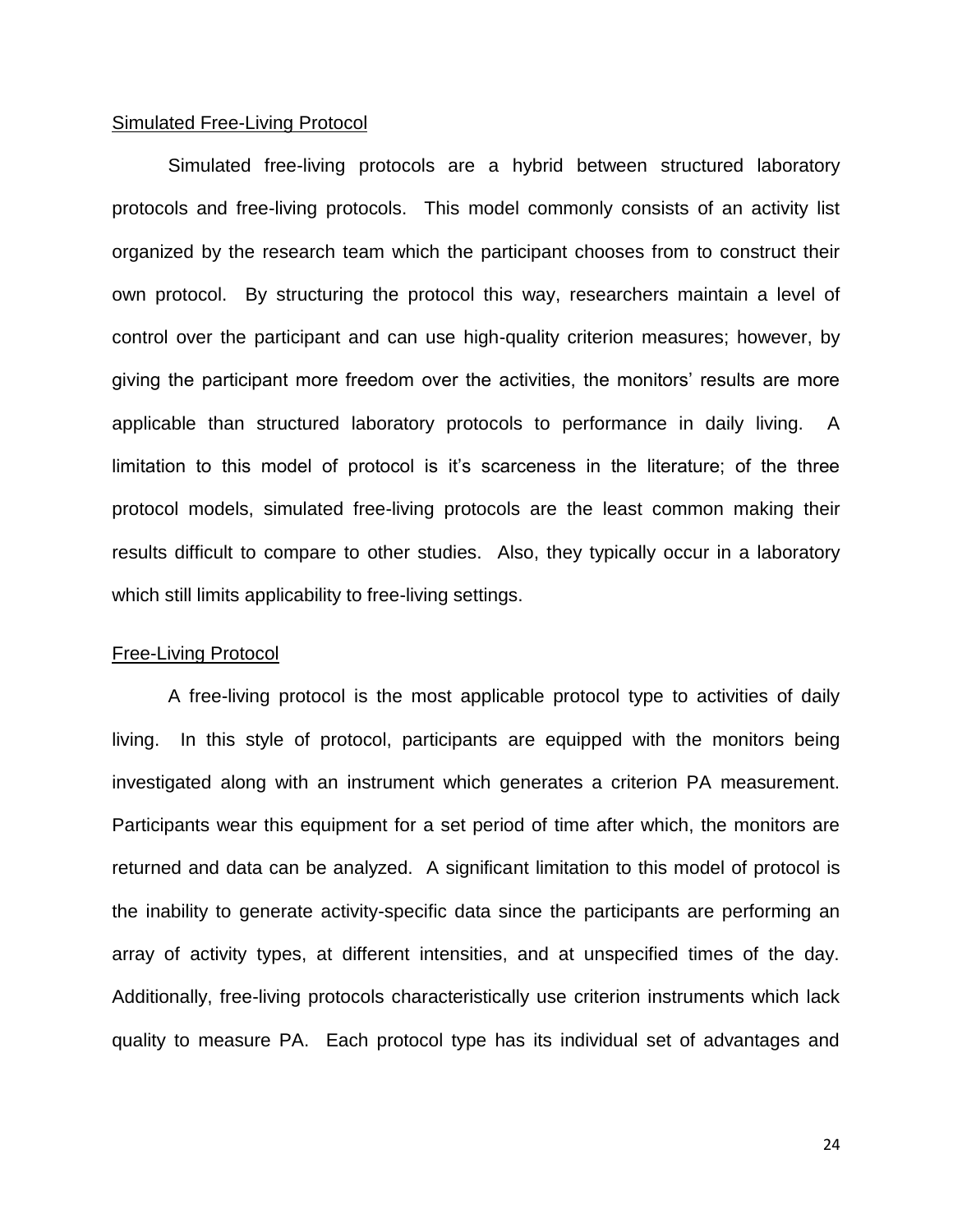disadvantages; however, little research has been done to evaluate a CPAMs' performance using two or more of these protocol models.

#### Part 4: Validity of Consumer-Based Physical Activity Monitors

CPAMs offer an affordably balanced product to the everyday consumer by combining the accelerometer technology of a research-grade accelerometer with the low cost and usability of a pedometer. With these products becoming increasingly popular, it is important to understand their accuracy and reliability. The following subsections will review validation studies conducted on CPAM estimations of steps, kcals, and active minutes.

#### **Steps**

Taking 10,000 steps per day is a widely recognized daily PA goal set by many consumers and has been shown to have positive health benefits since 2000 (Kajioka 2008). In 2015, Storm et al. investigated the validity of the JU, worn on the right wrist, and FO, worn on the left hip, to estimate steps using a structured laboratory protocol as well as a simulated free-living protocol. The structured laboratory portion of Storm's study was 11 minutes in length and consisted of a 20 meter walk, descending 24steps, outdoor walk, ascending 24 steps, and an indoor walk. Simulated free-living activities included standing, taking a lift, working at a computer, lying down, and ascending/descending steps. Both the JU and FO showed higher mean absolute percent errors during slower activity speeds when compared to faster activity speeds. Mean absolute percent errors for both monitors were below 5% during all slow, selfselected, and fast activity speeds with the exception of the JU during slow speeds which had a mean absolute percent error of 11% (Storm 2015). Case et al. investigated the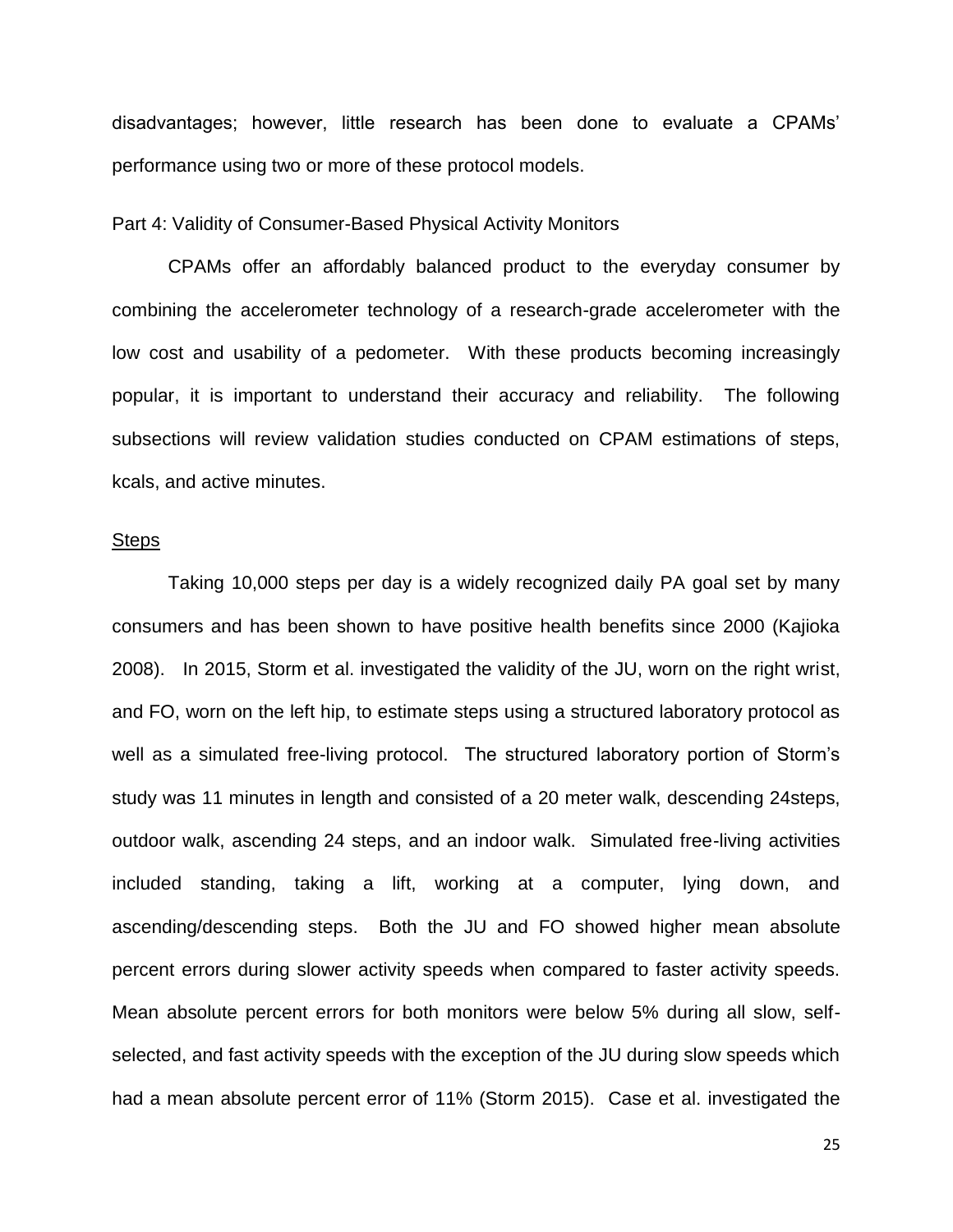validity of the FO, FZ, Fitbit Flex (FF), and JU to estimate steps using a structured laboratory protocol.

Case had 14 participants walk on a treadmill at 3.0 mph for 500 and 1,500 steps with both distances completed twice; steps were tallied via direct observation. At 500 steps the accuracy of the FO, FZ, FF, and JU were 99%, 99%, 93%, and 96, respectively. The accuracy of these CPAMs did not change significantly at the 1,500 steps mark with 99%, 99%, 92%, and 98% accuracy for the FO, FZ, FF, and JU, respectively (Case 2015). Stackpool et al. assessed the validity of the JU to estimate steps using a structured laboratory protocol. Activities used were walking and running on a treadmill, using an elliptical, and while completing agility drills using 20 participants. Each participant partook in 20 minutes of each activity for a total of 80 minutes; steps were recorded via direct observation. Pearson correlations between the JU and criterion step count were 0.98, 0.98, 0.99, and 0.34 for the treadmill walk, treadmill run, elliptical, and agility drills, respectively (Stackpool 2014). From these studies, it is clear that CPAMs can estimate steps with a high degree of accuracy in a structured laboratory setting. However, once activities become increasingly subjective to the movement patterns of the consumer, their validity suffers.

#### Kcals

Losing weight by expending energy through PA is a common goal of consumers who plan to improve their PA habits. This common purpose places great significance on the accuracy of CPAMs to estimate the expenditure of kcals. Lee et al. studied the validity of the FZ, FO, and JU to estimate kcals using 30 men and 30 women in a structured laboratory setting. The 69 minute protocol used 13 activities which were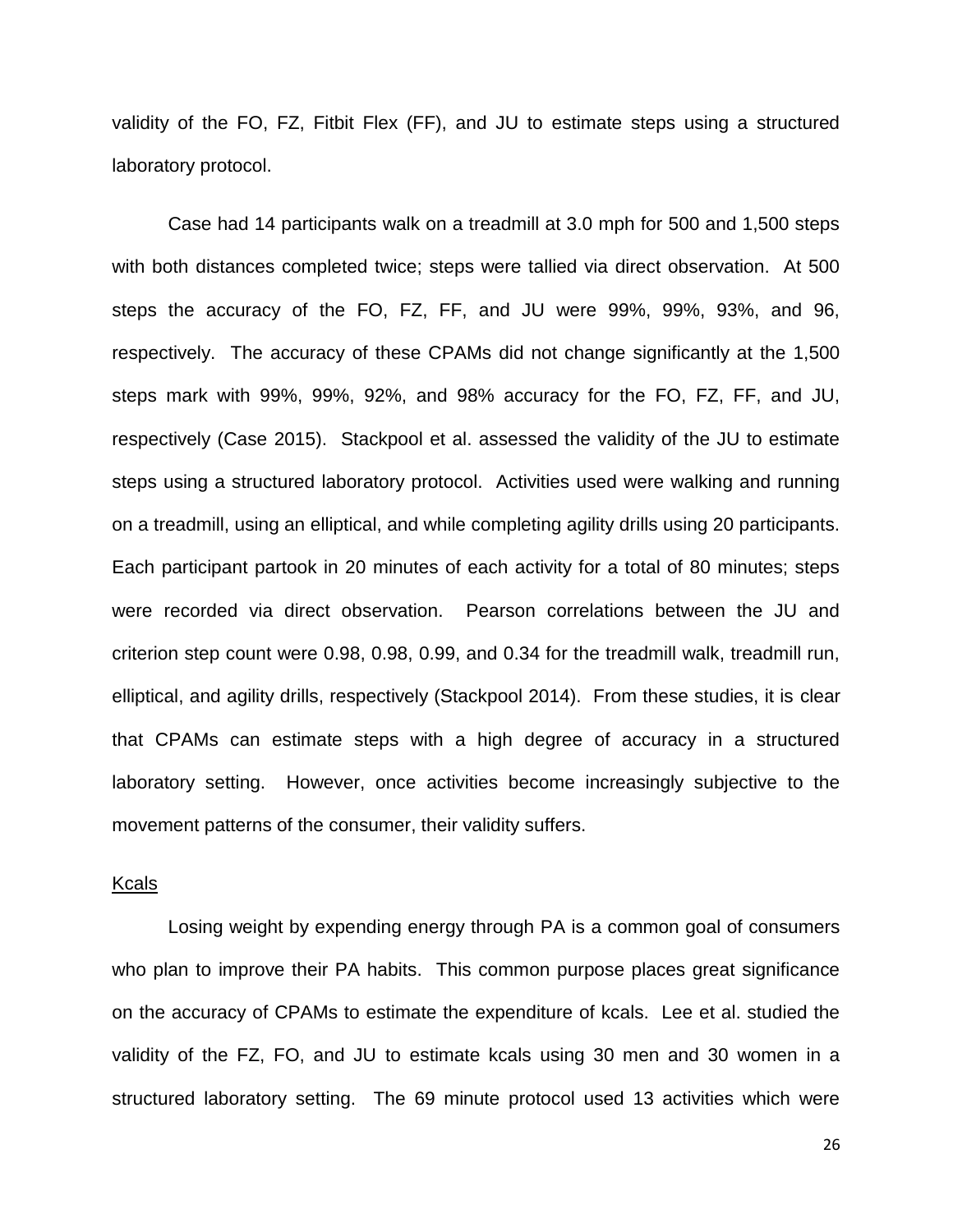organized into four categories: sedentary, walking, running, and moderate-to-vigorous. All activities lasted for five minutes with the exception of treadmill activities which lasted for three minutes. Mean absolute percent errors were calculated between the CPAMs and a criterion measurement; the results were 10.1%, 10.4%, and 12.2% for the FO, FZ, and JU, respectively across all activities (Lee 2014).

Ferguson and colleagues used 21 adult participants to investigate the FO, FZ, and JU using a free-living protocol. During the protocol, participants wore one of the aforementioned monitors along with a BodyMedia SenseWear Model MF (BodyMedia Inc., Pittsburgh, PA) for energy expenditure criterion measurements. The results showed Pearson correlations of 0.79, 0.81, and 0.79 with mean absolute differences of 349, 484, and 866 kcals for the FO, FZ, and JU, respectively, compared to the BodyMedia SenseWear (Ferguson 2015). In 2015, Bai et al. investigated the validity of the FF and JU to estimate energy expenditure using a laboratory-based protocol that differed from Lee's. The FF was worn on the left wrist while the JU was worn on the right wrist. Bai's protocol consisted of 20 minutes of sedentary time, 25 minutes at a self-selected treadmill speed, and 25 minutes of resistance training. Energy expenditure was measured continuously throughout the trial via indirect calorimetry with total energy expenditure from the trial used for analysis. Bai found the FF and JU overestimated kcals by 20.4 and 23.1kcals, respectively; the mean absolute percent errors were 16.8% for the FF and 18.2% for the JU (Bai 2015). These studies show a range of error exists with CPAM estimations of energy expenditure which could be attributable to the variability of activities between protocols, the use of different criterion measurement instruments, as well as biographical differences between samples.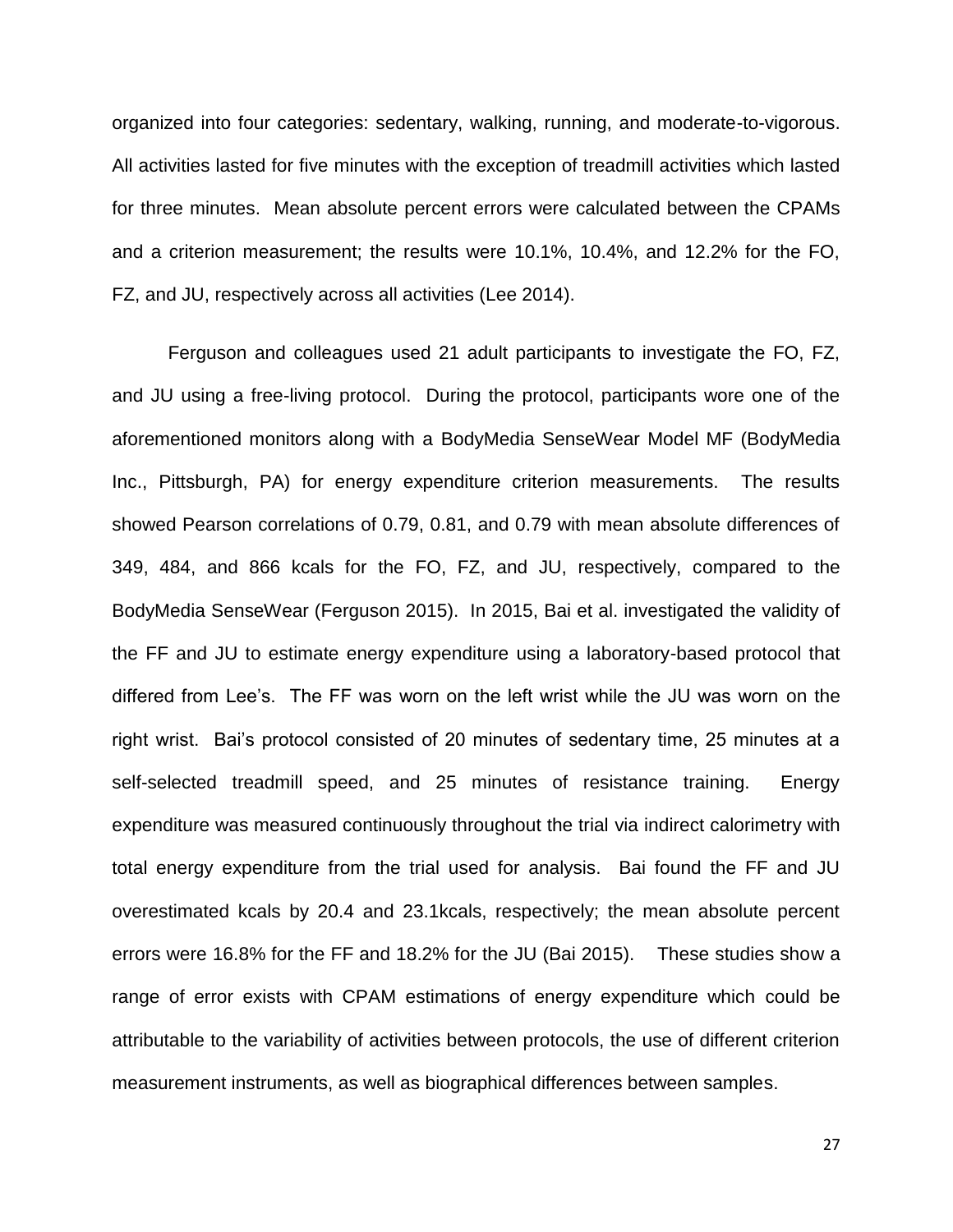#### Active Minutes

150 minutes of moderate intensity PA, 75 minutes of vigorous PA, or a combination of both became a benchmark for PA with the publication of the 2008 PA Guidelines for Americans. Despite the popularity of CPAMs and the notoriety of the 2008 PA Guidelines, little research has been done to validate CPAMs' ability to estimate these active minutes. Ferguson et al. investigated the FO, FZ, and JU in a free-living setting using a BodyMedia SenseWear Model MF worn on the left upper arm. The 52 participants went about their daily routine wearing the CPAMs and SenseWear for 48 hours before while data was collected. Pearson correlations between the CPAMs and criterion for active minutes were 0.91, 0.88, and 0.81 for the FO, FZ, and JU, respectively. Ferguson also calculated the mean absolute differences between CPAMs and the criterion to be 58.6, 89.8, and 18.0 active minutes over the protocol's 48 hours (Ferguson 2015). To better understand CPAM's performance to estimate active minutes, further research should investigate these CPAMs using structured laboratory and simulated free-living protocols.

#### **Part 5: Reliability of Consumer-Based Physical Activity Monitors**

Many of the aforementioned studies have investigated the validity, or accuracy of CPAMs. However, few are constructed in such a way that the consistency, or reliability, of CPAMs can be assessed. There are two variations of reliability; intra- and intermonitor reliability. Both variations are unique in the characteristics of their analysis and provide separate points of view on the performance of CPAMs.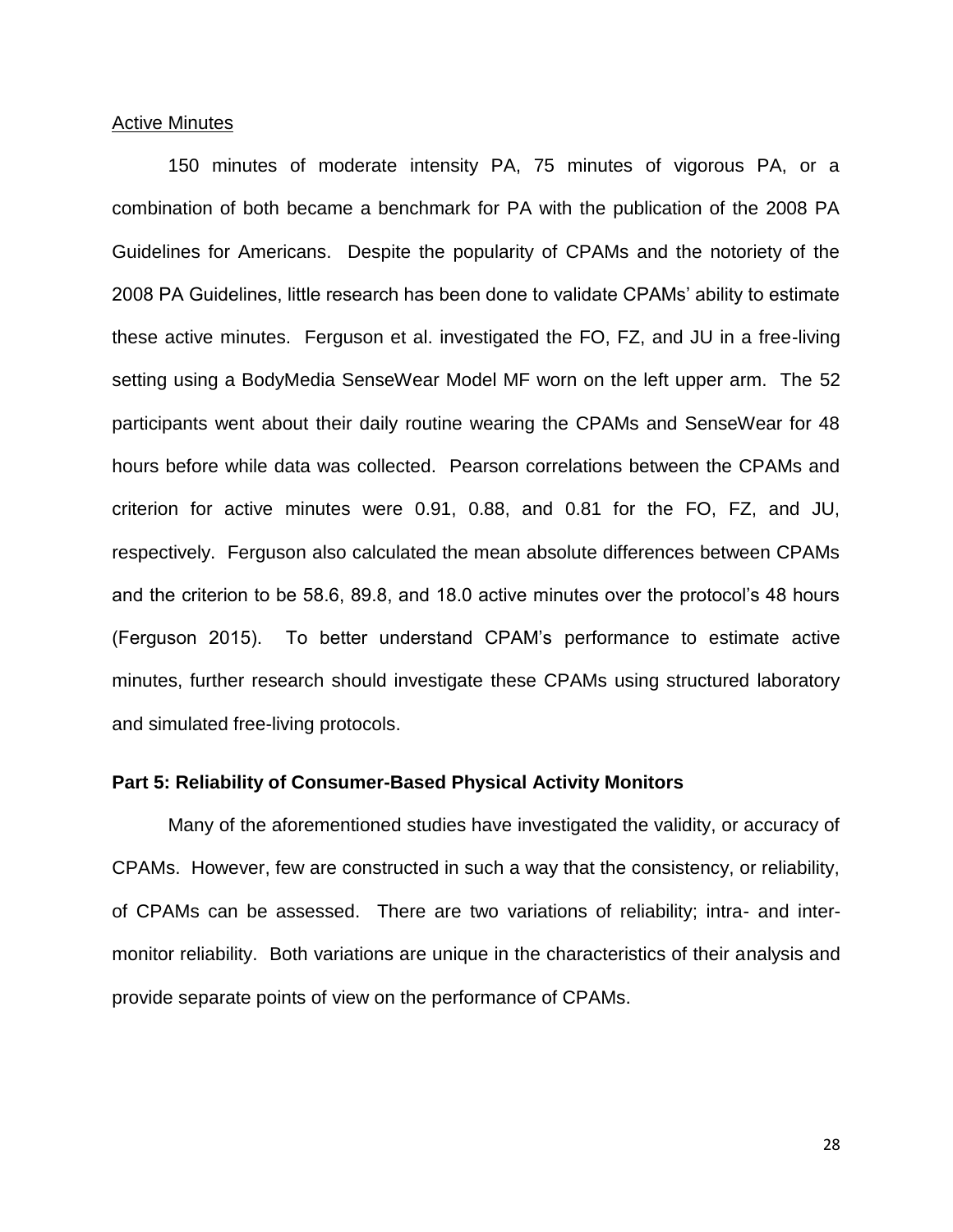#### Intra-Monitor Reliability

More commonly known as test-retest reliability, intra-monitor reliability is the quantitative ability of a single CPAM to measure an activity when the same activity is completed several times. Methodologically, this is done using a structured laboratory protocol which includes activities done for the same period of time, at the same intensity, under the same conditions, multiple times. Kooiman et al. investigated the intra-monitor reliability of the FF, JU, and FZ to estimate steps using a structured laboratory protocol. Kooiman had 33 participants walk at 4.8 km/h (approximately 3.0 mph) for 30 minutes in consecutive bouts with data collected before and after bouts. Intra-class correlation coefficients were 0.81, 0.83, and 0.90 for the FF, JU, and FZ, respectively (Kooiman 2015). Limitations to this study include treadmill walking being the only activity performed. Kooiman's study is the only study in the literature present at the time of this review indicating need for further research evaluating the intra-monitor reliability of CPAMs.

#### Inter-Monitor Reliability

This type of reliability examines the performance of a CPAM, against a second unit of the same monitor, during the same activity. Logistically, two models of the same CPAM must be worn simultaneously by the participant, ideally in the same anatomical location while completing an activity. By orienting the monitors in this fashion, variables external to the CPAM itself are minimized. Diaz et al. utilized this protocol model to investigate the ability of the FO and FF to reliably estimate steps and kcals using a structured laboratory protocol. Three FOs were used, two worn on the left hip and one worn on the right; one FF was worn on each wrist. Participants in Diaz's study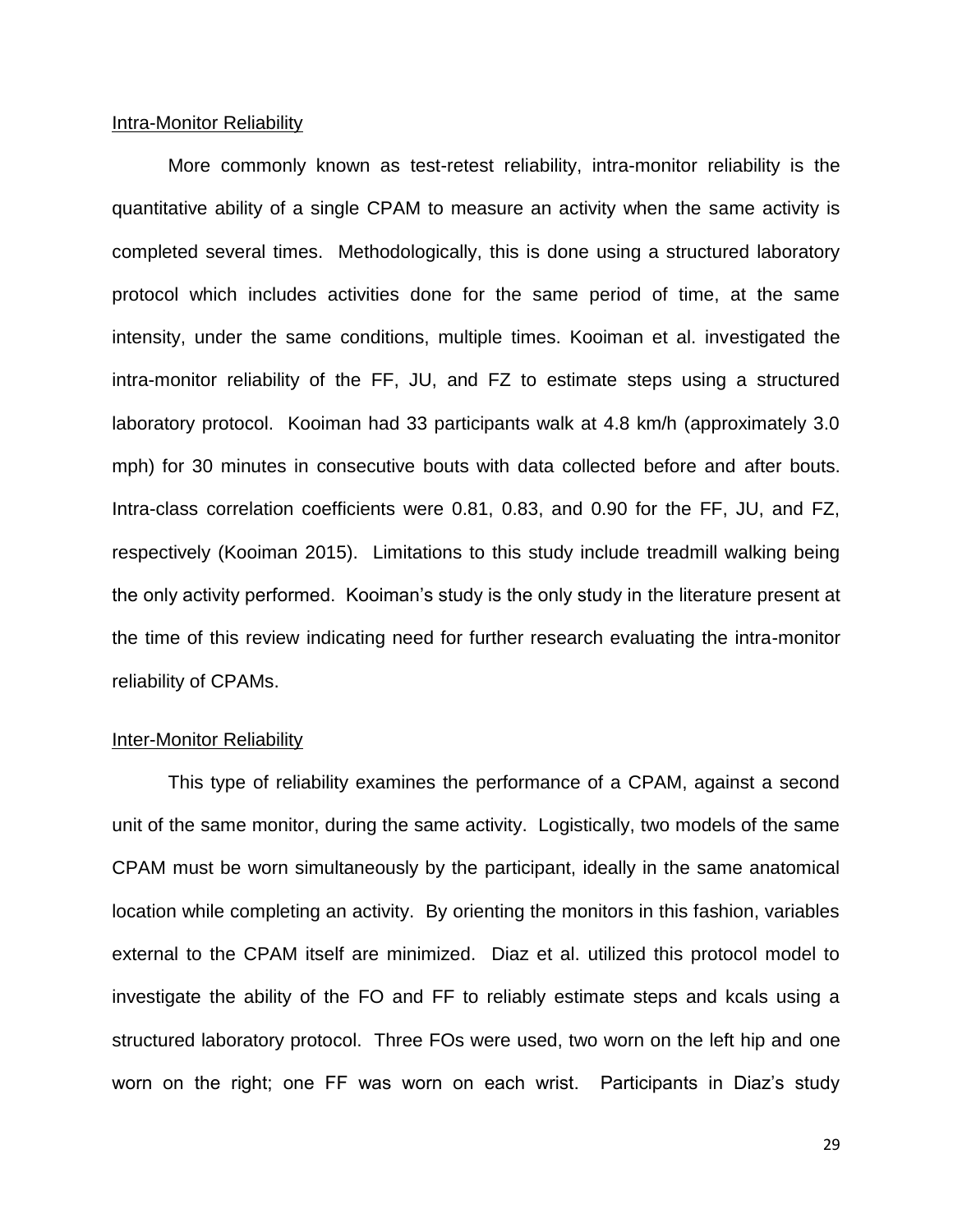completed four bouts on the treadmill with each bout lasting six minutes; treadmill speeds were 1.9, 3.0, 4.0, and 5.2 miles per hour. Inter-device correlations for the FO on the right hip were 0.99 (steps) and 0.96 (kcals) for steps and kcals. Correlations for FOs worn on the right and left hips were 0.99 and 0.97 for steps and kcals, respectively. The inter-device correlations for the FFs were 0.90 (steps) and 0.95 (kcals) for steps and kcals (Diaz 2015).

Dontje et al. used a slightly different approach to investigate the inter-monitor reliability of the Fitbit Ultra to predict steps. In his study, Dontje used a single subject who wore 10 Fitbit Ultras for eight days except while sleeping and during water-oriented activities (e.g. showering). The Ultras were equally worn on the right and left hip during the eight day trial. The results showed no significant differences amongst all 45 potential pairs of monitors when estimating steps in a free-living protocol (Dontje 2015). Takacs et al. also investigated the inter-monitor reliability of the FO to estimate steps. Utilizing three FOs on different mounting sites (e.g. one on each hip and another in a front pants pocket), Takacs had 30 participants walk/jog on a treadmill at 5 speeds: 2.0, 2.5, 3.0, 3.4, and 4.0 miles per hour for 5 minutes each. Correlations ranged between 0.97 and 1.00 for all three monitors. (Takacs 2014). Together, the limited available research suggests high reliability of a limited variety of CPAMs for a limited number of tests activities.

Both variants of reliability carry their respective significance in quantifying habitual PA changes over time. Intra-monitor reliability provides insight to the consistency which a CPAM will quantify the PA completed during an activity. This is of particular concern when obtaining an amount of PA is the goal during repetitive exercise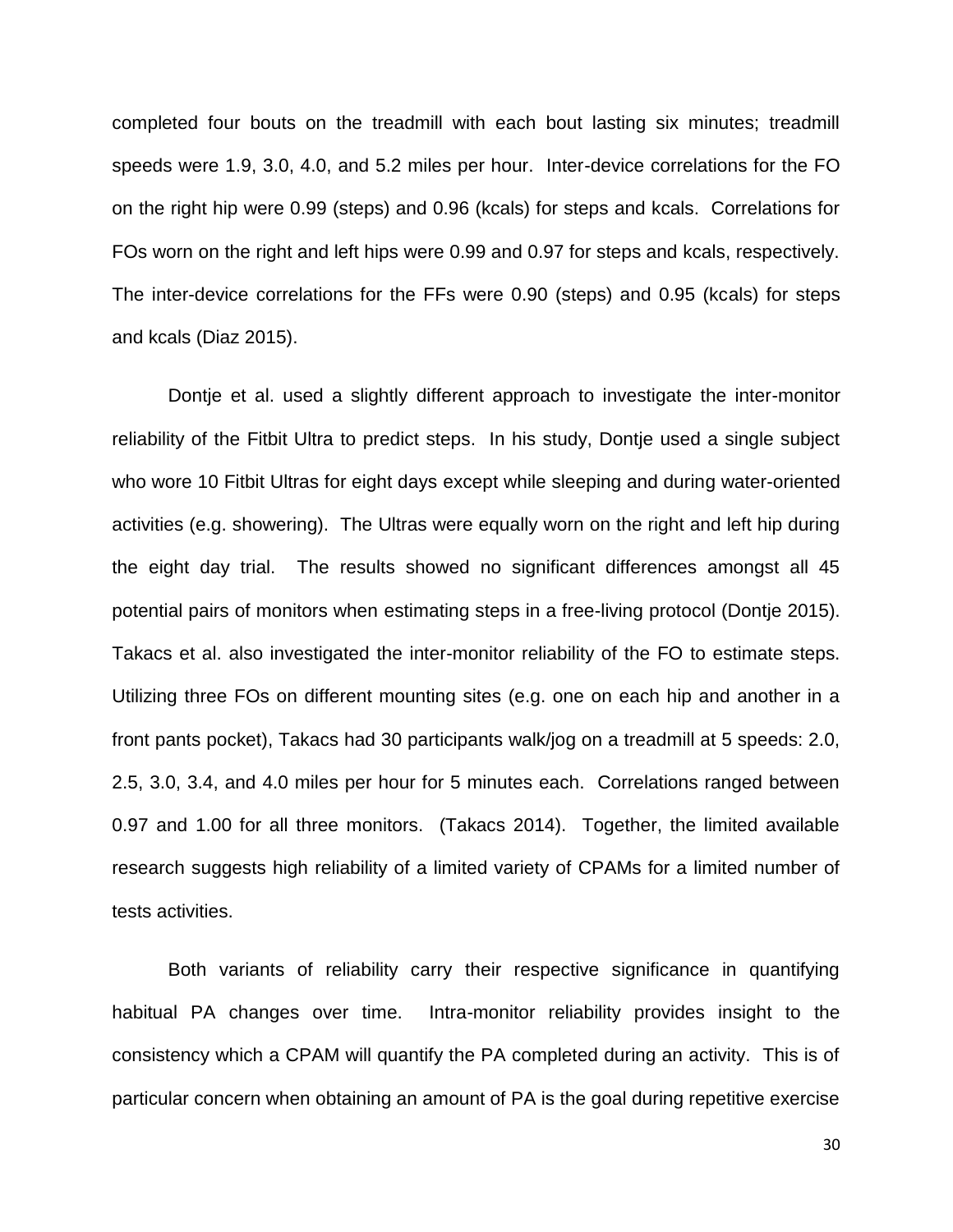bouts. Consumers need to know if their CPAM is quantifying their PA consistently when they complete the same exercise. Inter-monitor reliability is more significant to researchers than consumers. Studies with a large sample size or use multiple models of the same CPAM (e.g. epidemiological studies) require consistent measurements to produce refined results and compare individuals wearing different CPAMs. If a particular model of CPAM has a low inter-monitor reliability, comparability of participants' data will be difficult. Furthermore, conclusions drawn from studies that have used CPAMs with low inter-monitor reliability should be interpreted with caution.

#### **Part 6: Summary of Current Literature**

Americans are becoming increasingly aware of the health benefits obtained from improved PA habits. Individuals who purchase CPAMs rely on their outputs to improve overall health. The validity of these CPAMs is somewhat well established; researchers have been diligent in assessing the ability of these monitors to estimate steps, kcals, and active minutes using an array of activities in all three protocol settings. However, there has been less research conducted which investigates the reliability of CPAMs; in particular, their intra-monitor reliability. More research needs to be done which examines a greater amount of CPAMs, the reliability of CPAMs during different activity intensities, as well as the reliability of the active minutes output in different protocol settings.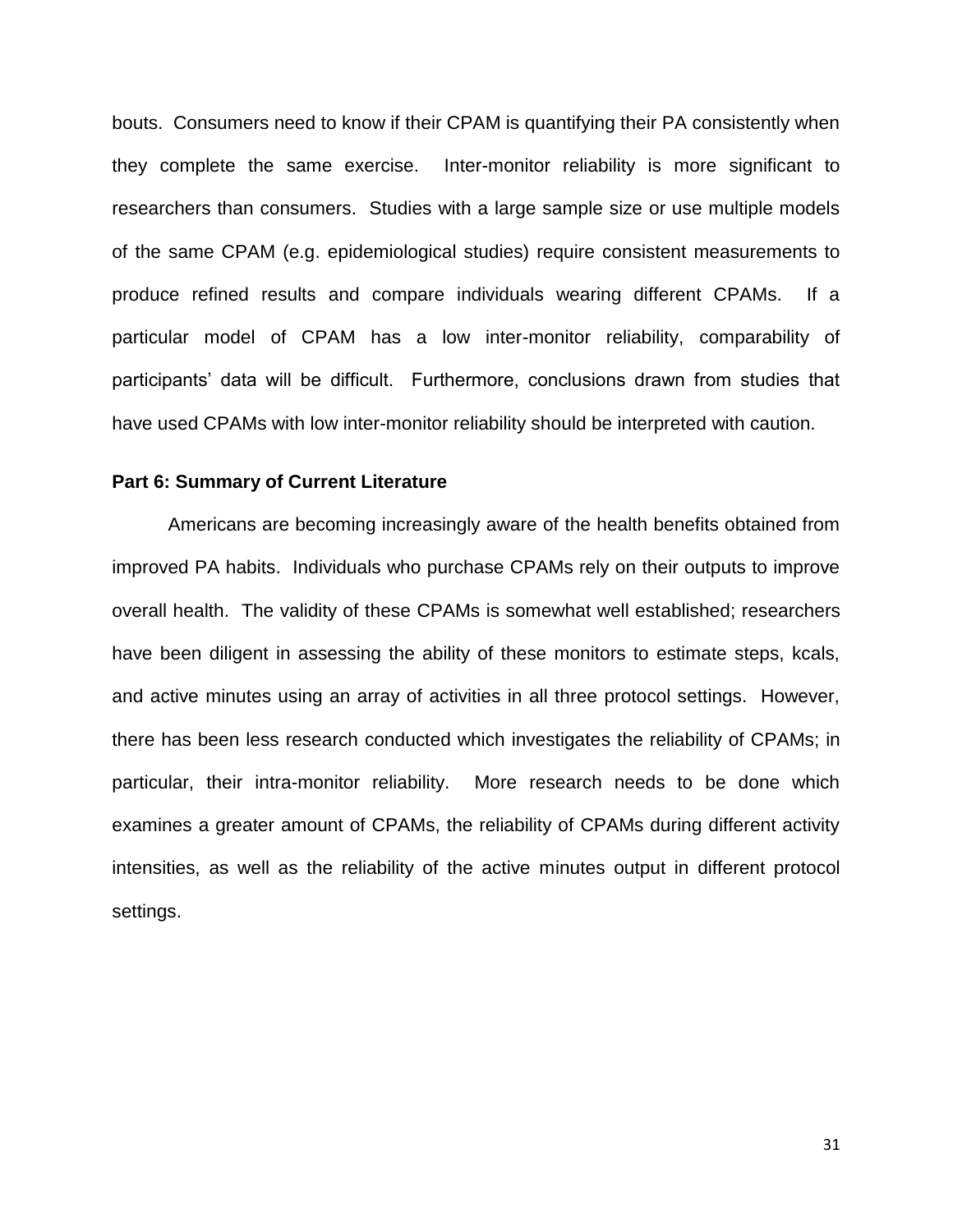#### **CHAPTER III**

#### **METHODOLOGY**

#### **Sample**

Thirty participants between the ages of 18 and 80 years were recruited for this study. All participants were recruited from the East Central region of Indiana and were recruited via email and by word-of-mouth. Participants were excluded from this study if they possessed one or more of the following attributes: acute illness, unstable chronic conditions (e.g. severe hypertension), or if they were/are pregnant. In order to participate in this study, the participants must have also been able to perform all activities within the protocol (e.g. jogging). Participants were compensated with \$20 for their involvement with the study.

#### **Equipment**

During the first of two visits to the HPL (Ball State University, Muncie, IN) the participants were outfitted with a total of nine PA monitors and a Cosmed K4b<sup>2</sup> portable metabolic analyzer (Cosmed Srl, Rome, Italy). These PA monitors consisted of two FFs, two FOs, two FZs (Fitbit Inc., San Francisco, CA), two JUs (AliphCom dba Jawbone, San Francisco, CA), and one activPAL (PAL technologies, Glasgow, Scotland). Steps, kcals, and active minutes from the FFs, FOs, FZs, and JUs were recorded by the CPAMs and collected using wireless internet, four iPod Touches, two iPads (Apple Inc., Cupertino, California), and the Fitbit and Jawbone mobile applications. A handheld tally counter was used by research assistants to count steps taken during each activity (serving as criterion measure of steps taken during the laboratory protocol).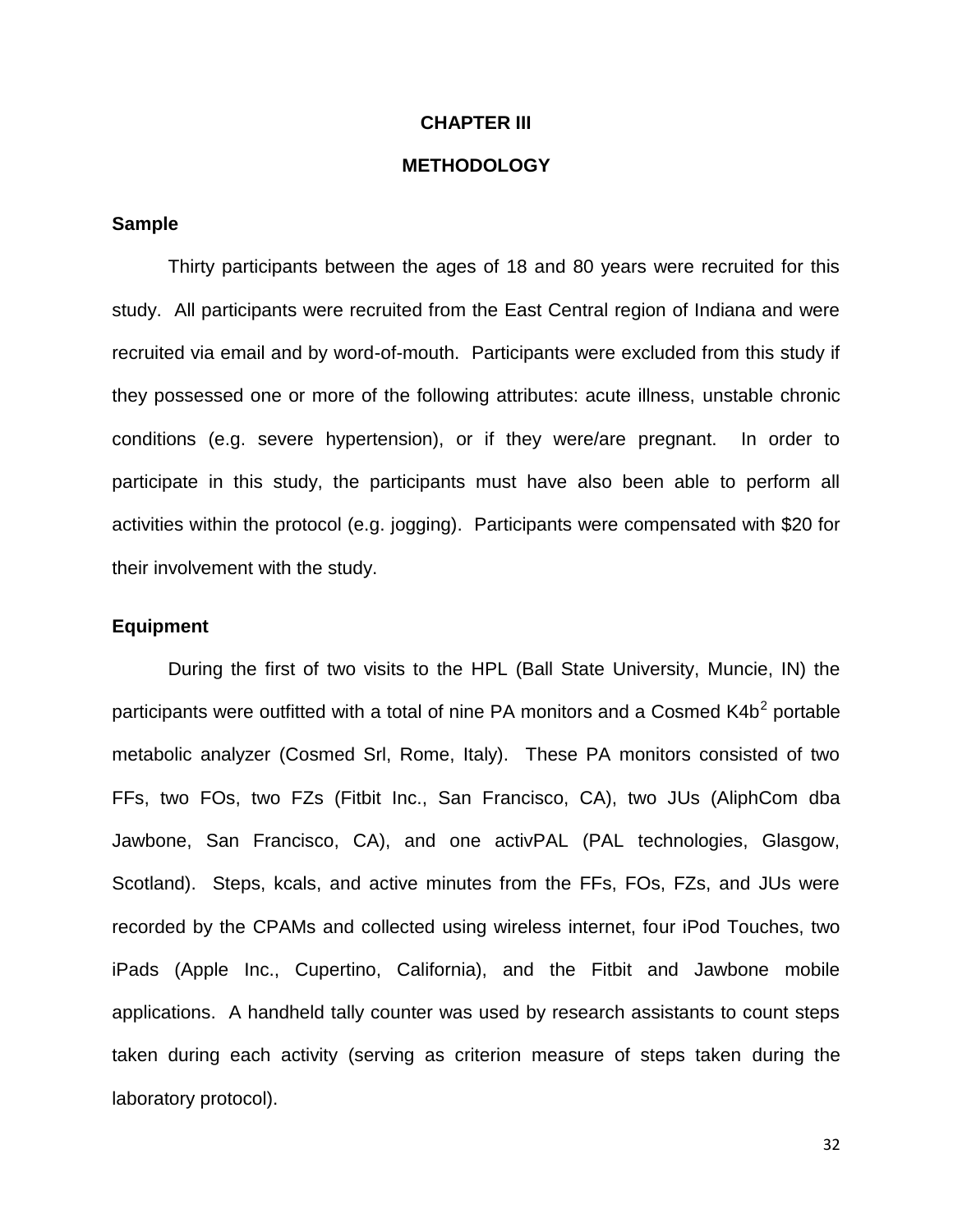The Cosmed was used to generate the criterion measure for kcals in this study. The K4b<sup>2</sup> system was worn via harness; the battery was placed on the participant's midback with the analyzer worn against the sternum (total weight <1kg). A mask was worn in conjunction with the K4b<sup>2</sup> and was used to collect expired gas samples from the mouth via a sampling line.  $K4b^2$  data were downloaded from the analyzer into Microsoft Excel (Microsoft Co., Redmond, Washington) following the first visit. The  $K4b<sup>2</sup>$ calculated kcals based upon oxygen consumption and carbon dioxide production. The equation used by the K4b<sup>2</sup> is 3.781\*VO<sub>2</sub> + 1.237\*VCO<sub>2</sub> and is based upon a study done by Elia et al. in 1992 (Elia 1992). Initial training for the  $K4b<sup>2</sup>$  was provided by a Cosmed company representative. Kcal data collected using the  $K4b<sup>2</sup>$  was not used to assess CPAM accuracy; its use was to determine if significant differences in energy expenditure occurred between bouts (e.g. manipulation check) via a dependent samples t-test.

The activPAL was used as a criterion measurement for steps during the freeliving portion of the study but was not used for the current analyses. The activPAL was worn on the middle of the anterior surface of the right thigh and was securely held to the thigh via Tegaderm (3M Health Care, St. Paul, MN). ActivPAL data were downloaded from the monitor after visit two via the PAL Analysis v7.2.32 software package. Both the activPAL and the K4b<sup>2</sup> have been shown to generate valid and reliable measurements and served as criterion measures in this study (Dowd 2015, Storm 2015).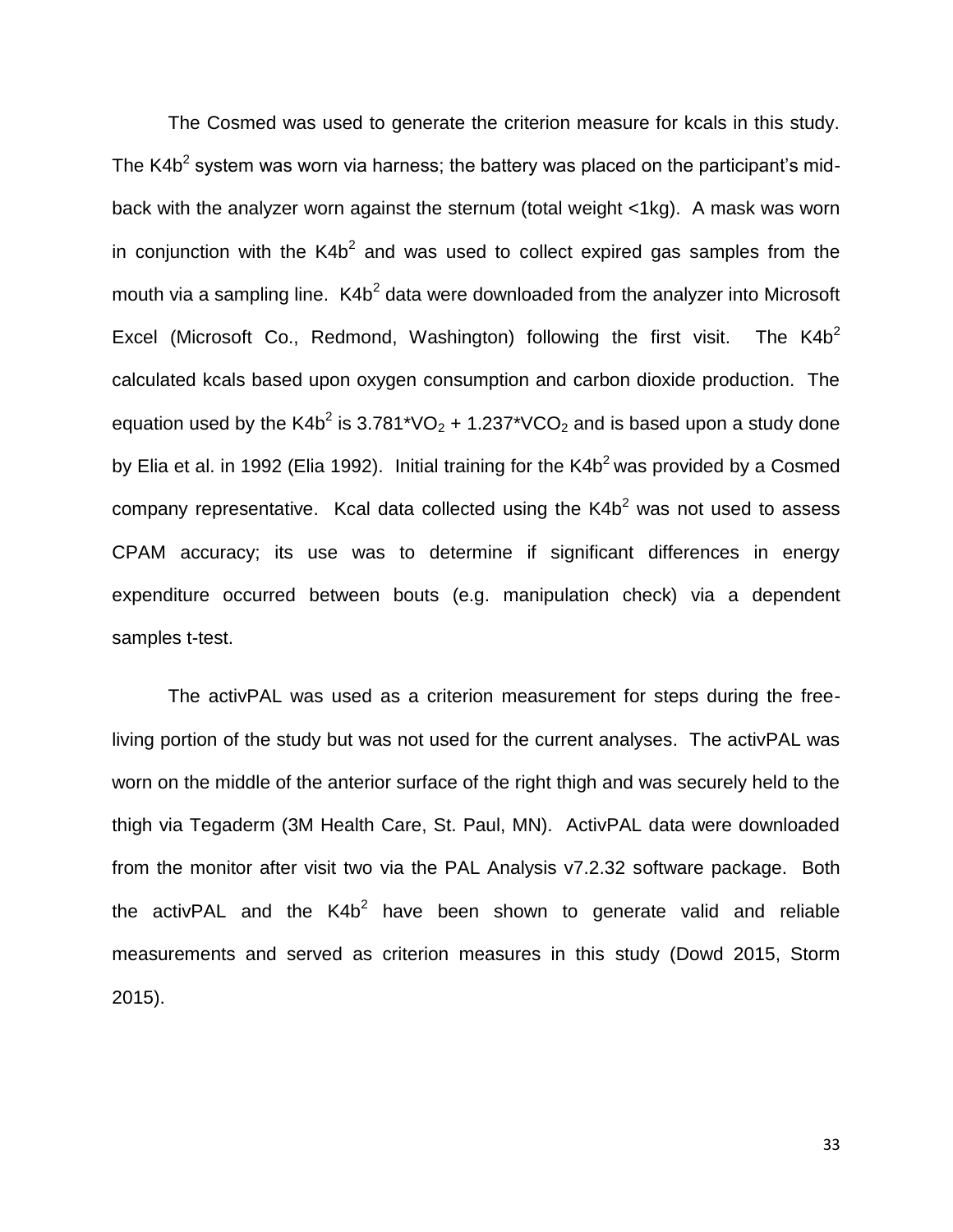#### **Procedures**

Participants completed all required paperwork and the laboratory protocol during the first visit to the HPL; the second visit was used only to return the PA monitors. Prior to the initiation of the first visit, all participants read and signed the informed consent document. Height and weight measurements were taken thereafter; all measurements were recorded to the nearest centimeter and 0.1 kg, respectively. The participants' height, weight, and date of birth were then entered into all CPAMs and the K4b<sup>2</sup>. Research assistants synchronized the accelerometer computer and Cosmed computer to a common clock prior to the initialization of all monitors. Participants were then outfitted with all monitors and the  $K4b^2$ . Once all of the CPAMs and analyzers were outfitted, initial readings of steps and kcals were collected from all CPAMs while the participant was in the seated position.

Following baseline data collection, participants carried out the laboratory-based activity protocol. Each participant underwent in an identical protocol where all activities lasted for five minutes, excluding transition time between activities. The only exception was the ascending and descending stairs activity which consisted of ascending and descending a flight of a stairs five times. All activities were performed twice in succession with CPAM data collected before and after each activity bout (e.g. typing was done for five minutes, data were collected, a second bout of typing was done for five minutes, and data were collected again). The activity protocol was structured in the following order: typing, reading, sweeping, treadmill walk at 2.0mph, treadmill walk at a moderate pace (3.0-3.5mph), treadmill jog (4.0-8.0mph), and ascending/descending stairs. The moderate treadmill walk, treadmill jog, and stair climb occurred at a self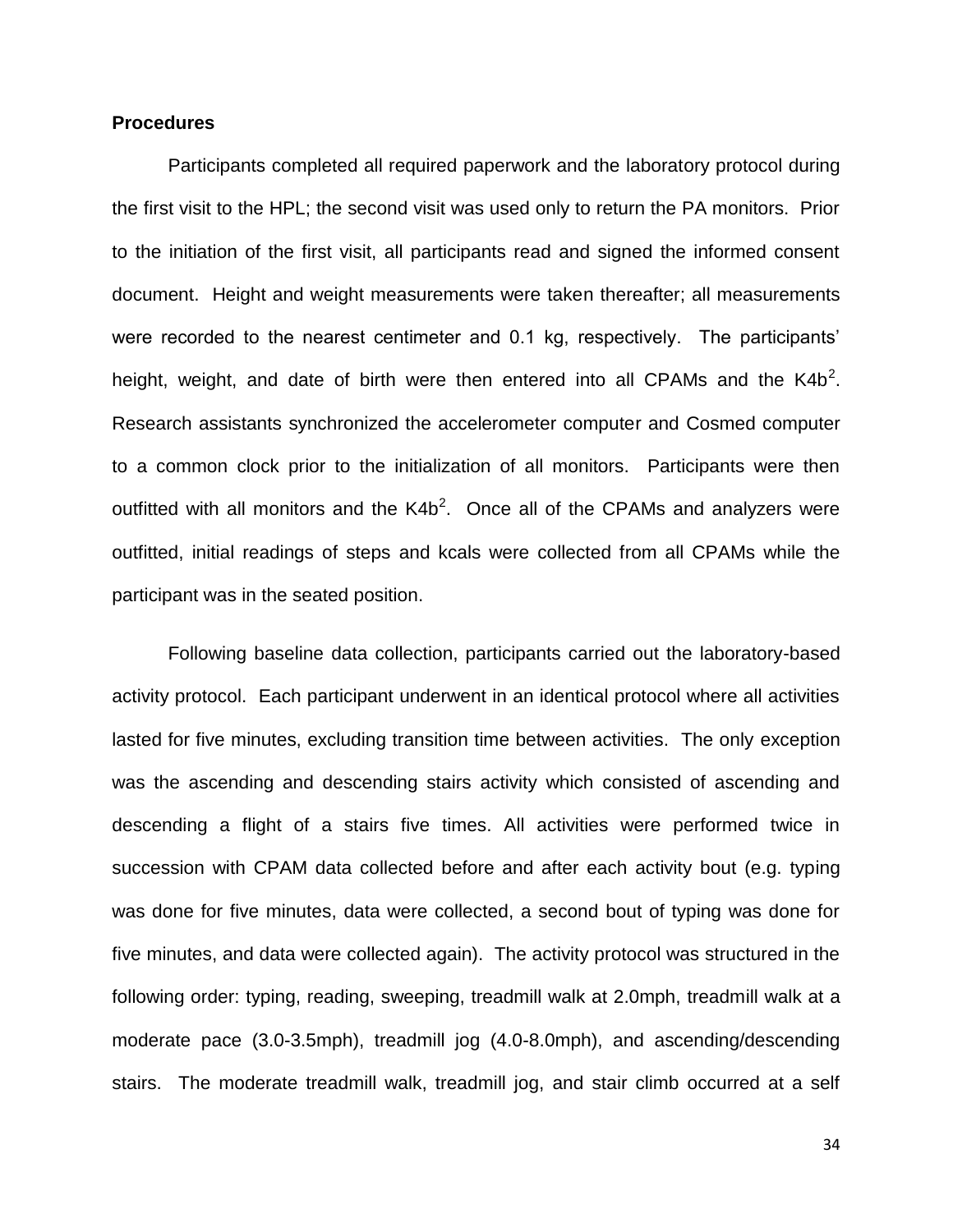selected pace. The duration of the first visit averaged 120 minutes.  $K4b<sup>2</sup>$  data were downloaded following completion of the first visit. Start and end times of each activity were also recorded to match K4b<sup>2</sup> data to specific activities.

Participants also completed a free-living protocol after their first laboratory visit. During this protocol, the participants continued to wear either the wrist-mounted (FFs and JUs) or hip-mounted (FOs and FZs) CPAMs and the activPAL. These monitors were worn for the rest of the day and returned the following morning. The monitors assigned to the participants were counter-balanced among participants so each placement site (hip or wrist) was used during 15 free-living sessions.

#### **Data Analysis**

Data analysis for the first aim, intra-monitor reliability, was assessed via intraclass correlations independently for each outcome variable of interest (steps, kcals, and active minutes). Data used in this analysis came from only one monitor of each brand during both bouts of each activity. For wrist monitors, data from the distal monitor were used; for hip monitors, data from the anterior monitor were used. Data were excluded if the monitor reported a negative value, if the monitor did not update (e.g. no values were recorded), if the kcals value was not updated from the previous activity bout, or if a data point from one monitor was paired with data from its respective pair for any of the aforementioned data points. Once correlations were calculated per monitor and per participant, a repeated-measures analysis of variance was used to determine if significant differences existed among the CPAMs' intra-class correlations. Medians of the absolute differences were also calculated by determining the absolute difference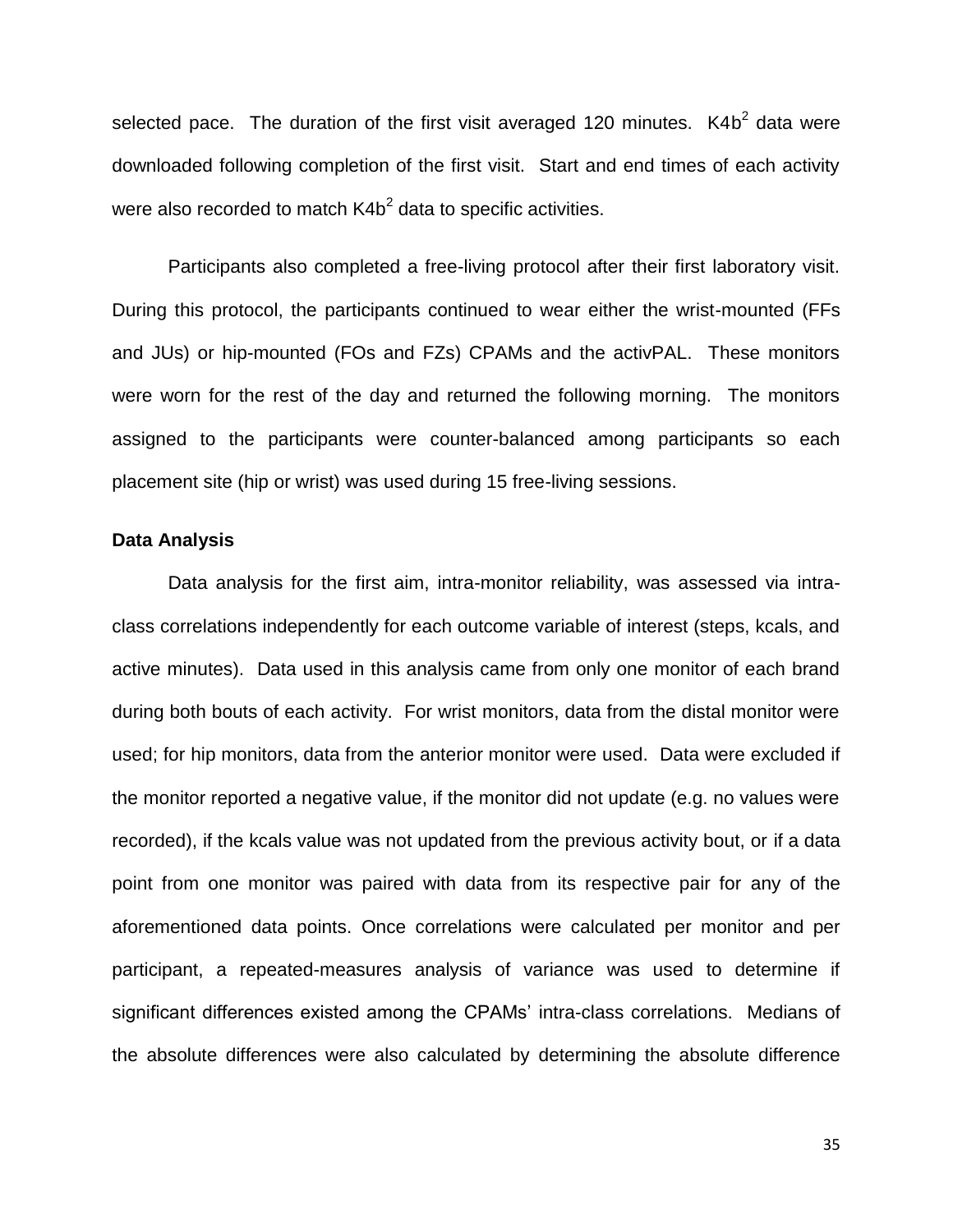between bout one and bout two for each variable of interest, then finding the median value for each monitor and variable.

The second aim, inter-monitor reliability, was assessed by comparing data from each monitor brand with its pair (e.g. one FF against the other FF) for one activity bout. For this analysis, data from only the first bout of each activity were used. Data were excluded if the monitor reported a negative value, if the monitor did not update (e.g. no values were recorded), if the kcals value was not updated from the previous activity bout, or if a data point was paired with any of the aforementioned data points. Pearson correlations, calculated per monitor and per participant, were used to define the intermonitor reliability for each CPAM; a repeated-measures analysis of variance was used to determine if significant differences existed for correlations among CPAMs. Median absolute differences were also calculated by calculating the absolute difference between CPAM models for each variable of interest and finding the median of each respective data series.

A third aim identified the inter-monitor reliability of these CPAMs during a freeliving protocol. Similar to the analysis for Aim 2, Pearson correlations were used to determine the inter-monitor reliability for these CPAMs to estimate steps, kcals, and active minutes.

Dependent samples t-tests using data collected from the  $K4b<sup>2</sup>$  (kcals) and direct observation (steps) were used to check for manipulation between bout one and bout two for all variables of interest.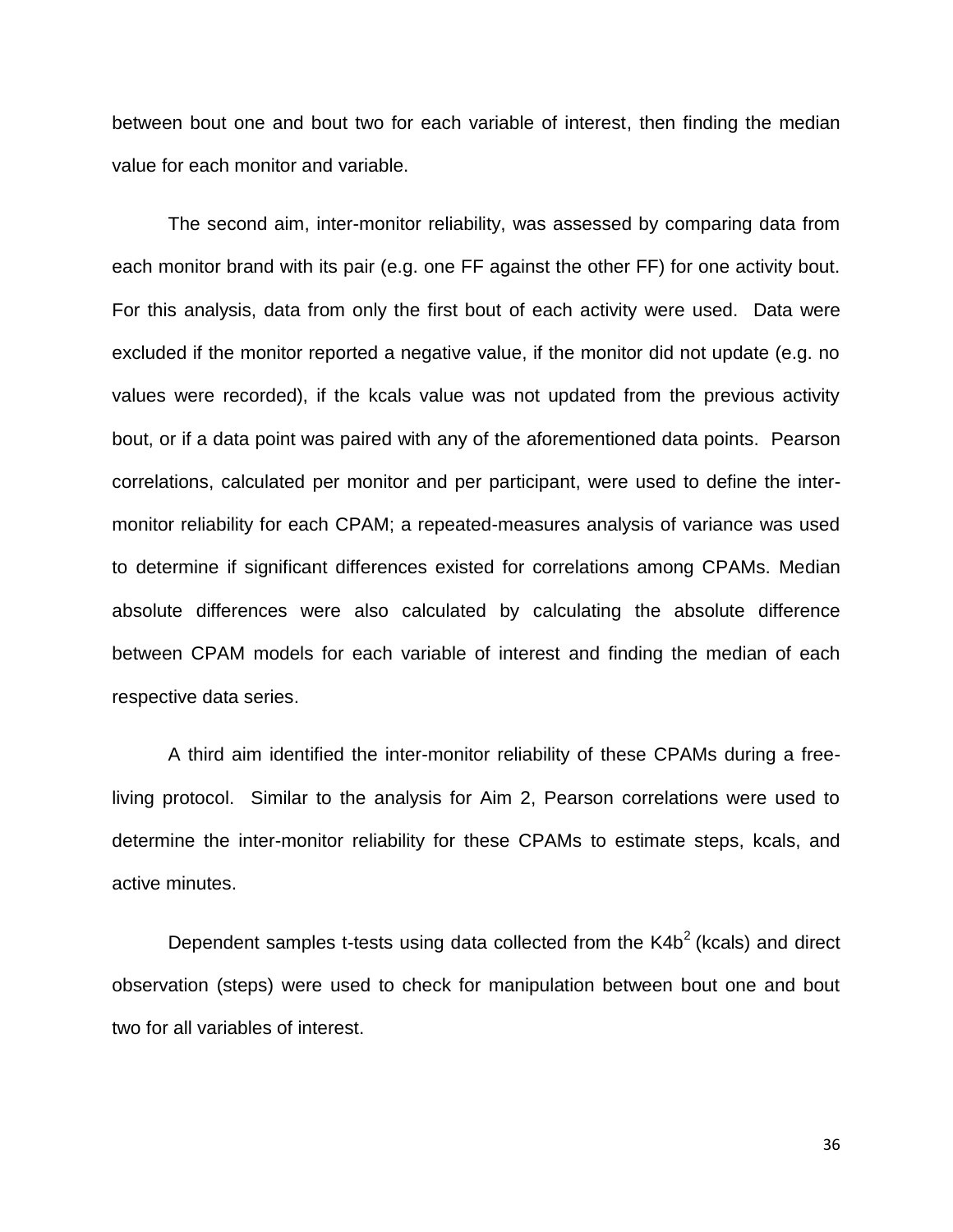# **Chapter IV**

# **Journal Manuscript**

*This manuscript conforms to the format specifications for the authors of the journal:*

Measurement in Physical Education and Exercise Science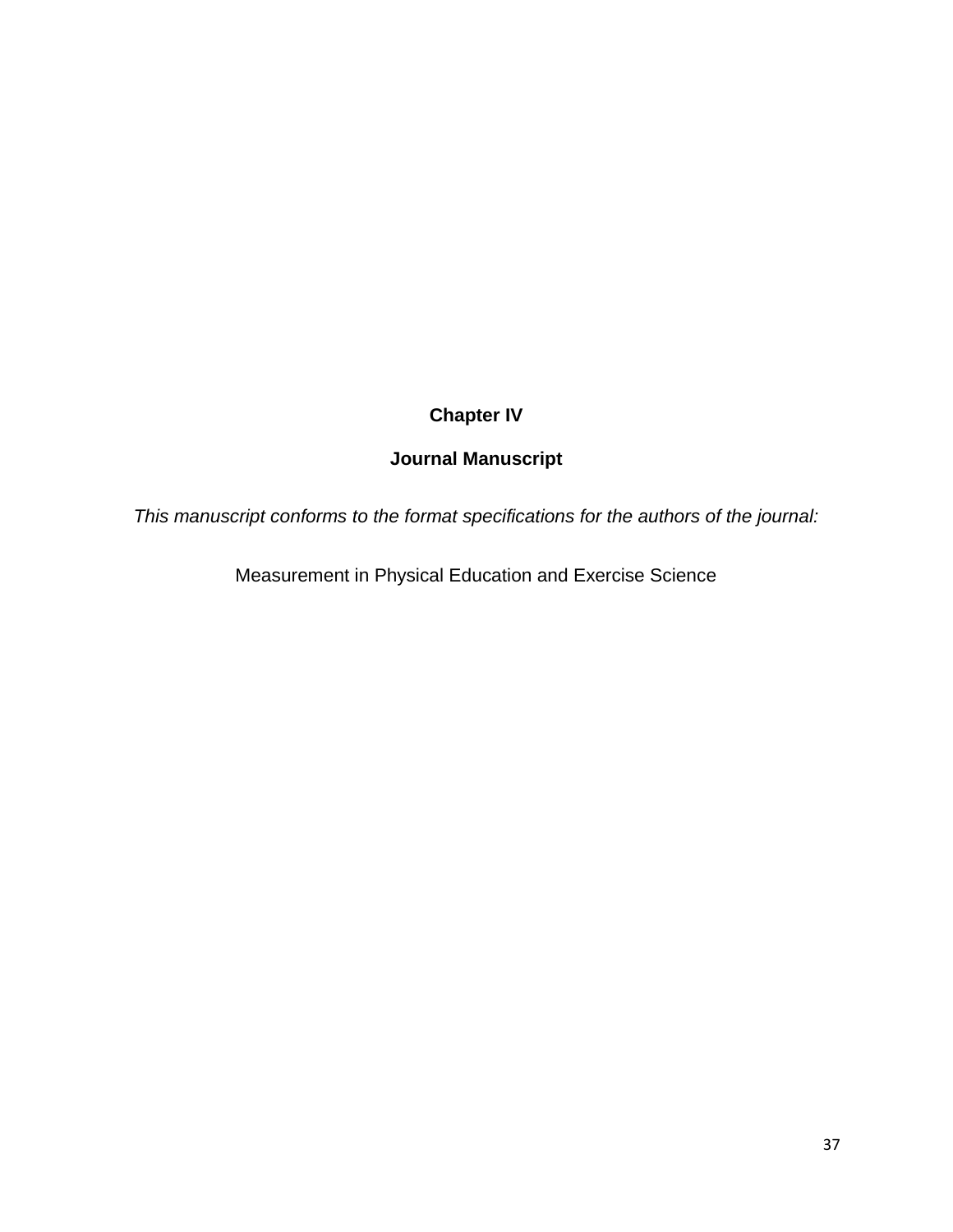# **Abstract: Establishing the Reliability of Several Consumer-Based Physical Activity Monitors.**

**BACKGROUND:** Consumer-based physical activity monitors (CPAMs) have become increasingly popular in recent years; however, little research exists investigating their reliability. **PURPOSE:** The purpose of this study was to determine the intra- and intermonitor reliability of several popular CPAMS for estimations of steps and Calories (kcals) in a structured laboratory setting as well as inter-monitor reliability for steps, kcals, and active minutes in a free-living setting. **METHODS:** Thirty participants (8 male, mean age 23.1±2.1 years) were recruited for this study. During the first of two visits, participants were outfitted with two each of four CPAM models (Fitbit One [FO], Jawbone Up24 [JU], Fitbit Flex [FF], and the Fitbit Zip [FZ]). Participants then completed a protocol consisting of seven activities: typing, reading, sweeping, slow treadmill walk (2.0 mph), brisk treadmill walk (3.0-3.5 mph), treadmill jog (4.0-8.0 mph), and ascending/descending a flight of stairs five times. Each activity was completed twice in succession and lasted five minutes per bout (except ascending/descending stairs). Participants were then given two pairs of CPAMs (four wrist- or hip-mounted) to wear in a free-living setting for one day. Intra- and inter-monitor reliability was assessed with intra-class and Pearson correlations, respectively. A repeated measures analysis of variance was used to identify if differences existed among monitor models. **RESULTS:** Intra-monitor reliability using raw, step data was 0.96±0.14, 0.92±0.28, 0.87±0.18, and 0.65±0.49 for the FO, FZ, JU, and FF, respectively. Once filtered, the same respective values were 0.97±0.13, 0.99±0.04, 0.88±0.20, and 0.89±0.20. The intra-monitor reliability for kcals using raw data was 0.75±0.14, 0.71±0.28, 0.68±0.18,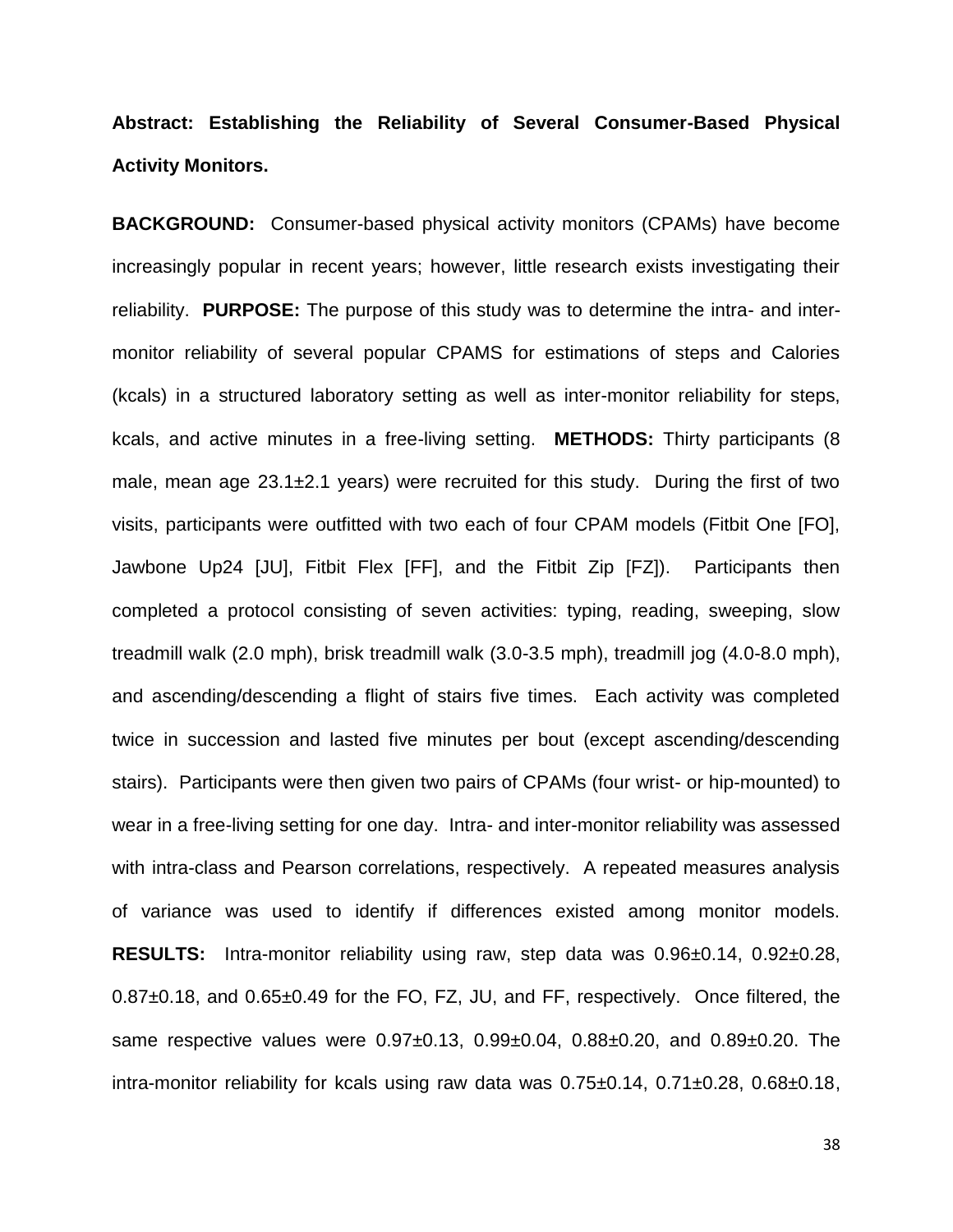and 0.54±0.49 for the FO, FZ, JU, and FF, respectively. After filtering, the correlations were  $0.94\pm0.12$ ,  $0.90\pm0.17$ ,  $0.79\pm0.30$ , and  $0.77\pm0.37$  for the same monitors, respectively. Inter-monitor reliability in the laboratory for steps was 0.99±0.03,  $0.96\pm0.13$ ,  $0.93\pm0.11$ , and  $0.77\pm0.28$  for the FO, FZ, JU, and FF, respectively using raw data. Once filtered, the correlations for steps were 0.99±0.03, 0.98±0.05, 0.93±0.09, and 0.81±0.28 for the same monitors, respectively. Inter-monitor reliability using raw kcal data was 0.86±0.31, 0.81±0.35, 0.75±0.34, and 0.43±0.53 for the FO, FZ, JU, and FF, respectively. After the data were filtered, kcal correlations were 0.91±0.22,  $0.93\pm0.15$ ,  $0.78\pm0.31$ , and  $0.64\pm0.38$  for the same monitors, respectively. In most, but not all cases, hip-mounted CPAMs (FO and FZ) had higher correlations than wristmounted CPAMs (FF and JU) for intra- and inter-monitor reliability ( $p < 0.05$ ). Freeliving, raw inter-monitor reliability for steps was 0.99, 0.93, 0.69, and 0.50; kcal correlations were 0.35, 0.96, 0.69, and 0.77; and active minute correlations were 0.83, 0.52, 0.92, and 0.43 for the FO, JU, FF, and FZ, respectively. After the data were adjusted, correlations were 0.99, 0.94, 0.94, and 0.61; kcal correlations remained the same; and active minute correlations were 0.92, 0.48, 0.92, and 0.98 for the same monitors, respectively. **CONCLUSIONS:** Once adjusted, the intra- and inter-monitor reliability for all hip-mounted CPAMs was strong  $(≥ 0.80)$  for steps and kcals in the laboratory setting; free-living correlations were more sporadic yet strong for most monitors and variables of interest. The reliability of CPAMs appears to be strong which suggests that CPAMs provide reliable estimations of PA in laboratory and free-living settings.

**Key Words:** physical activity, accelerometry, steps, energy expenditure, activity tracker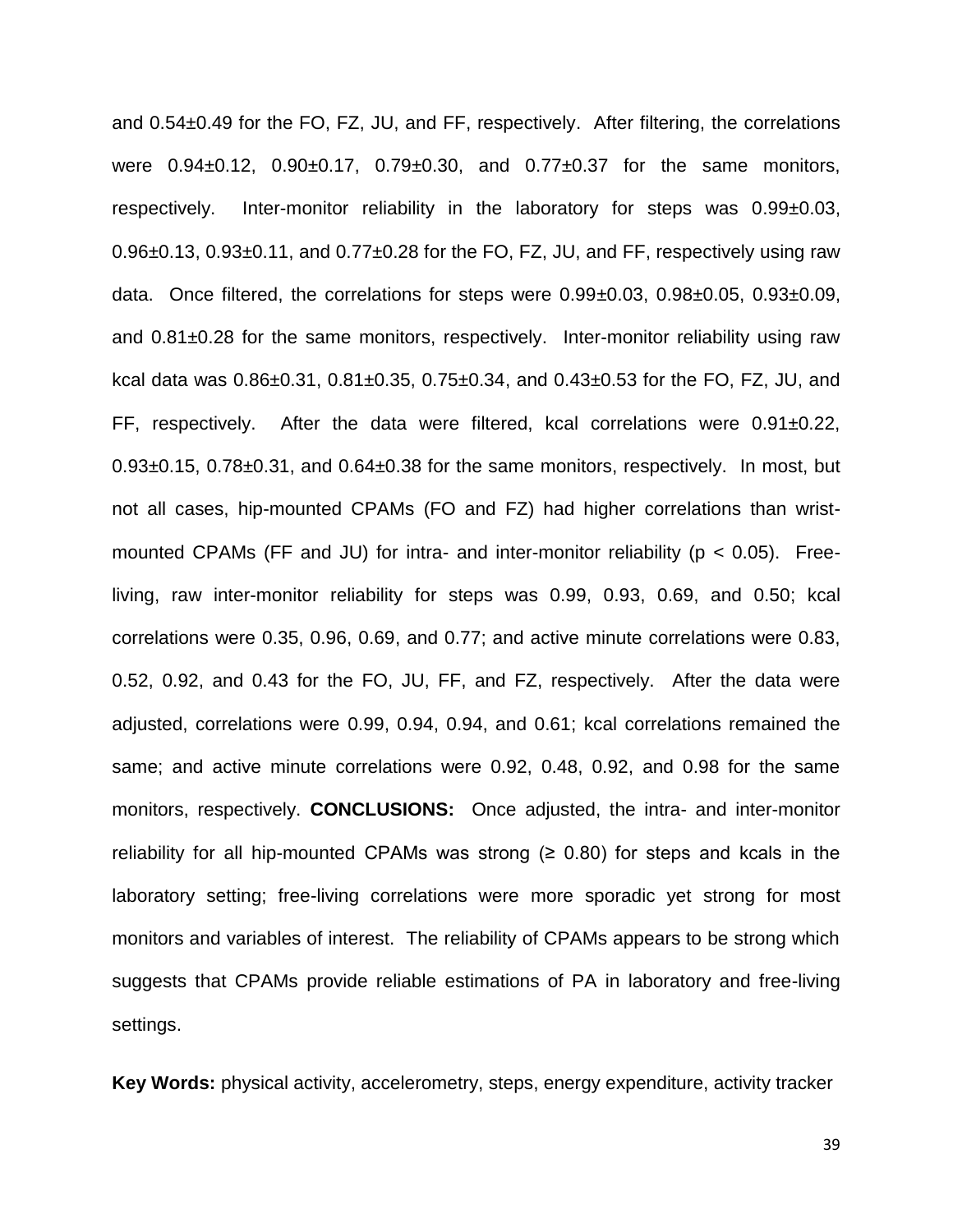# **INTRODUCTION**

Regular physical activity (PA) has long been known to have positive effects on health-related variables such as body weight, cardiorespiratory fitness, blood pressure, cholesterol, and risk of cardiovascular or coronary artery disease (Garber, 2011, PAGAC, 2008, Morris, 1954). Despite the known benefits of regularly engaging in PA, 3-51% of adults living in the U.S. do not meet the 2008 Physical Activity Guidelines for Americans; depending upon the instrument used for PA measurement (Troiano, 2008, CDC 2010). To better understand the role of PA in reducing the societal burden of these non-communicable diseases, it is important to be able to measure PA accurately and reliably. Higher quality measurement techniques allow for the identification of which activity intensity provides optimal health benefits, monitoring intermittent bouts of PA, and more accurately measuring the effectiveness of interventions for promoting behavior change (Wareham, 1998).

Within the last decade, companies such as Fitbit and Jawbone have begun producing consumer-based PA monitors (CPAMs) that use technology similar to research-grade accelerometers but are offered at a lower price. CPAMs also estimate PA using variables commonly understood such as steps, Calories (kcals), and active minutes. CPAMs have become increasingly popular in recent years; over 3.3 million were sold in 2013 alone with 87% coming from Fitbit and Jawbone brands (Danova, 2014). With the overwhelming presence these devices have in today's market, it is important to understand their accuracy and reliability.

Knowing the reliability of CPAMs would allow consumers to have a better understanding of how their PA habits compare to others and how their PA changes over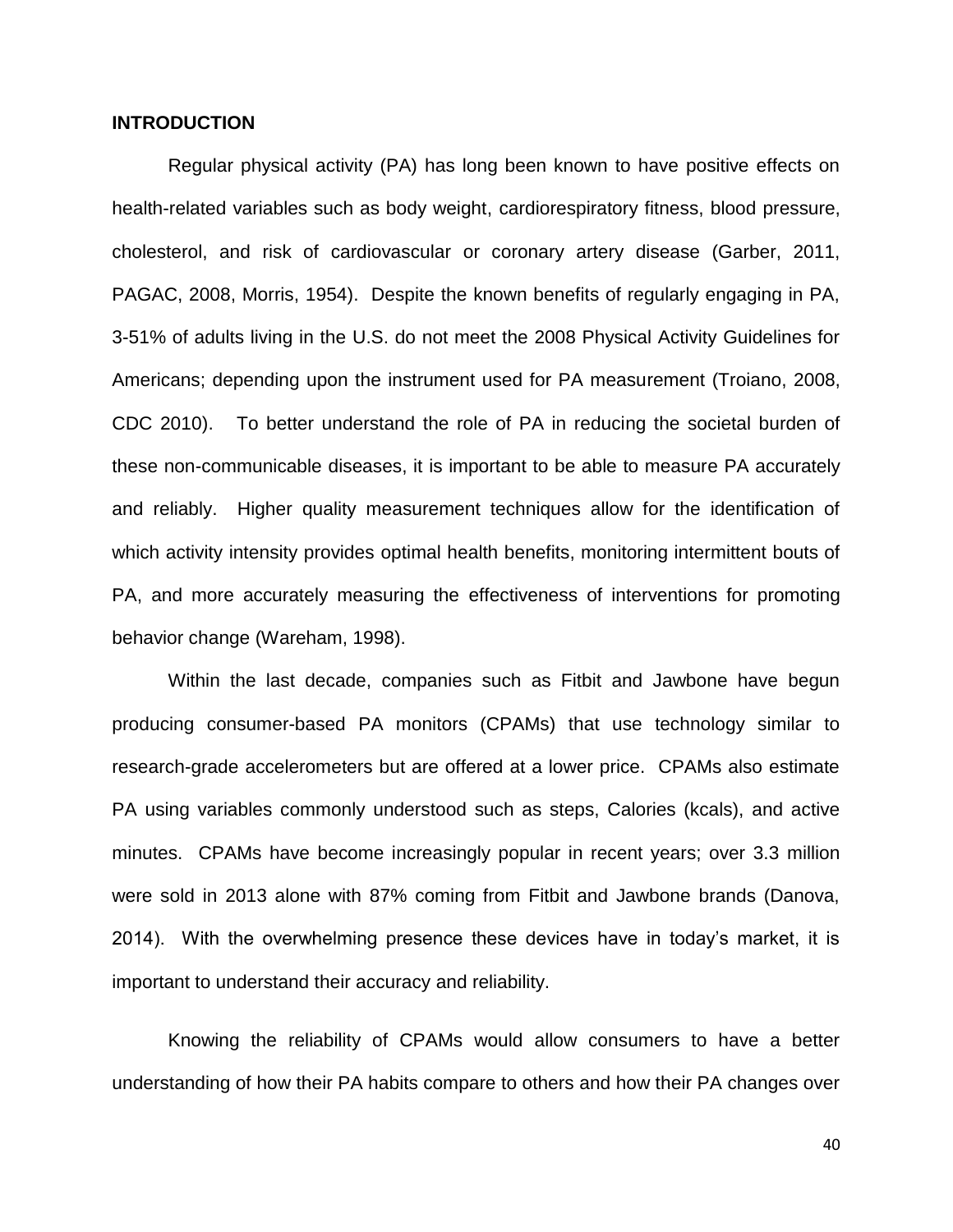time. Two variations of reliability, intra and inter-monitor, must be considered when assessing the reliability of CPAMs. Intra-monitor reliability (also known as test-retest reliability) is the analysis of data collected from a single monitor, assessed against itself, when performing an identical activity multiple times. Inter-monitor reliability is a comparison of two identical monitors against each other during a single activity. Both forms of reliability are important to measure in order to best understand the performance of CPAMs.

While several studies have assessed CPAM validity, fewer studies have examined their reliability (Ferguson 2015, Kaewkannate 2016, Nelson, 2016, Storm 2015). Kooiman et al. assessed the intra-monitor reliability of the Fitbit Flex (FF), Jawbone Up (JU), and Fitbit Zip (FZ) to estimate steps using a laboratory-based treadmill walk protocol at 3.0 mph for 30 minutes and repeated this activity twice. The FF and JU were worn on the non-dominant arm while the FZ was carried in a front pants pocket. Intra-class correlations (ICCs) for the FF, JU, and FZ were 0.81, 0.83, and 0.90, respectively (Kooiman, 2015).

Takacs et al. also investigated the inter-monitor reliability of the Fitbit One (FO) in a laboratory setting at various walking and jogging speeds. Utilizing three FOs on different mounting sites (e.g. one on each hip and another in a front pants pocket), Takacs had 30 participants walk/jog on a treadmill at 5 speeds: 2.0, 2.5, 3.0, 3.4, and 4.0 miles per hour for 5 minutes each. ICCs ranged between 0.97 and 1.00 for all three monitors. The validity of these FOs was also strong; all monitors had < 1.3% error when compared to a directly observed step count (Takacs, 2014). Dontje et al. and Mammen et al. used case-studies to evaluate the intra-monitor reliability of Fitbit Ultra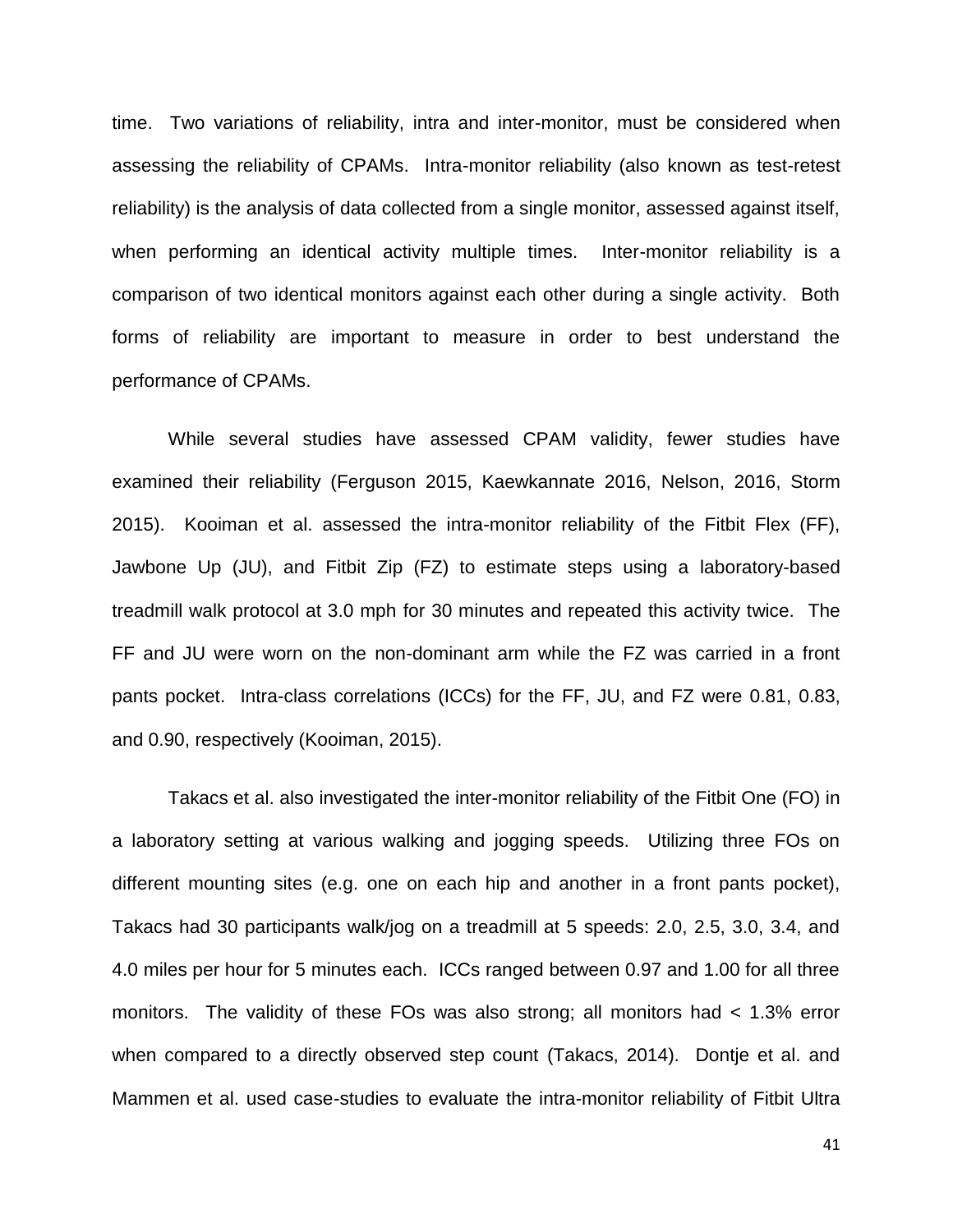(FU) to estimate steps. Their results showed strong ICCs, 0.995-1.000, and mean differences between 0 and 5% (Dontje, 2013, Mammen, 2012).

Diaz et al. examined both the validity and inter-monitor reliability of the FO and FF monitors for laboratory based walking and jogging. Results from this study showed inter-monitor reliability of 0.96 and 0.99 for FO estimations of steps and kcals, respectively. Diaz also showed correlations of 0.90 and 0.95 for steps and kcals, respectively, between the left and right wrist FF monitors (Diaz, 2015). Dontje et al. used a slightly different approach to investigate the inter-monitor reliability of the Fitbit Ultra to predict steps. In his study, Dontje used a single subject who wore 10 Fitbit Ultras for eight days except while sleeping and during water-oriented activities (e.g. showering). The Ultras were equally worn on the right and left hip during the eight day trial. The results showed no significant differences amongst all 45 potential pairs of monitors when estimating steps in a free-living protocol (Dontje, 2015).

These studies show strong reliability of CPAMs; however, the available literature on CPAM reliability is very limited regarding the diversity of activity protocols and the evaluation of only one type of reliability. To the authors' knowledge, there have been no studies which simultaneously examined both intra- and inter-monitor reliability. Additionally, little work has been done to assess CPAM reliability in a free-living setting with Dontje's work being the only study present in the literature. Therefore, the purpose of this study was to assess the intra- and inter-monitor reliability of several CPAMs to estimate steps and kcals in doing a variety of activities as well as the inter-monitor reliability of the same CPAMs to estimate steps, kcals, and active minutes in a freeliving setting.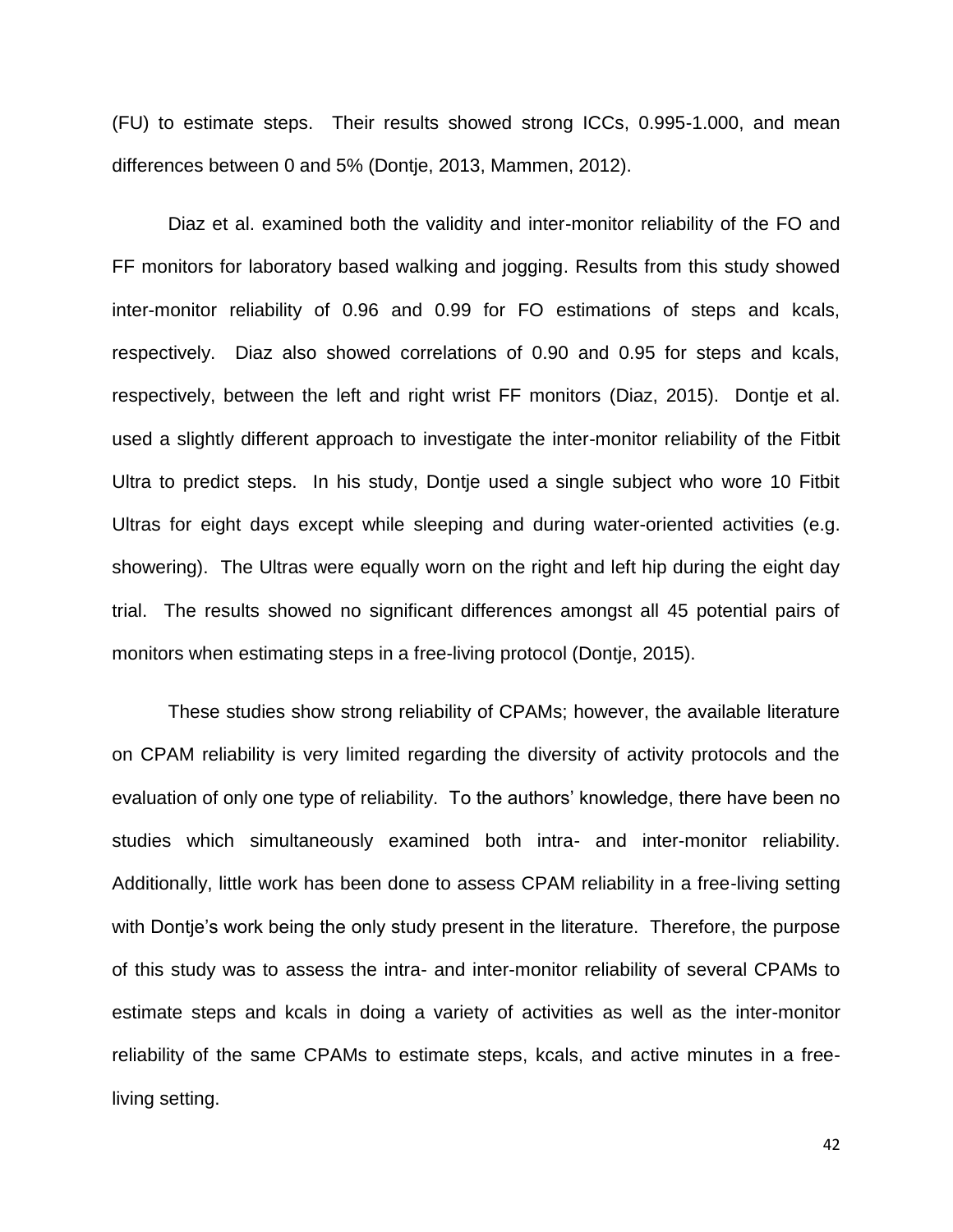#### **METHODS**

## **Subjects**

Participants in this study were 30 healthy adults recruited from the East-Central region of Indiana through word-of-mouth. All participants were right handed, Caucasian, and predominately female (8 male). To be eligible for this study, participants must have been free of gait abnormalities, free of acute illness, and have not been pregnant; they must also have been able to complete the protocol without risking injury beyond that of regular exercise. Prior to participating in the study, all participants read an informed consent form approved by Ball State University's Institutional Review Board which was voluntarily signed prior to the initiation of data collection.

#### **Equipment**

During the first visit, participants wore 9 PA monitors; 8 of which were CPAMs. The ninth monitor, an activPAL, was not used during data analysis. In addition to the PA monitors, participants wore a portable metabolic analyzer. Descriptions of the equipment used are provided below.

*Fitbit One* (Fitbit Inc., San Francisco, CA). The FO, a hip-mounted CPAM, was used to estimate steps, kcals, and active minutes. This CPAM has an internal, rechargeable battery and provides real-time feedback to its user. The FO has the capability to synchronize with the Fitbit Mobile Application via a Wi-Fi internet connection allowing the user to track PA over time.

*Fitbit Zip* (Fitbit Inc., San Francisco, CA). The FZ, a hip-mounted CPAM, was used to estimate steps, kcals, and active minutes. The FZ uses a CR-2032 watch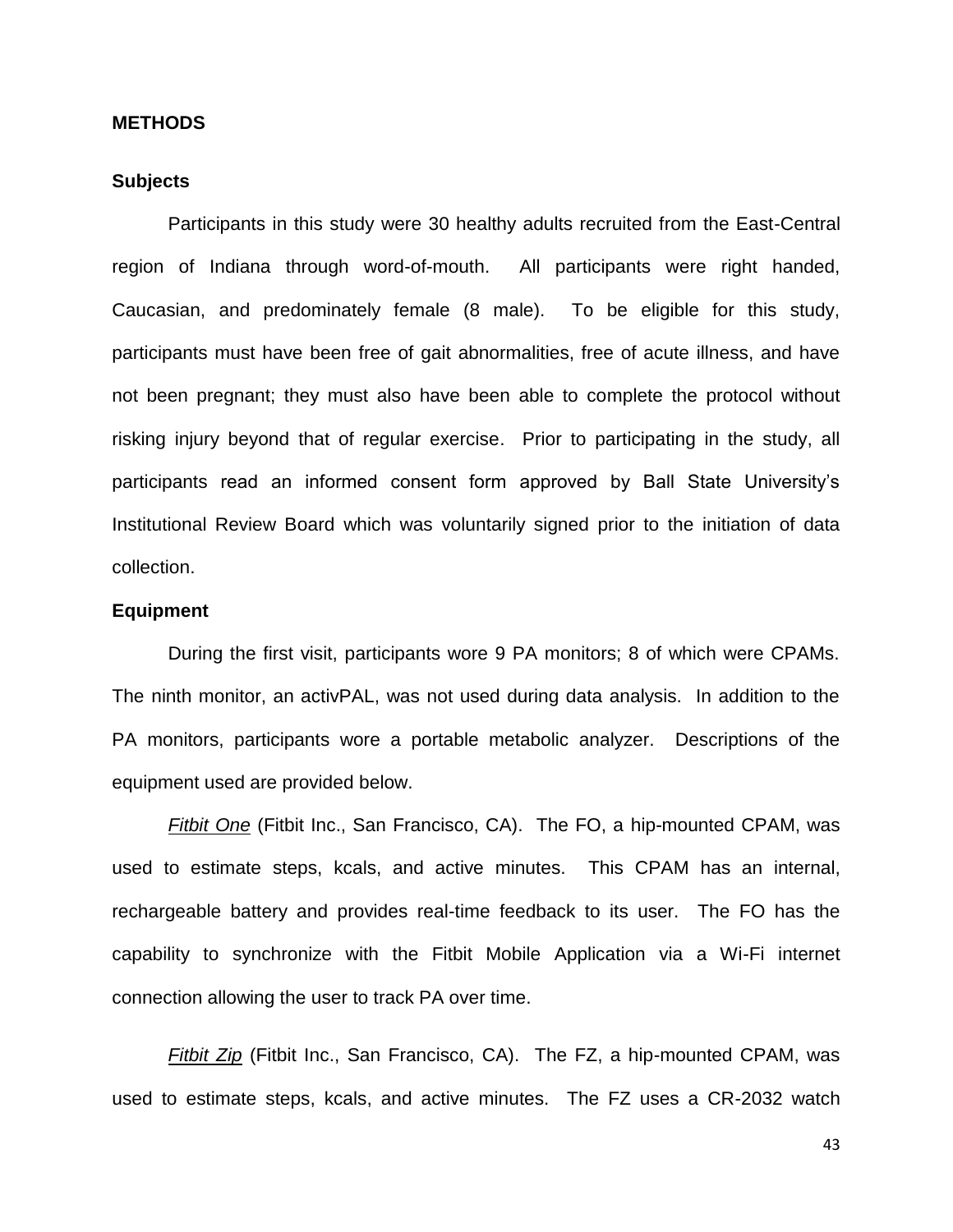battery and has the capability to synchronize with the Fitbit Mobile Application via a Wi-Fi internet connection.

*Jawbone Up24* (AliphCom dba Jawbone, San Francisco, CA). The JU, a wristmounted CPAM, was used to estimate steps, kcals, and active minutes. This CPAM utilizes an internal, rechargeable battery and can provide real-time feedback to its user via Wi-Fi connection and the UP Mobile Application.

*Fitbit Flex* (Fitbit Inc., San Francisco, CA). The FF is a wrist-mounted CPAM which was used to estimate steps, kcals, and active minutes. This monitor utilizes an internalized, rechargeable battery and requires the Fitbit Mobile Application and a Wi-Fi connection to track PA.

*Cosmed K4b*<sup>2</sup> (Cosmed Srl, Rome, Italy). The K4b<sup>2</sup> is a portable metabolic analyzer which samples expired gas from the mouth and calculates oxygen consumption (VO<sub>2</sub>) and carbon dioxide production (VCO<sub>2</sub>). The K4b<sup>2</sup> was used as a criterion measurement for kcals and has been validated for of both steady state and interval-oriented activities. The equation used by the  $K4b<sup>2</sup>$  to calculate kcals is  $3.781*VO<sub>2</sub> + 1.237*VCO<sub>2</sub>$  and is based upon a study done by Elia et al. in 1992 (Elia, 1992).

# **Protocol**

Participants completed all required paperwork and the laboratory protocol during the first visit to the HPL; the second visit was used only to return the PA monitors. Height and weight measurements were taken following the signing of the informed consent; all measurements were recorded to the nearest centimeter and 0.1 kg,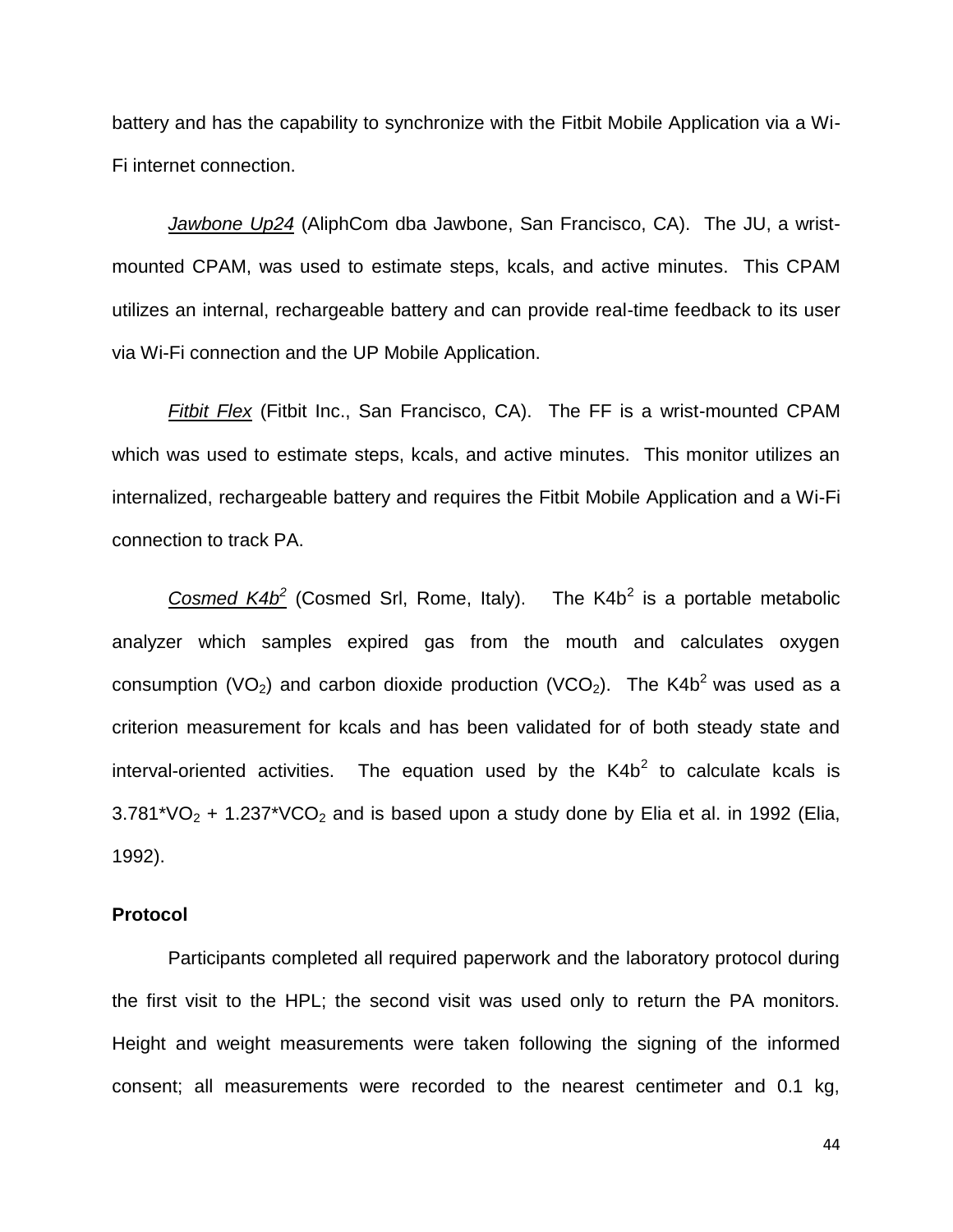respectively. The participants' height, weight, and date of birth were then entered into all CPAMs and the  $K4b^2$ . Research assistants synchronized the accelerometer computer and K4b<sup>2</sup> computer to a common clock prior to the initialization of all monitors. Participants were then outfitted with all monitors and the  $K4b^2$ . Once all of the CPAMs and analyzers were outfitted, initial readings of steps, kcals, and active minutes were collected from all CPAMs while the participant was in a seated position.

Following baseline data collection, participants carried out the laboratory-based activity protocol. Each participant underwent in an identical protocol where all activities lasted for 5 minutes, excluding transition time between activities. The only exception was the ascending and descending stairs activity which consisted of ascending and descending a flight of a stairs five times. All activities were performed twice in succession with CPAM data collected before and after each activity bout (e.g. typing was done for 5 minutes, data were collected, a second bout of typing was done for five minutes, and data were collected again). The activity protocol was structured in the following order: typing, reading, sweeping, slow treadmill walk at 2.0mph, brisk treadmill walk (3.0-3.5mph), treadmill jog (4.0-8.0mph), and ascending/descending stairs. The brisk treadmill walk, treadmill jog, and stairs activities occurred at a pace chosen by the participant. A list of activities, their descriptions, and average PA accumulated per bout is located in Table 2. The duration of the first visit averaged 120 minutes.  $K4b<sup>2</sup>$  data were downloaded following completion of the first visit and were used as a criterion measurement of kcals and active minutes during the laboratory protocol. Start and end times of each activity were also recorded to match  $K4b<sup>2</sup>$  data to specific activities. A trained research assistant, using a hand-held tally counter, generated the criterion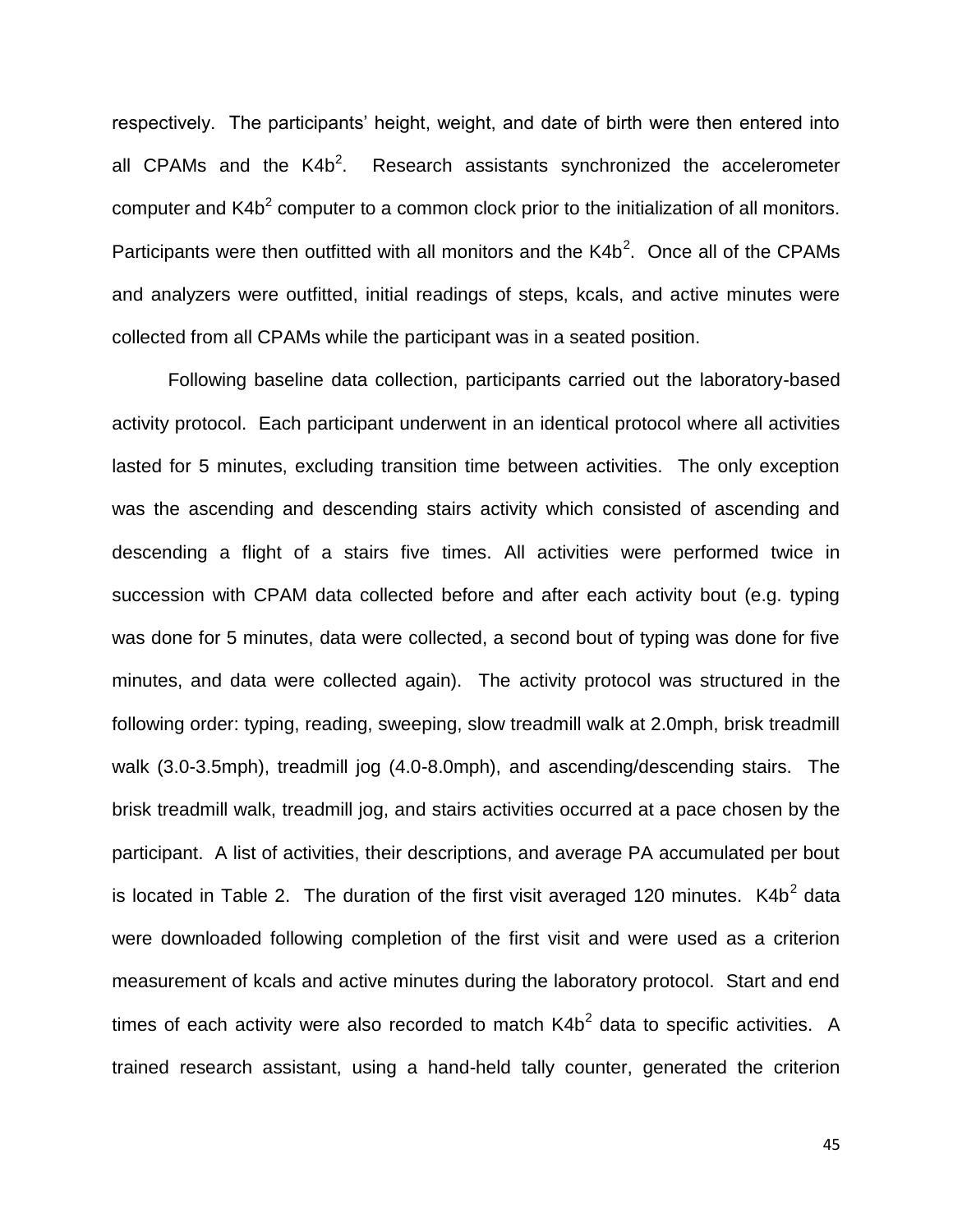measurements for steps during the laboratory activity protocol. The assistants were trained using a video produced by the principal investigator and lead author of this project. A step was defined as the foot completely lifting off the ground and was counted upon its return to the ground; shuffle and pivot steps were not counted.

Participants also completed a free-living protocol after their first laboratory visit. During this protocol, the participants continued to wear either the wrist-mounted (FFs and JUs) or hip-mounted (FOs and FZs) CPAMs and the activPAL. These monitors were worn for the rest of the day and returned to the lab the following morning. The monitors assigned to the participants were counter-balanced among participants so that each placement site (hip or wrist) was used during 15 free-living sessions.

# **Data Analysis**

Intra-monitor reliability was assessed via intra-class correlations (ICCs) independently for each CPAM model (FO, FZ, JU, and FF) and outcome variable of interest (steps and kcals). Data used in this analysis came from only one monitor of each brand during both bouts of each activity. For wrist monitors, data from the distal monitor were used; for hip monitors, data from the anterior monitor were used. From the seven activities, an ICC was calculated for each participant's data. Once correlations were calculated for each participant, a repeated-measures analysis of variance (RM-ANOVA) with Tukey post-hoc analysis was used to determine if significant differences existed among the CPAMs' ICCs. Median absolute differences (MAD) were also calculated by calculating the absolute difference between each pair of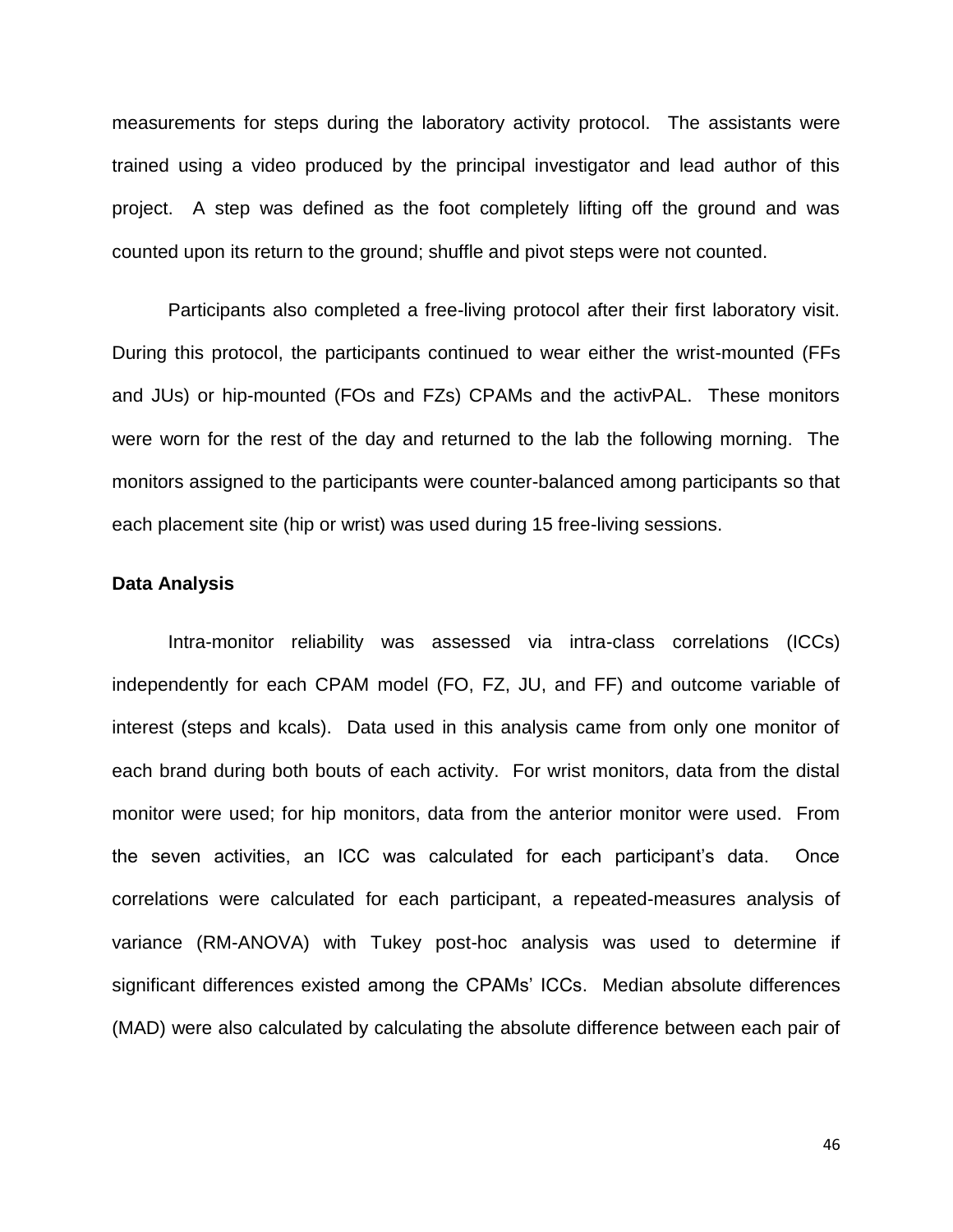monitors (intra-) and between bouts for the distal or anterior monitors (inter-). Once these values were determined, the median value was found per monitor and variable.

Inter-monitor reliability was assessed by comparing data from each monitor brand with its pair (e.g. one FF against the other FF) for one activity bout. For this analysis, data from only the first bout of each activity were used. Pearson correlations, calculated for each CPAM model and outcome variable of interest, were used to define the inter-monitor reliability for each CPAM; an RM-ANOVA with a Tukey post-hoc analysis was used to determine if significant differences existed for correlations among CPAMs. MAD and MPD were calculated for each CPAM model and variable of interest.

Dependent samples t-tests were used on criterion data collected during both activity bouts conducted using the laboratory protocol to check for manipulation ensuring that each activity in both bouts, and among participants, elicited similar PA.

Free-living data were analyzed using Pearson correlations in a similar fashion the laboratory inter-monitor reliability analysis. MAD and MPD were also calculated to describe the free-living data; this was conducted in the same manner as the laboratory inter-monitor MAD and MPD analyses.

All data were analyzed twice; once in its raw form and again with a series of exclusion criteria developed to exclude data likely influenced by monitor malfunctions. The exclusion criteria for the lab were as follow: 1) if any PA data were negative or if the kcals variable was not updated for a given CPAM, all data from that monitor were excluded for the respective activity. 2) if data from the CPAM's pair were also excluded (e.g. if one FO had bad data, data from the other FO were also excluded). Exclusion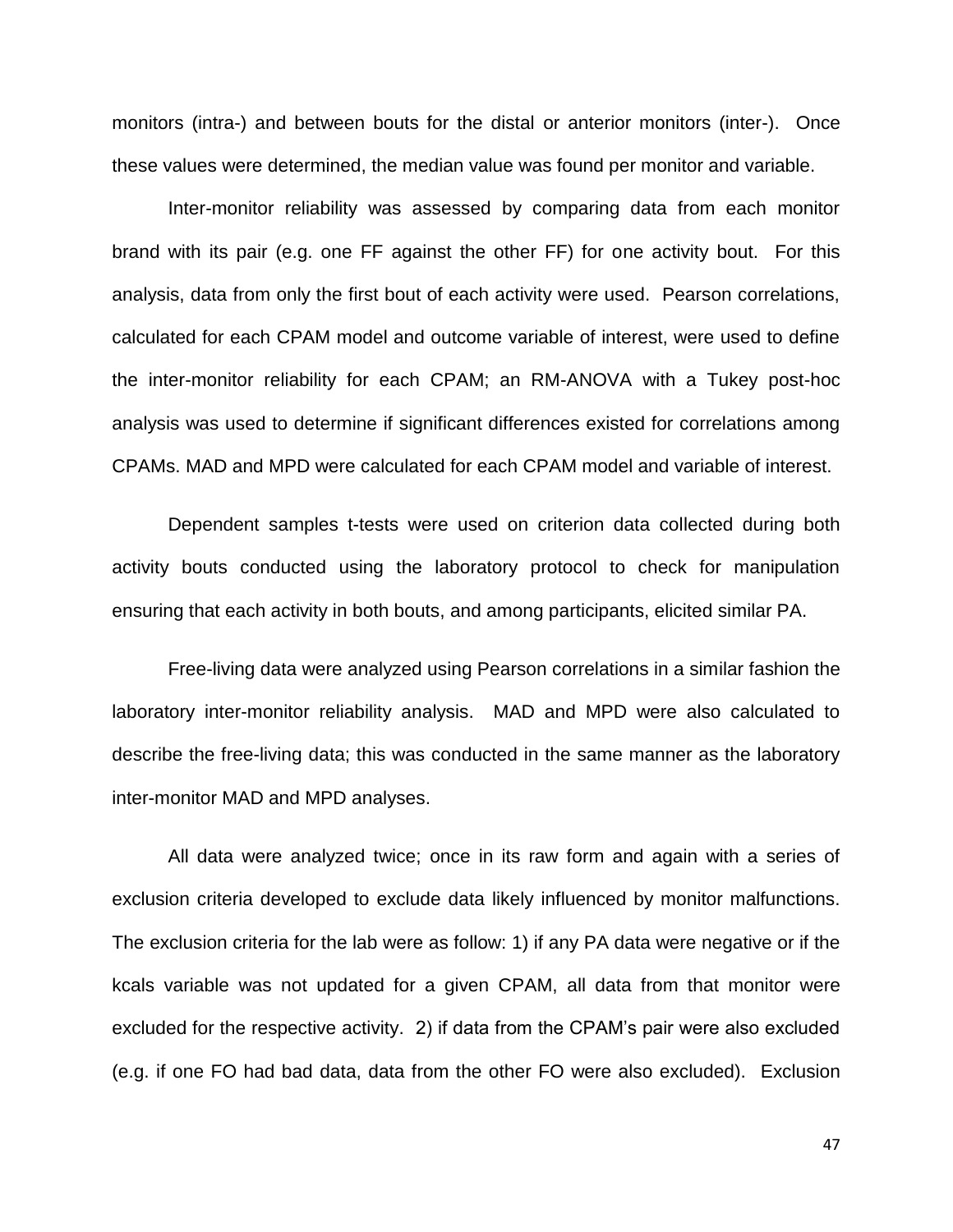criteria for the free-living portion were if any PA variable was negative or if steps taken over the course of the setting were  $\leq$  150. If a data point within a CPAM met either of the aforementioned criteria, all data from that monitor was excluded from the participant. All analyses were conducted in SPSS version 23.0 (IBM, Armonk, NY) and Microsoft Excel (Microsoft, Redmond, WA). A p-value of < 0.05 was used to determine statistical significance. Nomenclature for correlation strength was assigned using thresholds published by Safrit et al. in 1995 (Safrit 1995).

# **Results**

Participant characteristics are shown in Table 1 as a full sample and separately for each analysis. Dependent samples t-tests on the criterion measurements from the laboratory protocol revealed no significant differences between bouts 1 and 2 for any PA variable during any activity.

#### **Intra-Monitor Reliability**

Two participants were excluded from the intra-monitor reliability analysis, during both raw and filtered analyses. The two subjects removed from raw analysis had incomplete data sheets from data collection. Two subjects were removed from the filtered analysis due to errors encountered during data collection (e.g. poor synchronization of the mobile application resulting in a loss steps or kcals from an activity). The ICCs for steps and kcals are shown in Figures 1 and 2, respectively. All step ICCs were strong ( $\geq 0.80$ ) using both raw and filtered data with the exception of the FF when using raw data which was moderately strong  $(≥ 0.60)$ . Significant differences in the raw data set for steps were observed between the FF and all other CPAMs. In the filtered data set, significantly different ICCs were observed between the FZ and the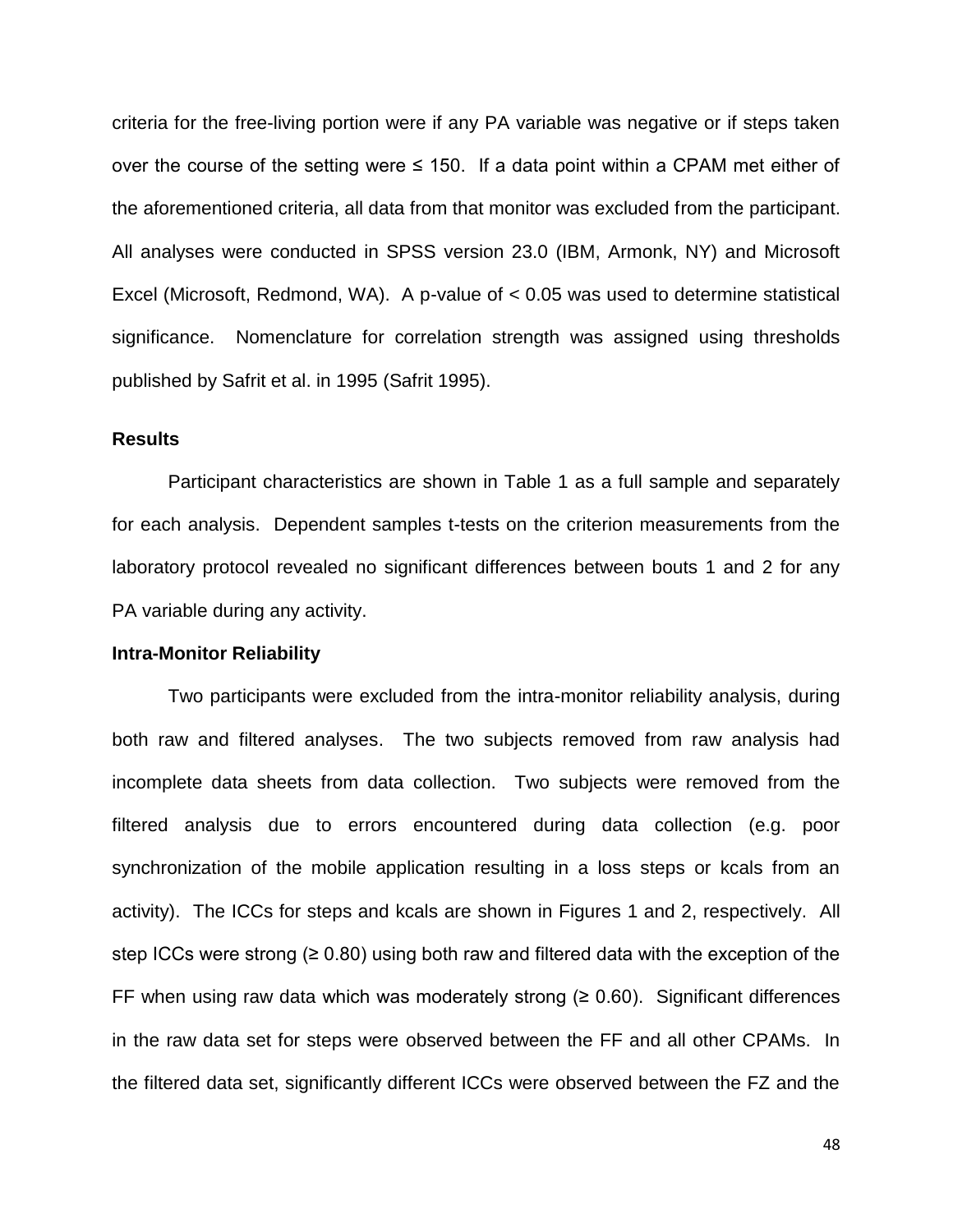JU as well as between the FZ and FF for steps. All raw ICCs for kcals were moderately strong; when the data were reanalyzed after being filtered, the FO and FZ ICCs were strong. No significant differences in the raw correlations were observed; however, once filtered, there was a significant difference between the FO and the JU as well as the FO and FF for kcals.

# **Median Absolute Differences: Intra-Monitor**

Data for MAD are shown in Table 3. Raw MAD values for steps were 3.0, 5.5, 18.5, and 0.0 for the FO, FZ, JU, and FF, respectively. When filtered, the MAD step values changed to 3.0, 4.0, 16.0, and 17.0 for the same monitors, respectively. Kcal MAD values were 3.0 for all monitors except the FF whose MAD was 0.1 kcals. After the kcal data were filtered, MAD values for all CPAMs were 3.0 kcals.

#### **Inter-Monitor Reliability: Laboratory Setting**

All 30 participants' data were included in the inter-monitor reliability analysis when raw and filtered data were used. Correlations for steps and kcals are shown in Figures 3 and 4, respectively. All step correlations were strong  $(≥ 0.80)$  with the exception of the FF when raw data was used which was moderately strong  $(≥ 0.60)$ . Significant differences in step correlations were observed between the FO and JU, FO and FF, FZ and FF, and between the JU and FF when raw data were used. After the filtering process, significant differences were seen between the FO and JU, FO and FF, as well as between the FZ and FF. Kcal correlations calculated using raw data were all of moderate strength ( $\geq 0.60$ ) with the exception of the FF ( $r=0.43$ ). Once filtered, the FO and FZ correlations were strong  $(≥ 0.80)$ ; the JU and FF correlations were of moderate strength. Significant differences in raw kcal correlations were observed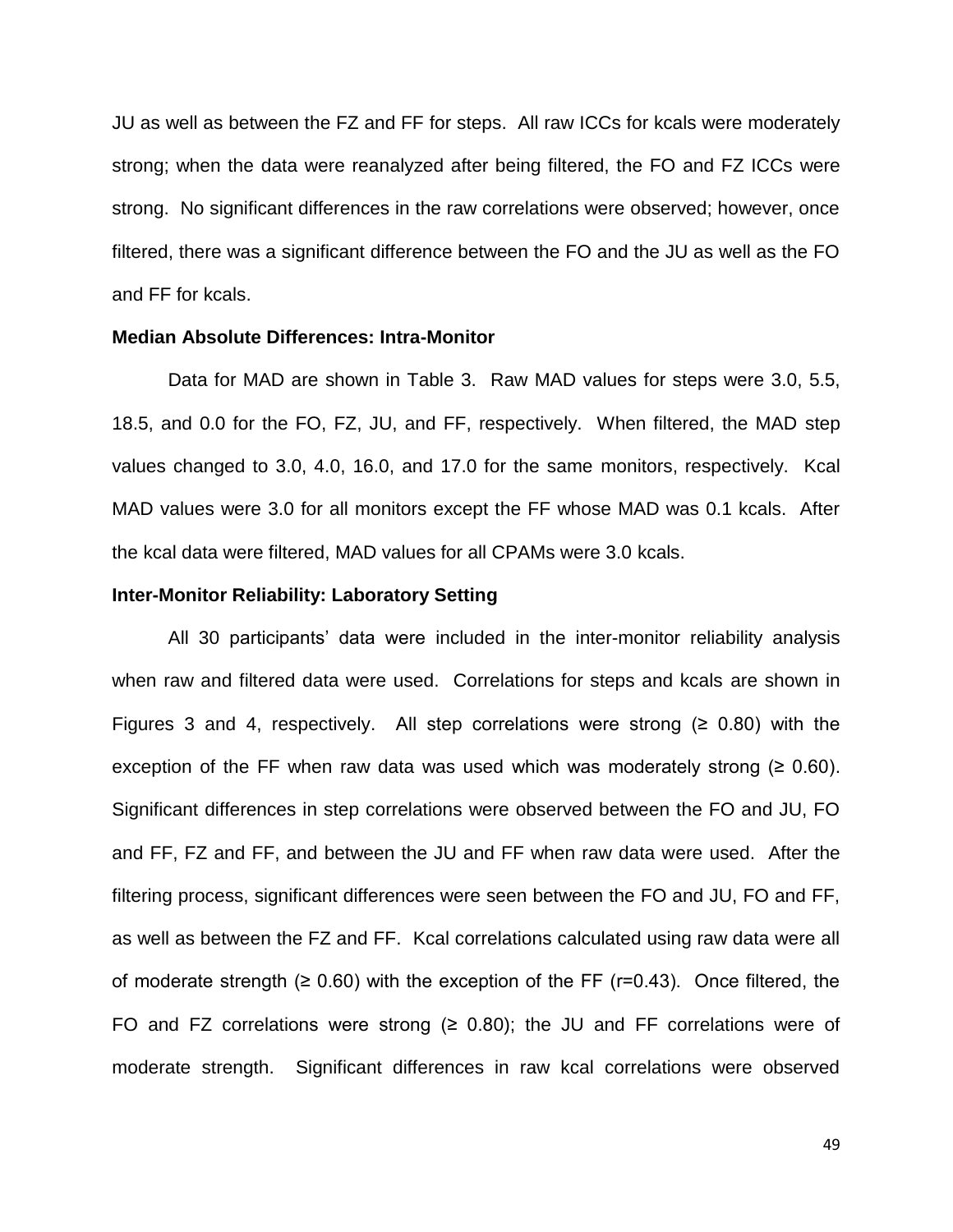between the FO and JU, FO and FF, FZ and FF, and between the JU and FF. After the data were filtered, significant differences were observed between the FO and FF, FZ and JU, FZ, and FF, as well as between the JU and FF.

#### **Median Absolute Differences: Inter-Monitor**

Results from MAD are shown in Table 3. Raw MAD values for steps were 12.5, 29.7, 51.8, and 287.0 for the FO, FZ, JU, and FF, respectively. When filtered, the MAD step values changed to 11.5, 21.2, 50.1, and 245.0 for the same monitors, respectively. Kcal MAD values were 10.1, 64.3, 12.2, and 111.3 for the FO, FZ, JU, and FF, respectively. After the kcal data were filtered, MAD values decreased to 3.6, 62.8, 10.5, and 15.9 for the same monitors, respectively.

# **Inter-Monitor Reliability: Free-Living Setting**

Each pair of CPAMs (wrist- or hip-mounted) was worn by 15 participants; minimum wear time was not mandated; however, the mean wear time in hours was 5.66  $\pm$  3.77 hours. Characteristics of the participants who wore the hip- and wrist-mounted CPAMs can be viewed independently in Table 1. Raw, step correlations in this setting were 0.99, 0.93, 0.69, and 0.50 for the FO, FZ, JU, and FF, respectively. Once filtered, all correlations met moderate strength criteria  $(≥ 0.60)$  and were 0.99, 0.94, 0.94, and 0.61 for the same respective monitors. Raw, kcal correlations were of moderate strength with the exception of the FO (r=0.35). None of the free-living kcal data met the exclusion criteria therefore; the raw and filtered correlations were equivalent at 0.35, 0.96, 0.84, and 0.77 for the FO, FZ, JU, and FF, respectively. Raw, active minute correlations were 0.91, 0.47, 0.92, and 0.98 for the FO, FZ, JU, and FF, respectively.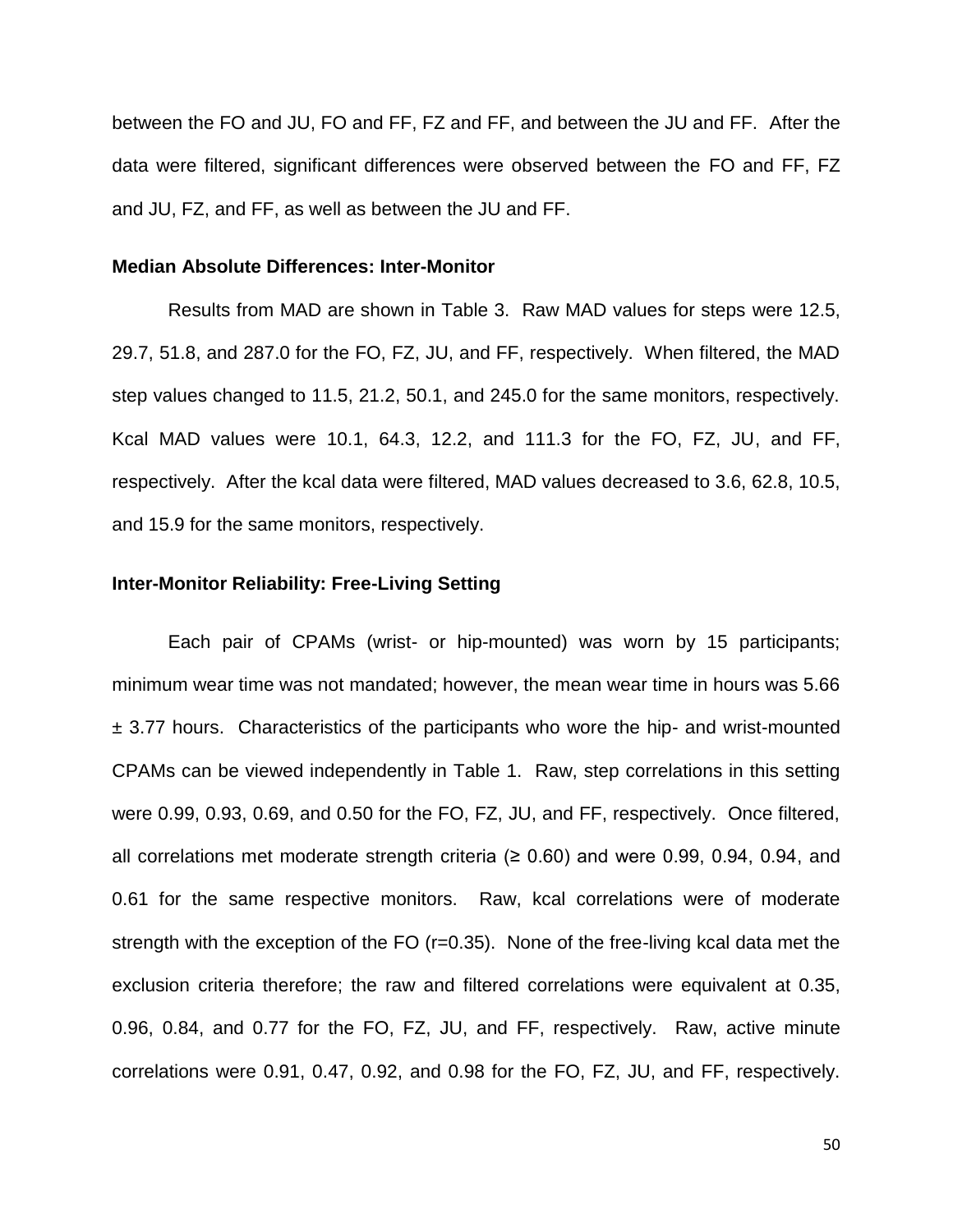After data were filtered, all correlations were classified as strong  $(≥ 0.80)$  with the exception of the FZ which decreased to r=0.48; the other correlations were 0.92, 0.92, and 0.98 for the FO, JU, and FF, respectively.

#### **Median Absolute Differences: Free-Living Setting**

MAD was also calculated using the free-living data and are shown in Table 4. MAD values for steps using raw data were 35, 134, 763, and 1,824 for the FO, FZ, JU, and FF, respectively. When filtered, the MAD values for steps were 35, 128, 731, and 154 for the same monitors, respectively. Raw, kcal MAD values were 30, 60, 26, and 88 for the FO, FZ, JU, and FF, respectively. None of the kcal data met exclusion criteria; therefore, filtered MAD values were identical to the raw kcal MAD values. Raw active minute MAD values were 0, 0, 6, and 6 for the FO, FZ, JU, and FF, respectively. When filtered, only the FF's MAD value changed (filtered MAD value = 0).

#### **DISCUSSION**

This study's purposes were to determine and compare the intra- and intermonitor reliability of several CPAMs to estimate steps and kcals in a laboratory setting, and to determine the inter-monitor reliability of several CPAMs to estimate steps, kcals, and active minutes in a free-living setting.

The intra-monitor reliability findings from the raw data did not support the hypotheses set forth by the authors; the FF ICC failed to meet "strong" criteria for steps with an ICC of 0.65 (all other CPAM ICCs were  $\geq$  0.80) and all monitors' raw kcal data failed to meet this hypothesis. After the data were filtered, all monitors met the "strong" criteria for steps (Safrit, 1995). However, only the hip-mounted monitors (FO and FZ)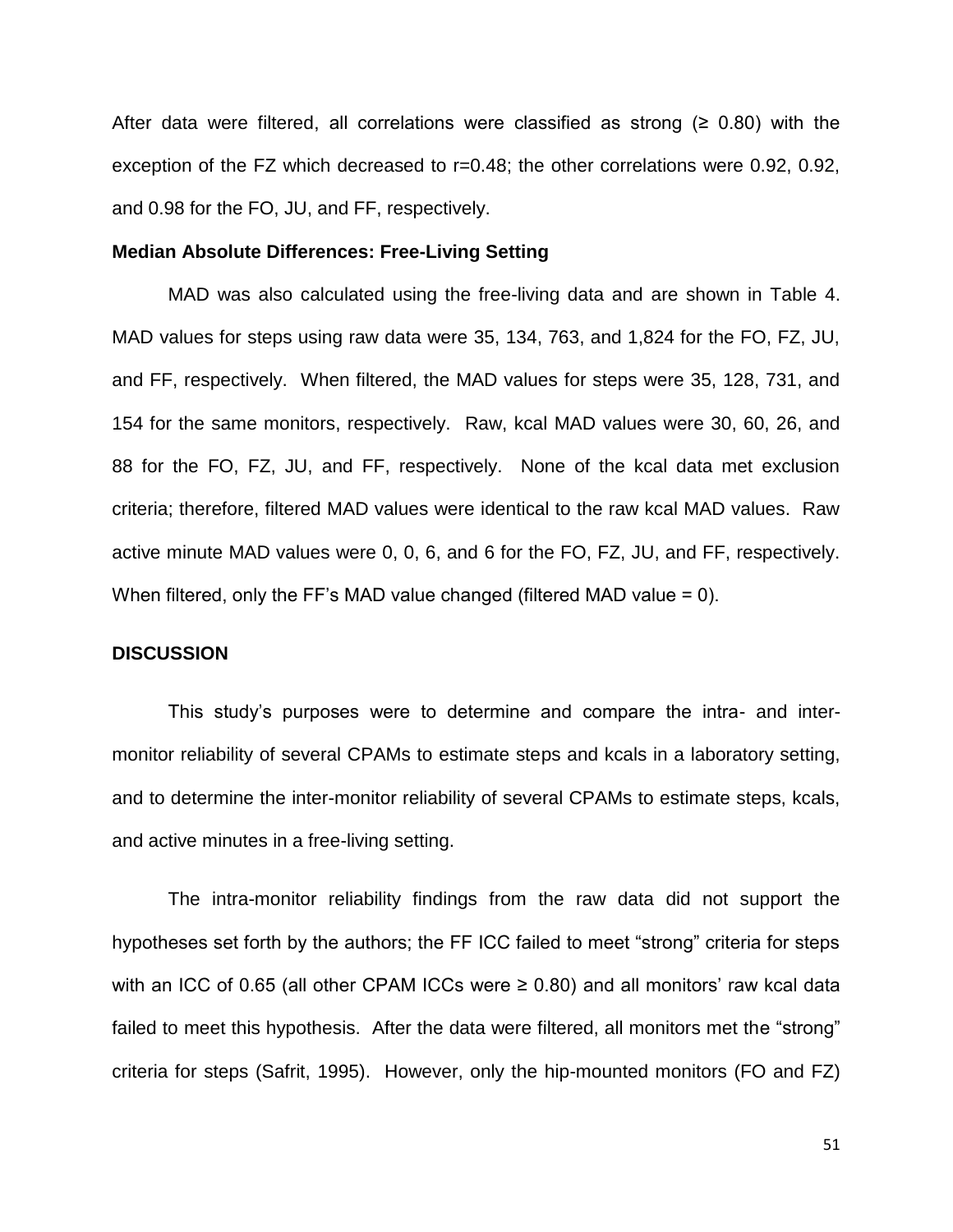met the "strong" criteria for kcals; the wrist-mounted monitor ICCs were classified as having moderate strength  $(≥ 0.60)$ . These correlations are slightly lower than those found by Kooiman et al. who determined intra-monitor reliability for steps using the FF, JU, and FZ monitors; their ICCs were 0.81, 0.83, and 0.90, respectively (Kooiman, 2015). Participants in Kooiman's study had an identical average age to the present study (23.1 years). Discrepancies between the studies could be attributable to a difference in activity protocol. Kooiman only used a single treadmill walking activity whereas the present study used seven different activities including both ambulatory (e.g. walking) and non-ambulatory (e.g. typing, sweeping). The larger number and greater variety of activities may give our results a more realistic indication of these monitors' reliability. To our knowledge, there are no other studies that have investigated the intra-monitor reliability of the FO for steps or any CPAMs to estimate kcals; therefore, these findings extend the knowledge of past studies, showing consistently strong intra-monitor reliability, especially for step estimates, with a variety of CPAMs and activities.

Raw, step data from the inter-monitor reliability analyses did not fully support the researchers' hypothesis that all CPAMs would have a strong Pearson correlation ≥ 0.80; the FF had a correlation of 0.77 for steps (Safrit, 1995). Once filtered, the FF's correlation rose to 0.81 and all CPAM step correlations were strong. Raw, kcal correlations for the wrist-mounted CPAMs (JU and FF) failed to meet the researchers' hypotheses of being  $\geq 0.80$ ; the hip-mounted monitors both had raw kcal correlations  $\geq$ 0.80. Following the filtering process, all correlations rose however the FF was the only monitor whose classified strength increased to "moderate," r=0.64 (Safrit, 1995). A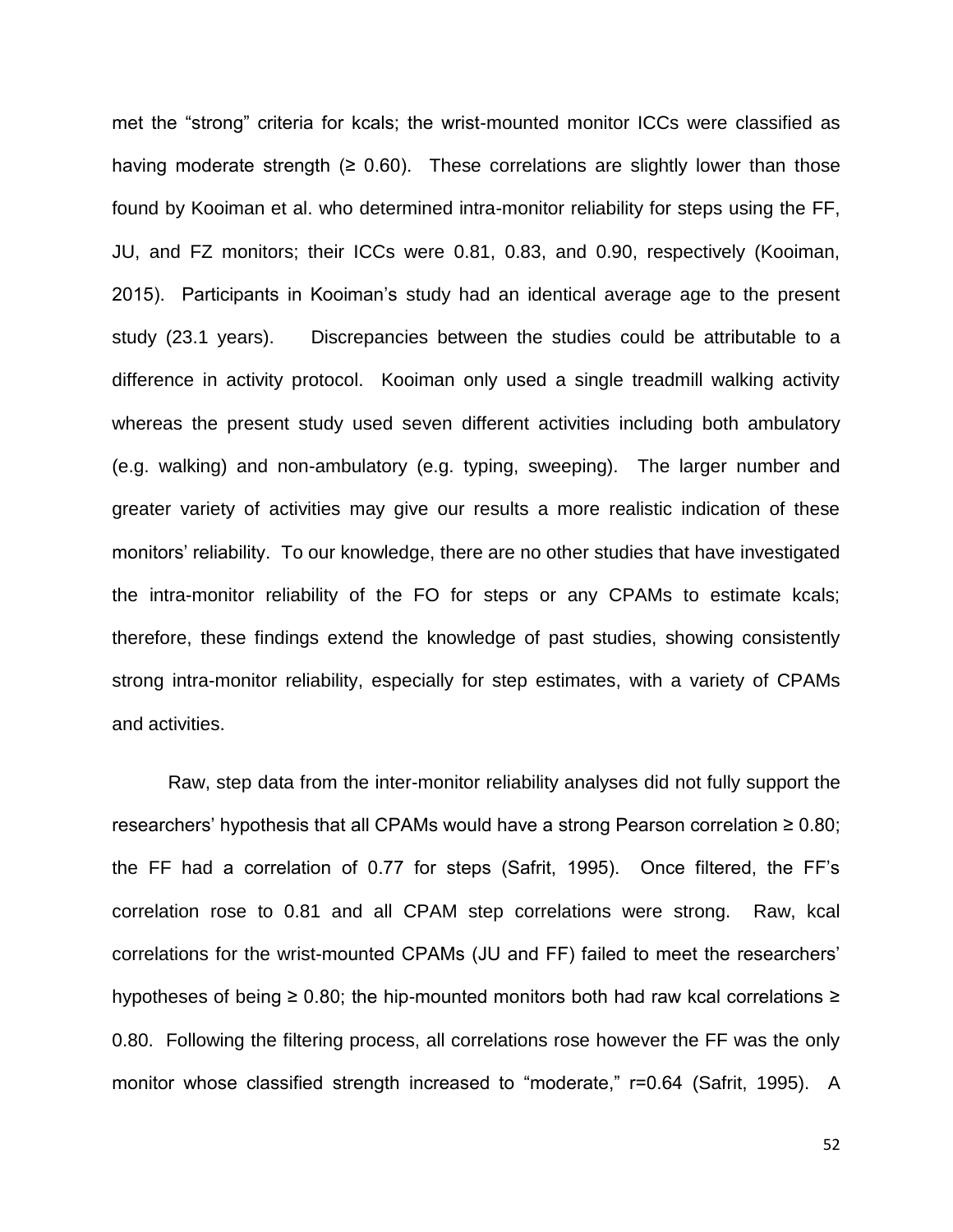study by Diaz et al. investigated the inter-monitor reliability of the FO and FF to estimate steps and kcals. Their results for steps were 0.99 (FO) and 0.90 (FF); the kcal correlations were slightly lower: 0.96 and 0.95 for the FO and FF, respectively (Diaz, 2015). The results from this analysis showed lower correlations than Diaz's findings for steps and kcals. The differences in results are likely due to the inclusion of various activities (present study) whereas Diaz used only a treadmill at speeds ranging from 1.9 to 5.2 miles per hour. As with the intra-monitor analysis, the greater variability in activities likely gives the present study better generalizability than previous works.

Takacs et al. also investigated the inter-monitor reliability of the FO to estimate steps. Takacs' showed that for each of the three mounting sites used for the FO, the inter-monitor reliability was > 0.97 (Takacs, 2014). The present study revealed the inter-monitor reliability of the FO in a laboratory setting to be 0.99 when estimating steps. The similarities in findings between the results of these studies is likely attributable to the similarities in protocol structure, participant characteristics, and mounting sites used for the FO. Together, these studies provide strong evidence to support the high inter-monitor reliability for the FO during ambulatory and nonambulatory activities in a laboratory setting.

While all CPAMs in the present study yielded moderate to strong intra- and intermonitor reliability in the laboratory, the hip-mounted CPAMs (FO and FZ) had statistically higher reliability than the wrist-mounted CPAMs (JU and FF) for both steps and kcals. Given the greater variability and higher accelerations of arm movement compared to hip movement while performing basic tasks, these results were expected. However, wrist-mounted CPAMs have better compliance than hip-mounted CPAMs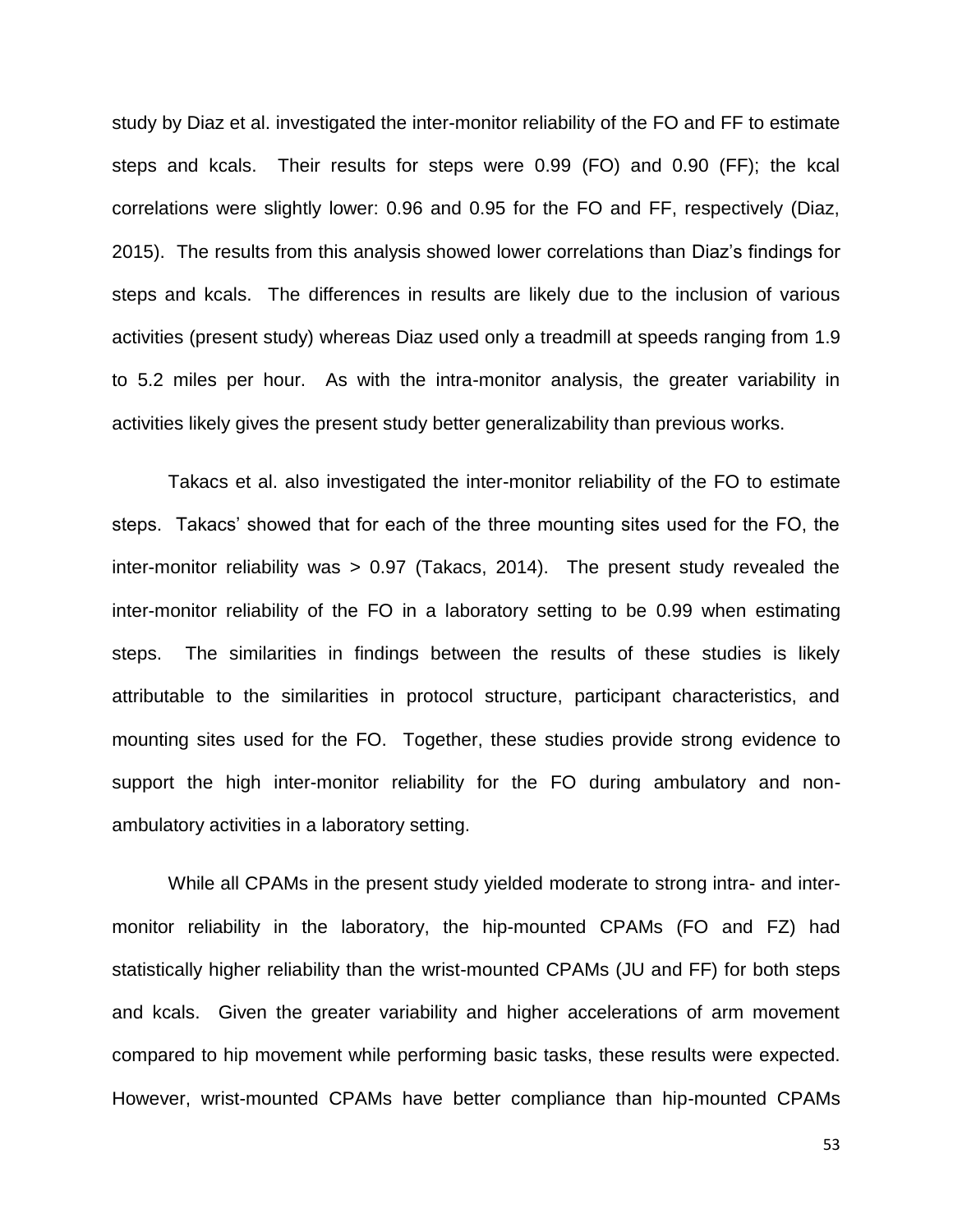(Kamada, 2016, Fairclough, 2016, Troiano, 2014). Additionally, there are a greater number of wrist-mounted CPAMs than hip-mounted CPAMs on the market suggesting that they may be the more popular models. Accordingly, the choice of CPAM placement (wrist vs. hip) may depend on the importance of optimal reliability vs. optimal compliance and comfort.

Additionally, a review article by Evenson et al. reported findings from over 20 validity and reliability studies (Evenson, 2016). Evenson's findings found the intermonitor reliability and validity for steps to be high when estimating steps using a treadmill-oriented protocol. They also noted that hip-mounted CPAMs outperformed monitors worn elsewhere on the body. Energy expenditure validity was found to be low despite the inter-monitor reliability being high. Evenson noted that the bias in energy expenditure was most often an underestimation. Results from Evenson's review are in partial agreement with findings from a recent study by Nelson et al. Nelson's findings showed <10% mean absolute percent error for steps during ambulatory activities but an overestimation in energy expenditure of 16-40% during similar activities. These studies show CPAM validity is variable and greatly influenced by the activity performed; however, their estimations appear highly reliable. This study adds evidence that while CPAMs may not provide precise estimations of PA, they are reliable instruments for detecting changes in PA habits over time.

A limitation of this study design was the length of the activity bouts. Fitbit algorithms minimally require 10 minutes of active time in order for their monitors to produce any quantification of PA for the active minutes variable. Since activity bouts in the laboratory's activity protocol lasted 5 minutes, the active minutes variable was not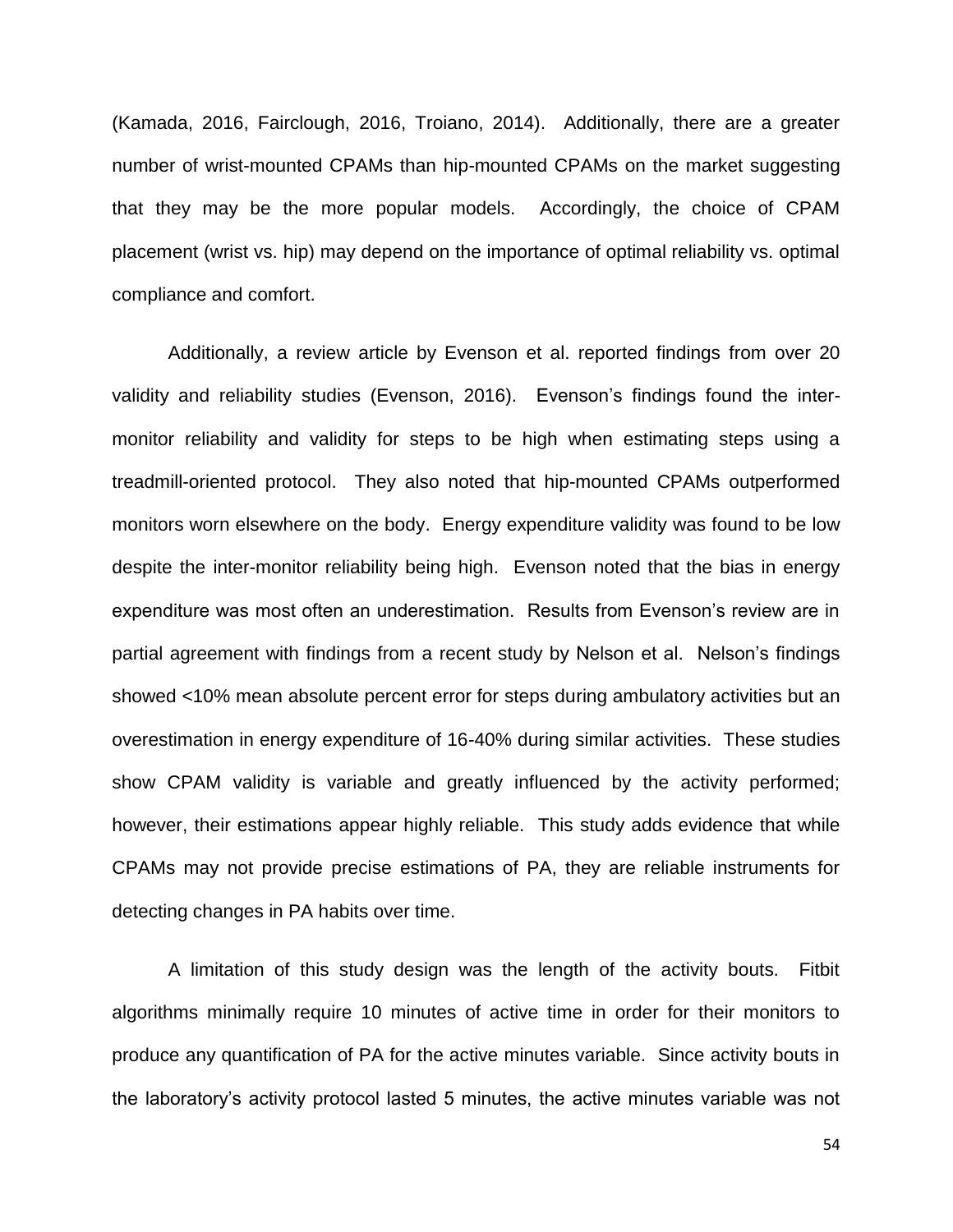able to be assessed as a part of the intra- or inter-monitor reliability of these CPAMs in the laboratory setting. Further limitations include the small proportion of male participants in the study (27%) and a narrow age range (20-28 years). Also, sweeping was the only household-oriented activity in the present study. Further research should include the evaluation of intra- and inter-monitor reliability of CPAMs using more activities of daily living (e.g. folding laundry, doing dishes, gardening).

Strengths of the present study are the inclusion of the active minutes variable into the free-living analysis, as well as the simultaneous analysis of intra- and intermonitor reliability. This study included both laboratory and free-living aspects, which provides better generalizability of results than studies without a free-living component. Additionally, the laboratory activity protocol included a variety of activities not previously assessed.

In conclusion, these CPAMs provide moderate to strongly reliable estimations of PA in the laboratory. Correlations calculated from the free-living session were also moderate to strong for most CPAMs and variables. These favorable findings suggest these CPAMs provide reliable estimates of PA in both laboratory and free-living settings.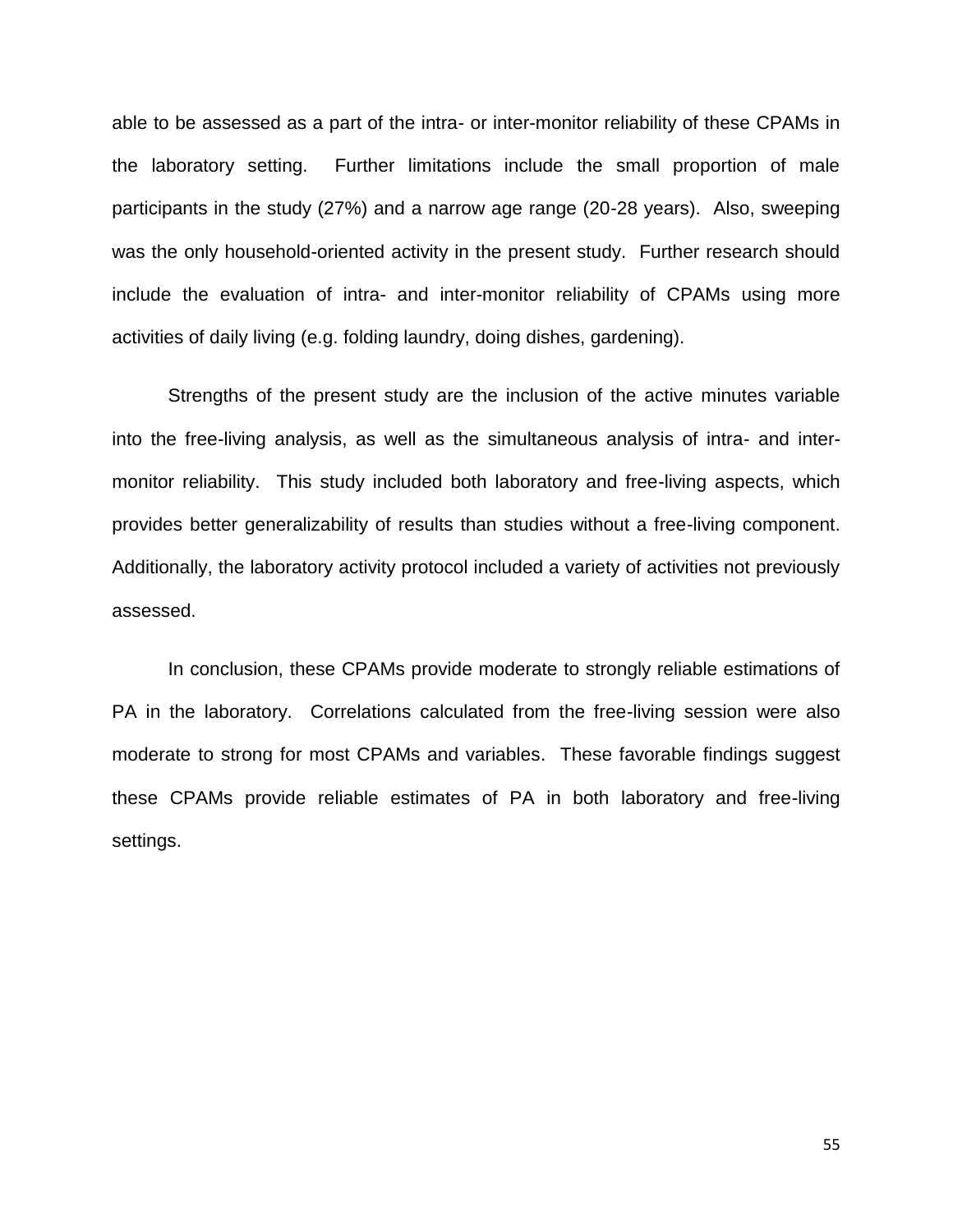# **References**

- 1. CDC. Physical Activity Data and Statistics. 2010. http://www.cdc.gov/physicalactivity/data/
- 2. Danova T. Just 3.3 million fitness trackers were sold in the US in the past year. Businessinsider.com. 2014.
- 3. Diaz KM, Krupka DJ, Chang MJ, Peacock J, Ma Y, Goldsmith J, Schwartz JE, Davidson KW. Fitbit: an accurate and reliable device for wireless physical activity tracking. *Int J Cardiol.* 2015; 185: 138-140.
- 4. Dontje ML, de Groot M, Lengton RR, van der Schans CP, Krijnen WP. Measuring steps with the Fitbit activity tracker: An inter-device reliability study. J Med Eng Tech. 2015;39:286–90
- 5. Evenson KR, Goto MM, Furberg RD. Systematic review of the validity and reliability of consumer-wearable activity trackers. Inter J Behav Nutri Phys Act. 2015; 12:159.
- 6. Fairclough SJ, Noonan R, Rowlands AV, van Hees V, Knowles Z, Boddy LM. Wear compliance and activity in children wearing wrist- and hip-mounted accelerometers. Med Sci Sports Exerc. 2016 48: 245-53.
- 7. Garber CE, Blissmer B, Deschenes MR, Franklin BA, Lamonte MJ, Lee IM, Nieman DC, Swain DP. Quantity and quality of exercise for developing and maintaining cardiorespiratory, musculoskeletal, and neuromotor fitness in apparently healthy adults: guidance for prescribing exercise. *Med Sci Sports Exerc*. 2011: 1334-1339.
- 8. Kaewkannate, Kanitthika, and Soochan Kim. "A Comparison of Wearable Fitness Devices." BMC Public Health 16 (2016): 433.
- 9. Kamada M, Shiroma EJ, Harris TB, Lee IM. Comparison of physical activity assessed husing hip- and wrist-worn accelerometers. Gait Posture. 2016; 44: 23-28.
- 10.Kooiman T.J.M., Dontje M.L., Sprenger S.R., Krijnen W.P., van der Schans C.P., de Groot M. Reliability and validity of ten consumer activity monitors. BMC Sport Sci Med Rehab. 2015; 24.
- 11.Mammen G, Gardiner S, Senthinathan A, McClemont L, Stone M, Faulkner G. Is this bit fit? Measuring the quality of the FitBit step-counter. Health Fit J Can. 2012; 5:30–9.
- 12.Morris JN, Heady JA, Raffle PAB, Roberts CG, Parks JW. Coronary heartdisease and physical activity of work. Lancet 1953; 1053-1057.
- 13.Nelson MB, Kaminsky LA, Dickin DC, Montoye AHK. Validity of consumerbased physical activity monitors. Med Sci Sport Exer. 2016. Epub ahead of print.
- 14.PAGAC. Physical Activity Guidlines Advisory Committee Report, 2008. Washington, DC: US Department of Health and Human Services.
- 15.Safrit MJ and Wood TM. *Introduction to measurement in physical education and exercise science.* 1995; 3rd ed., p. 71. St. Louis: Mosby.
- 16.Takacs J, Pollock CL, Guenther JR, Bahar M, Napier C, Hunt MA. Validation of the Fitbit One activity monitor device during treadmill walking. J Sci Med Sport. 2014; 17:496–500.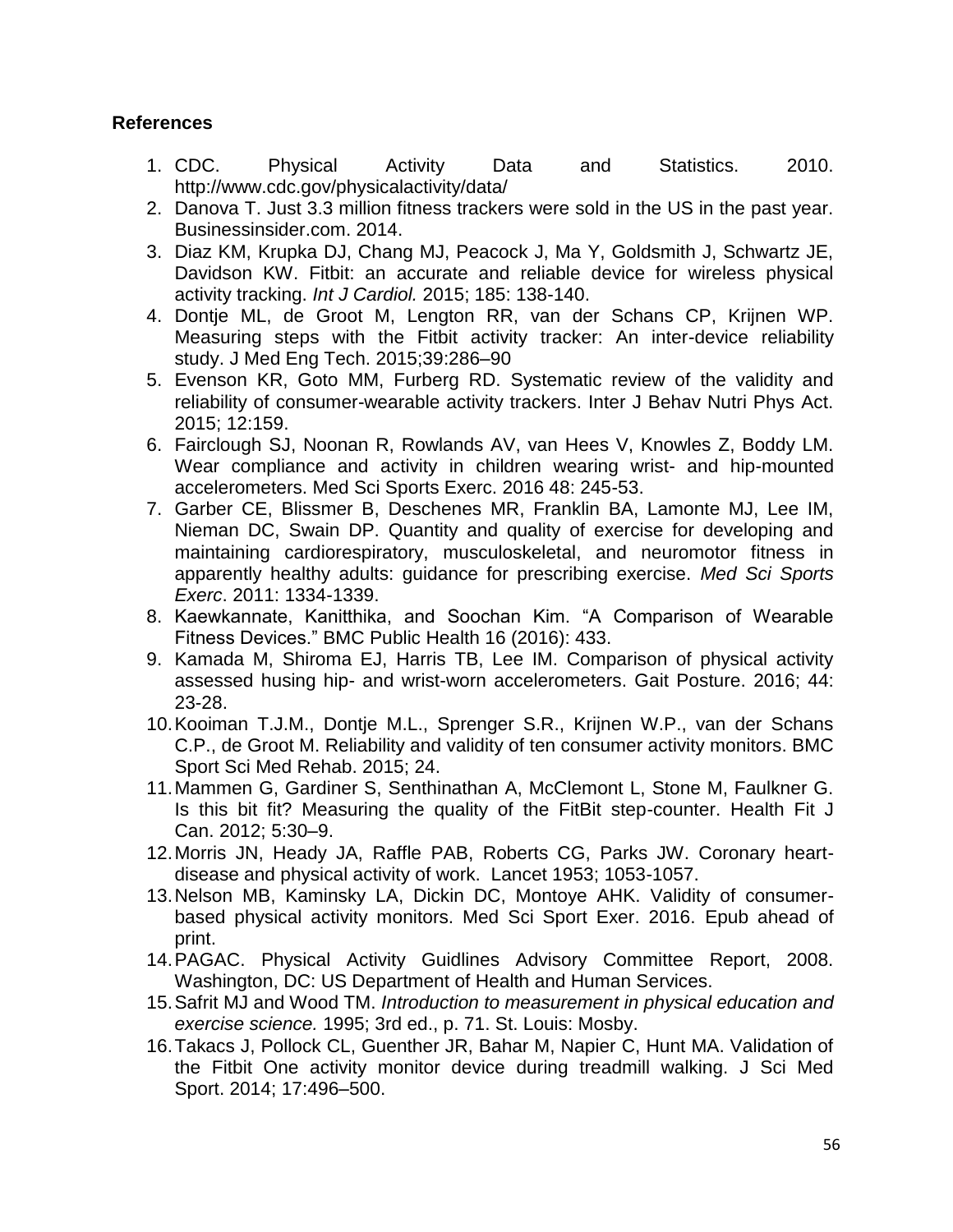- 17.Takacs J, Pollock CL, Guenther JR, Bahar M, Napier C, Hunt MA. Validation of the Fitbit One activity monitor device during treadmill walking. J Sci Med Sport. 2014;17:496–500.
- 18.Troiano RP, Berrigan D, Dodd KW, Masse LC, Tilert T, McDowell M. Physical activity in the United States measured by accelerometer. Med Sci Sports Exerc. 2008; 40: 181-188.
- 19.Troiano RP, McClain JJ, Brychta RJ, Chen KY. Evolution of accelerometer methods for physical activity research. Br J Sports Med. 2014; 48: 1019-23.
- 20.Wareham NJ and Rennie KL. The assessment of physical activity in individuals and populations: why try to be more precise about how physical activity is assessed? *Inter J Obesity*. 1998: 22; S30-S38.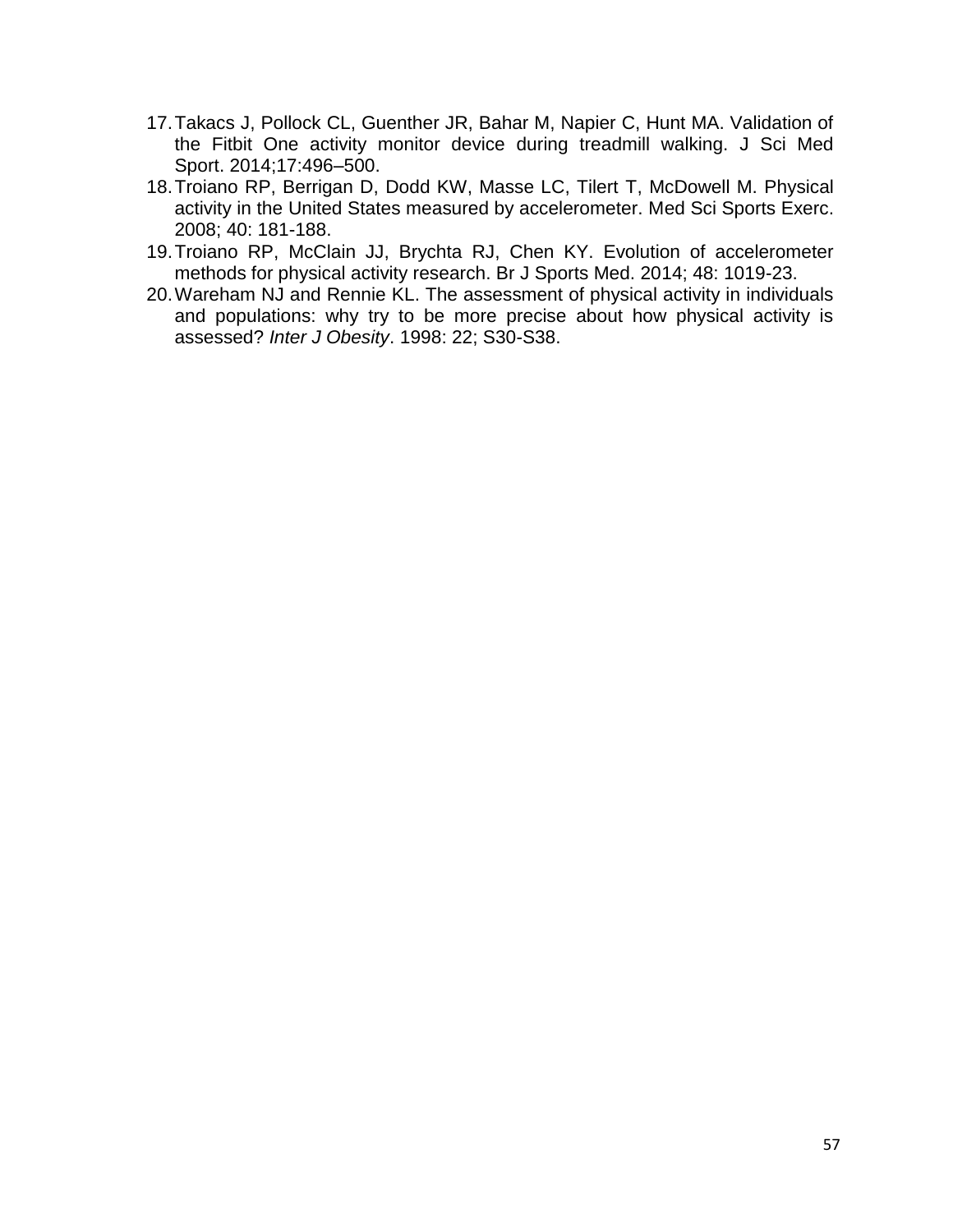

**Figure 1:** Intra-monitor reliability correlations for steps from the laboratory setting. All values are represented as intra-class correlations (ICCs) with standard error (SE) bars.  $*$  Indicates significant difference from FO.  $^{\#}$  Indicates significant difference from FZ.  $^+$ Indicates significant difference from JU.  $\,$ <sup>\$</sup> Indicates significant difference from FF.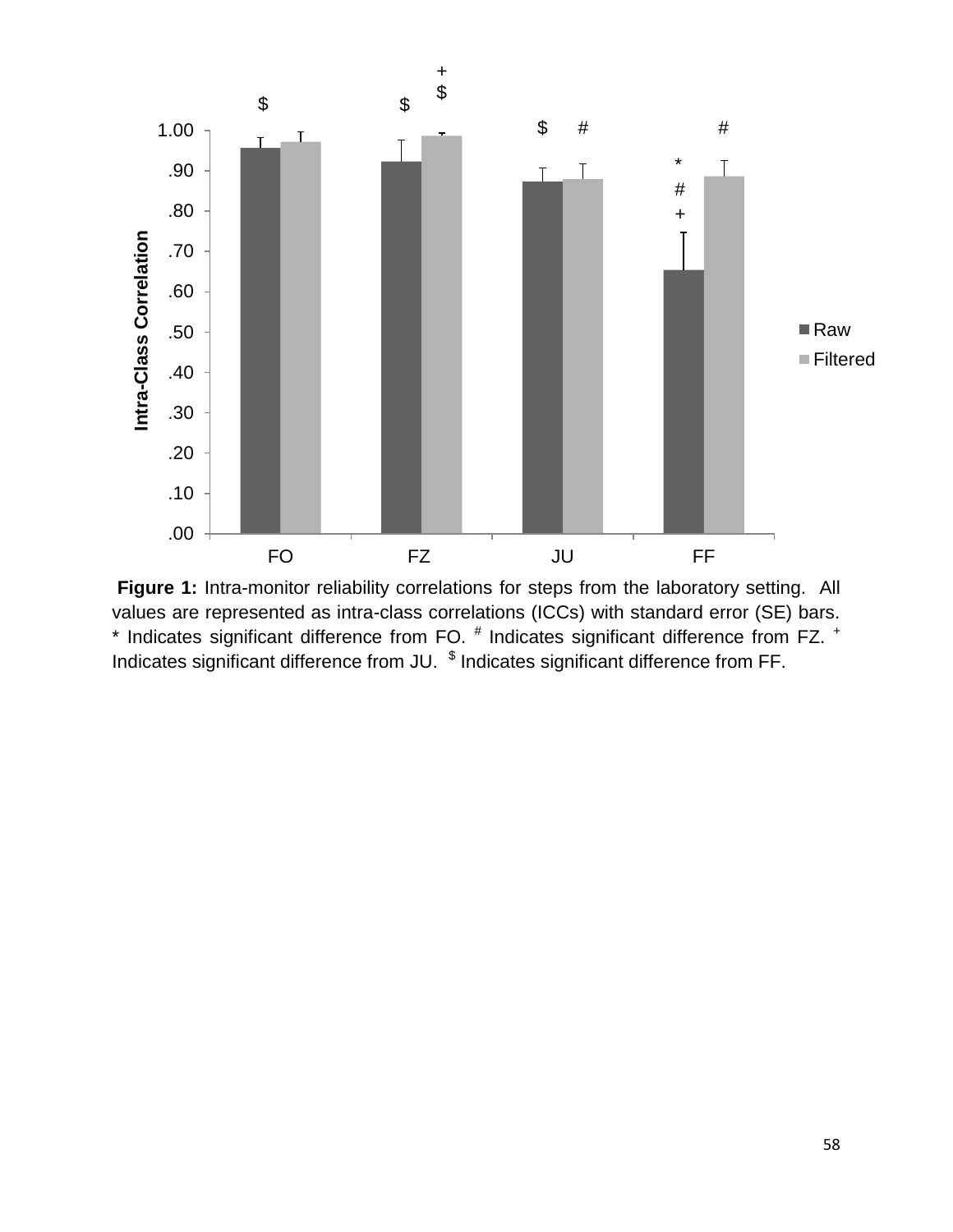

**Figure 2:** Intra-monitor reliability correlations for kcals from the laboratory setting. All values are represented as intra-class correlations (ICCs) with standard error (SE) bars.  $*$  Indicates significant difference from FO.  $^{\#}$  Indicates significant difference from FZ.  $^+$ Indicates significant difference from JU.  $\,$ <sup>\$</sup> Indicates significant difference from FF.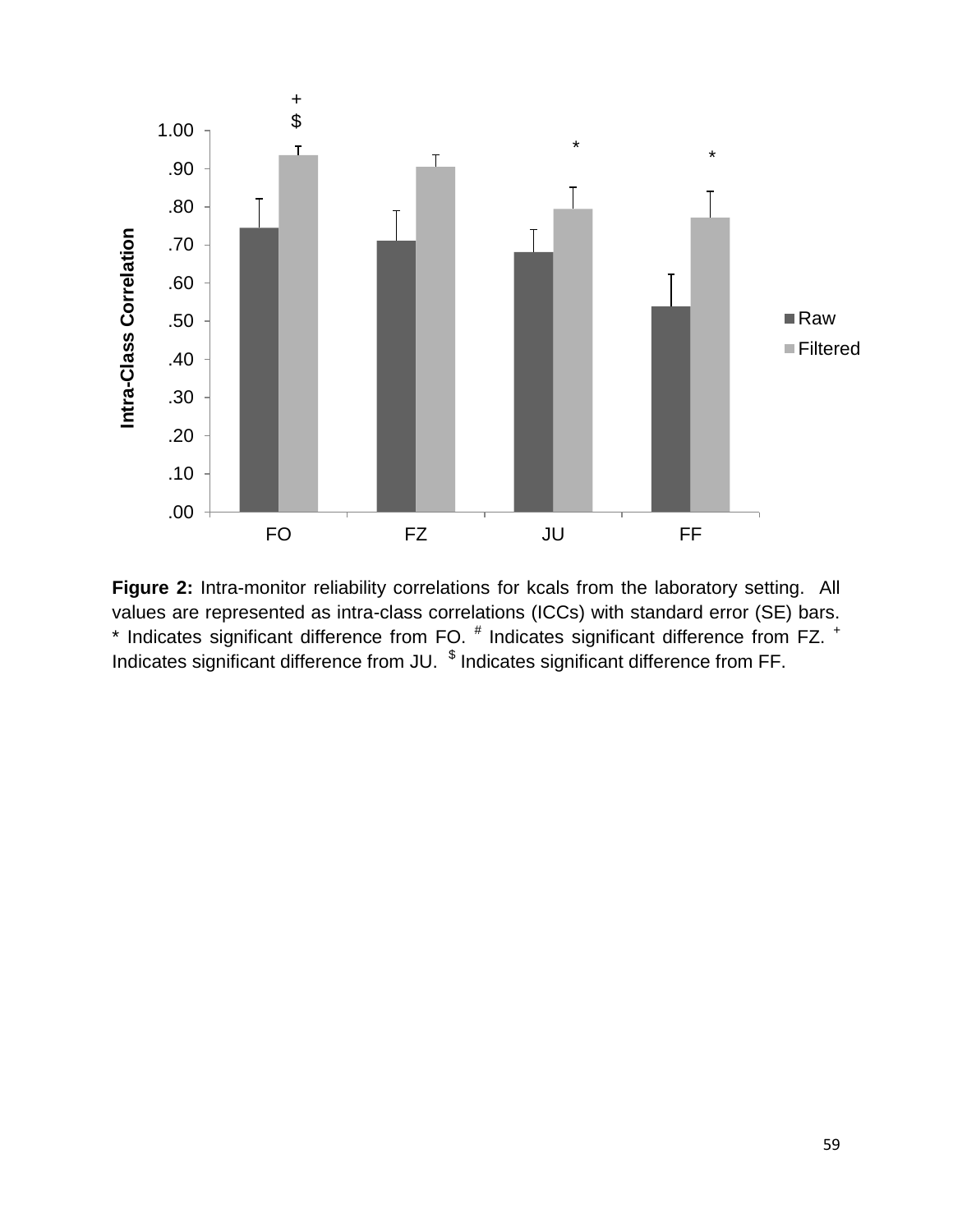

**Figure 3:** Inter-monitor reliability correlations for steps from the laboratory setting. All values are represented as correlations with SE bars. \* Indicates significant difference from FO. <sup>#</sup> Indicates significant difference from FZ. <sup>+</sup> Indicates significant difference from JU. <sup>\$</sup> Indicates significant difference from FF.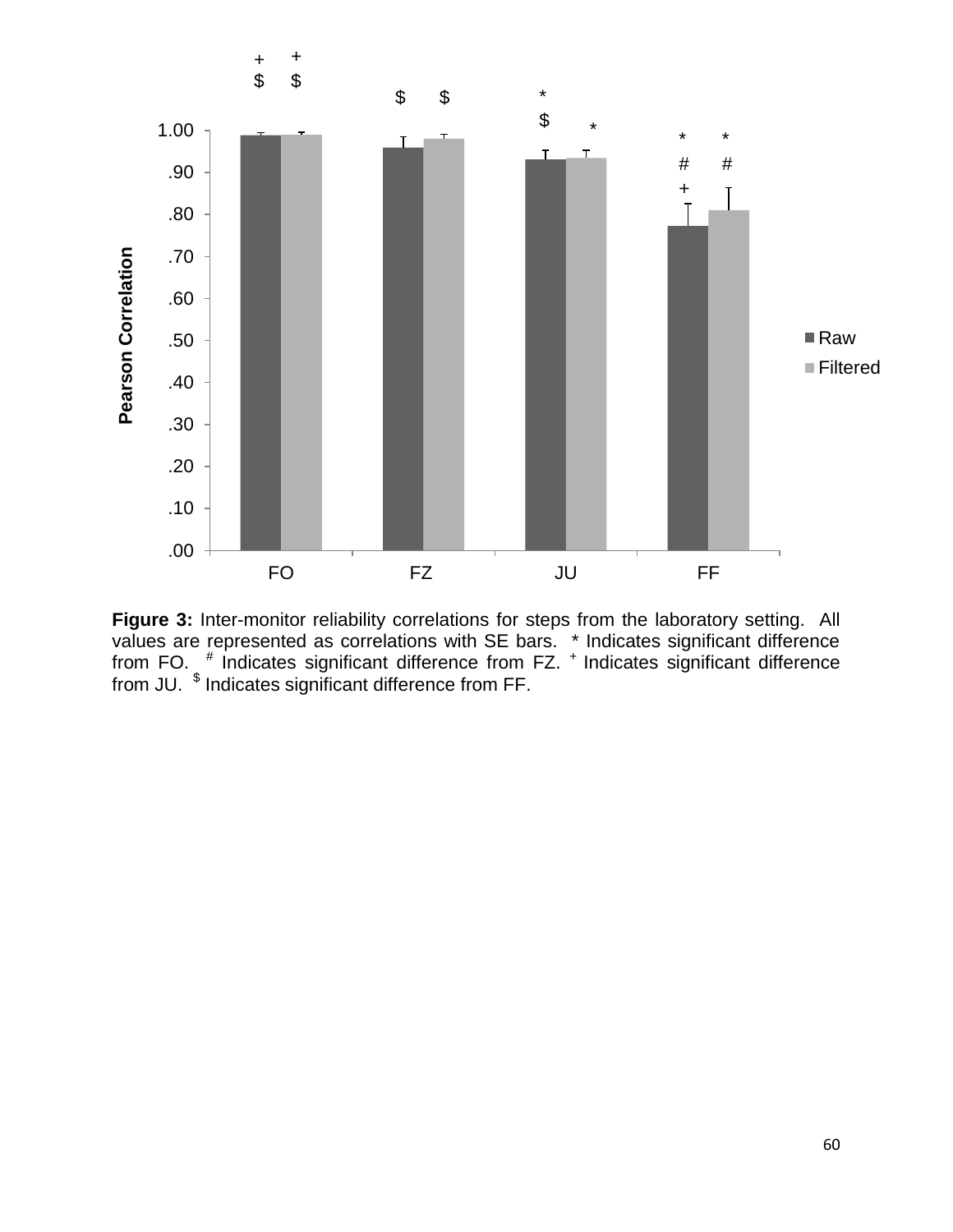

**Figure 4:** Inter-monitor reliability correlations for kcals from the laboratory setting. All values are represented as correlations with SE bars. \* Indicates significant difference from FO. <sup>#</sup> Indicates significant difference from FZ. <sup>+</sup> Indicates significant difference from JU. <sup>\$</sup> Indicates significant difference from FF.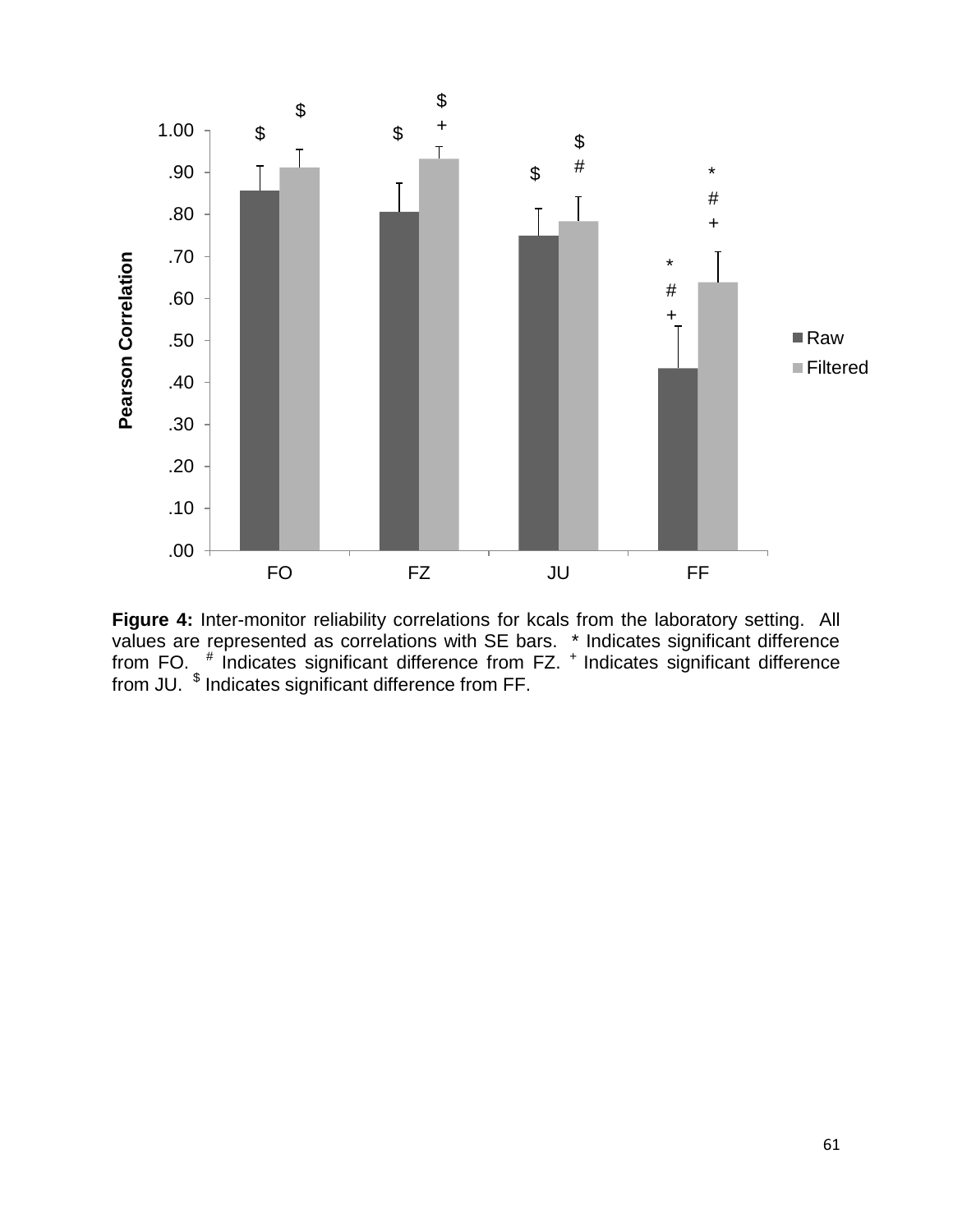|                        | All Participants  | $ICCs$ ( $n=28$ ) | Pearson (n=30)    | $FL$ Hip (n=15)   | FL Wrist (n=15)   |
|------------------------|-------------------|-------------------|-------------------|-------------------|-------------------|
| Age                    | $23.1 \pm 2.1$    | $23.0 \pm 2.1$    | $23.1 \pm 2.1$    | $23.8 \pm 2.4$    | $22.4 \pm 1.7$    |
| <b>BMI</b>             | $23.3 \pm 3.4$    | $23.4 \pm 3.5$    | $23.3 \pm 3.4$    | $23.3 \pm 2.7$    | $23.3 \pm 4.0$    |
| <b>Treadmill Brisk</b> | $3.3 \pm 0.2$     | $3.3 \pm 0.2$     | $3.3 \pm 0.2$     | $3.3 \pm 0.2$     | $3.4 \pm 0.2$     |
| Treadmill Jog          | $5.4 \pm 1.3$     | $5.5 \pm 1.3$     | $5.4 \pm 1.3$     | $5.2 \pm 1.4$     | $5.6 \pm 1.2$     |
| <b>Steps</b>           | $4,267 \pm 325.1$ | $4,304 \pm 314.3$ | $4,267 \pm 325.1$ | $4,234 \pm 346.1$ | $4,300 \pm 311.3$ |
| <b>Kcals</b>           | $261 \pm 56.4$    | $264 \pm 57.5$    | $261 \pm 56.4$    | $250 \pm 53.0$    | $273 \pm 59.3$    |

**Table 1:** Descriptive characteristics of participant groups and activities**.**

Age in years. BMI in kg<sup>\*</sup>m-<sup>2</sup>. Treadmill activities in miles per hour. Step and kcal statistics calculated using criterion data from the laboratory protocol. FL = free-living setting.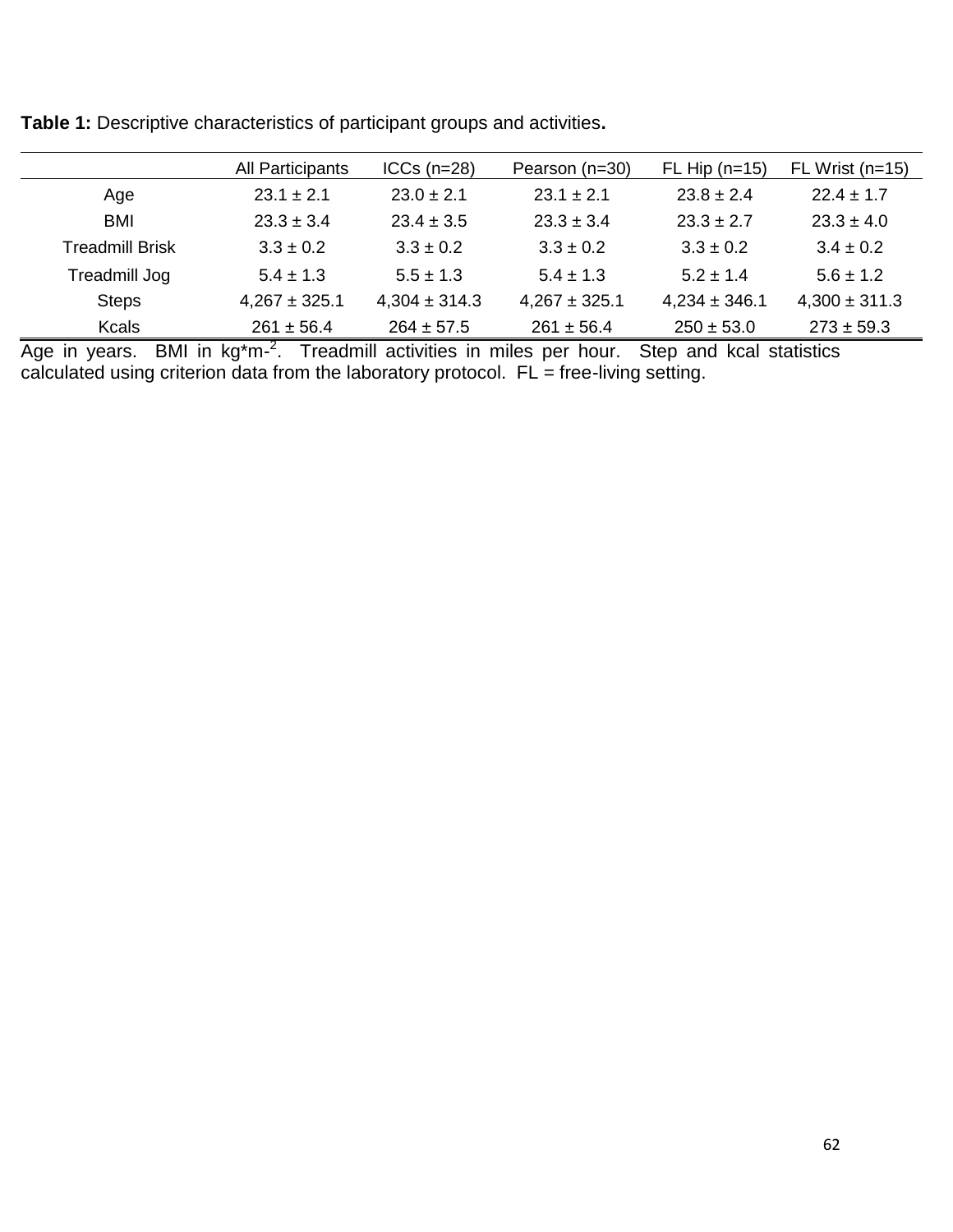| Activity          | <b>Description</b>                                                                       | <b>Steps</b>     | <b>Kcals</b>    |
|-------------------|------------------------------------------------------------------------------------------|------------------|-----------------|
| <b>Typing</b>     | Seated at desk, typing                                                                   | $0.0 \pm 0.0$    | $8.2 \pm 2.4$   |
| Reading           | Seated at desk, reading a magazine                                                       | $0.0 \pm 0.0$    | $8.2 \pm 1.8$   |
| Sweeping          | Swept confetti within an 15" x 6" area, hand<br>placement was chosen by participants     | $174.8 \pm 62.1$ | $17.0 \pm 4.1$  |
| Walk              | Slow walk on a treadmill at 2.0 mph                                                      | $471.0 \pm 41.1$ | $17.9 \pm 3.7$  |
| <b>Brisk Walk</b> | Brisk walk on a treadmill, participants selected<br>speed between 3.0-3.5 mph            | $581.5 \pm 56.5$ | $24.9 \pm 5.1$  |
| Jog               | Jogging on a treadmill, participants selected<br>speed between 4.0-8.0 mph               | 748.9 ± 102.4    | $46.3 \pm 14.4$ |
| Stairs*           | Ascended/descended a flight of stairs 5 times<br>at a self-selected pace                 | $126.4 \pm 29.0$ | $8.3 \pm 2.6$   |
|                   | * Indicates activity not completed within a structured amount of time. Data presented as |                  |                 |
|                   | Mean $\pm$ standard deviation (SD) from criterion data.                                  |                  |                 |

**Table 2:** Description of activities and average physical activity per activity.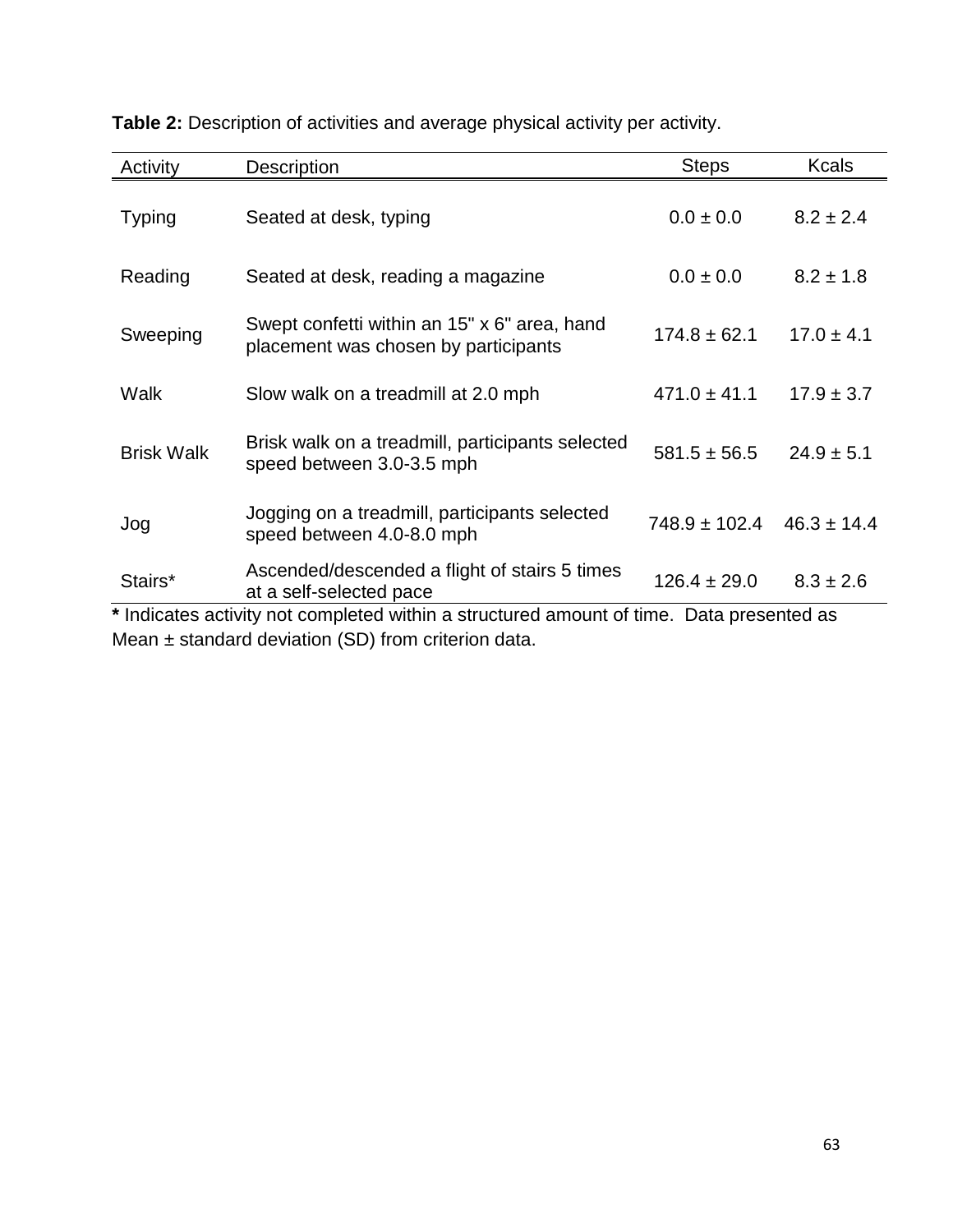|         |                          | FO             | FZ                       |              | JU           |                          | FF             |              |
|---------|--------------------------|----------------|--------------------------|--------------|--------------|--------------------------|----------------|--------------|
|         | <b>Steps</b>             | <b>Kcals</b>   | <b>Steps</b>             | <b>Kcals</b> | <b>Steps</b> | <b>Kcals</b>             | <b>Steps</b>   | <b>Kcals</b> |
| Intra-  | $\overline{\phantom{0}}$ |                | -                        |              |              | $\overline{\phantom{0}}$ | $\blacksquare$ |              |
| Raw     | 3.0                      | 3.0            | 5.5                      | 3.0          | 18.5         | 3.0                      | 0.0            | 0.1          |
| Refined | 3.0                      | 3.0            | 4.0                      | 3.0          | 16.0         | 3.0                      | 17.0           | 3.0          |
| Inter-  | $\overline{\phantom{0}}$ | $\blacksquare$ | $\overline{\phantom{0}}$ |              |              | $\blacksquare$           | $\blacksquare$ |              |
| Raw     | 12.7                     | 10.1           | 29.7                     | 64.3         | 51.8         | 12.2                     | 287.0          | 111.3        |
| Refined | 11.5                     | 3.6            | 21.2                     | 62.8         | 50.1         | 10.5                     | 245.0          | 15.9         |

**Table 3:** Median of the absolute differences between bouts (intra) and between monitors (inter).

 $\overline{FO}$  = Fitbit One. FZ = Fitbit Zip. JU = Jawbone Up24. FF = Fitbit Flex.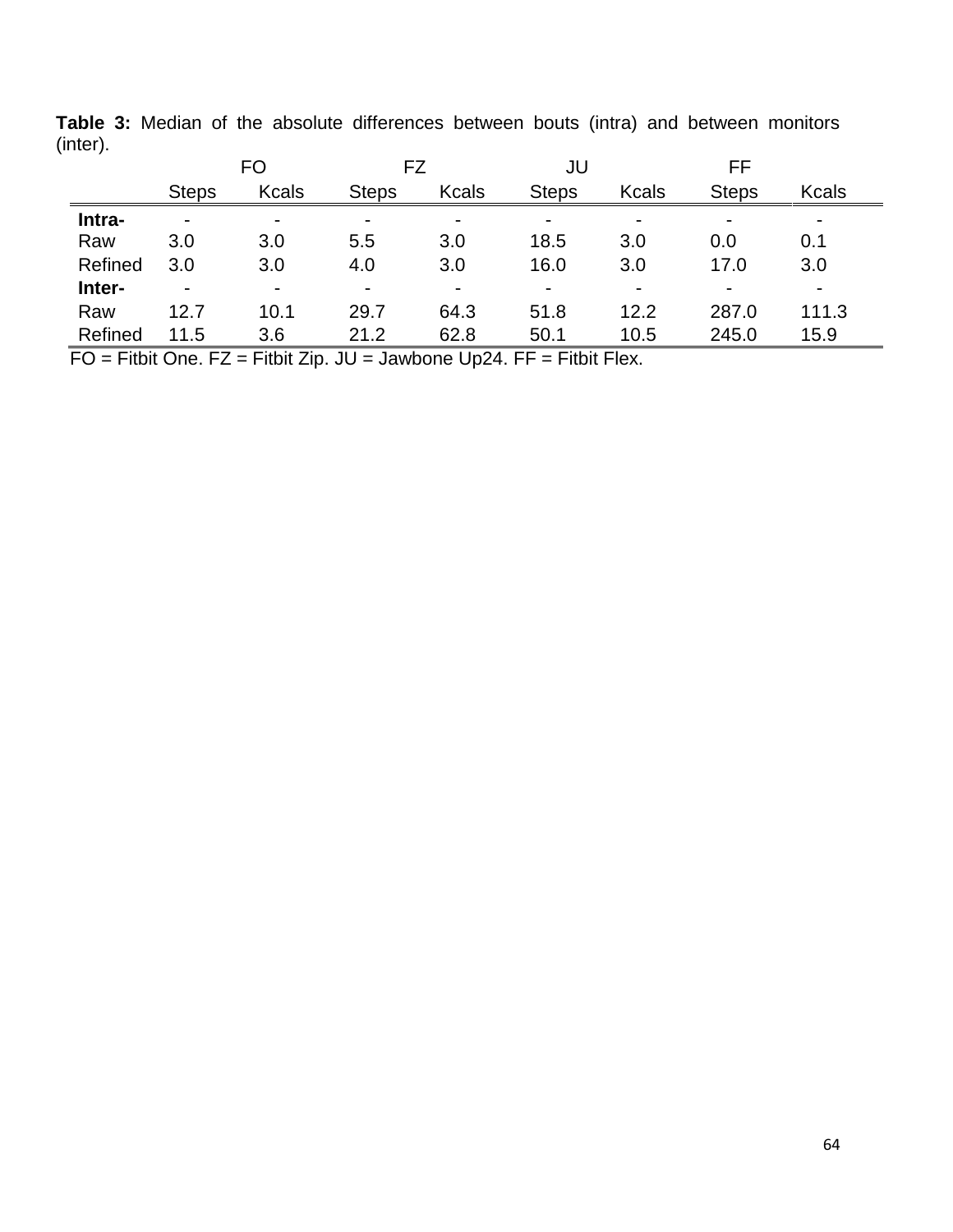**Table 5:** Median of the absolute percent differences between bouts (intra) and between monitors (inter).

|                 |              | FO             |              | FZ           |              | JU           |              | FF           |
|-----------------|--------------|----------------|--------------|--------------|--------------|--------------|--------------|--------------|
|                 | <b>Steps</b> | Kcals          | <b>Steps</b> | <b>Kcals</b> | <b>Steps</b> | <b>Kcals</b> | <b>Steps</b> | <b>Kcals</b> |
| Intra-          | -            | $\blacksquare$ |              |              |              |              |              |              |
| Raw             | 0.7%         | 15.4%          | 1.0%         | 16.1%        | 4.6%         | 25.0%        | 5.6%         | 18.2%        |
| <b>Filtered</b> | 0.7%         | 16.7%          | 0.8%         | 16.1%        | 4.5%         | 22.2%        | 5.1%         | 15.4%        |
| Inter-          |              |                |              |              |              |              |              |              |
| Raw             | 0.1%         | 9.8%           | 0.2%         | 11.8%        | 1.0%         | 18.9%        | 2.3%         | 16.0%        |
| Filtered        | 0.1%         | 10.5%          | 0.2%         | 11.8%        | 1.0%         | 18.2%        | 2.1%         | 15.4%        |

 $FO$  = Fitbit One. FZ = Fitbit Zip. JU = Jawbone Up24. FF = Fitbit Flex.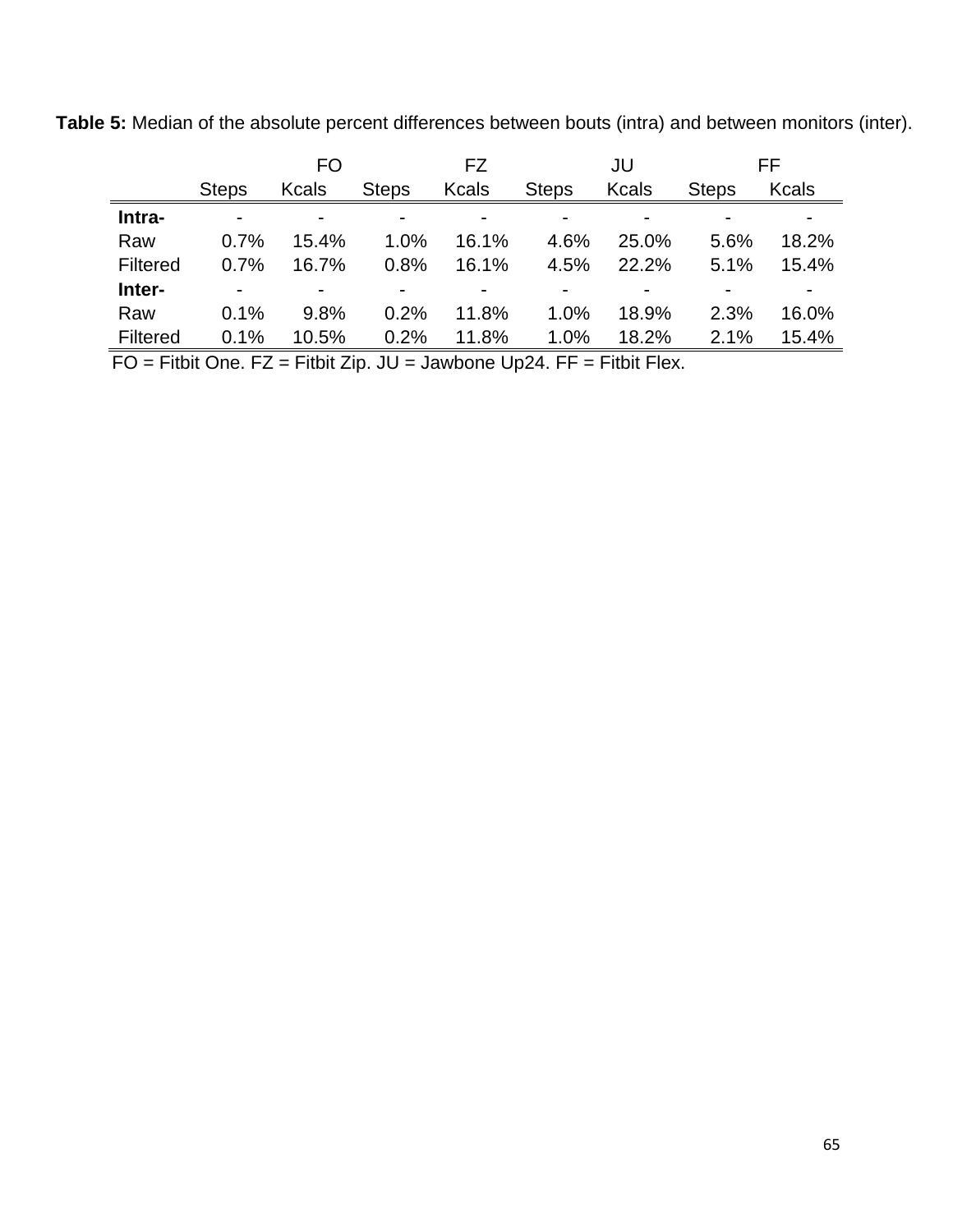|           |              | Raw  | Refined |
|-----------|--------------|------|---------|
|           | <b>Steps</b> | 35   | 35      |
| <b>FO</b> | <b>Kcals</b> | 34   | 34      |
|           | Amins        | 0    | 0       |
|           | <b>Steps</b> | 134  | 128     |
| FZ        | <b>Kcals</b> | 60   | 60      |
|           | Amins        | ∩    | O       |
|           | <b>Steps</b> | 763  | 731     |
| JU        | <b>Kcals</b> | 26   | 26      |
|           | Amins        | 6    | 6       |
|           | <b>Steps</b> | 1824 | 154     |
| FF        | <b>Kcals</b> | 88   | 88      |
|           | Amins        | 6    |         |

**Table 4:** Median of the mean absolute differences between monitors in the free-living setting.

 $\overline{FO}$  = Fitbit One. FZ = Fitbit Zip. JU = Jawbone Up24. FF = Fitbit Flex. Amins = Active Minutes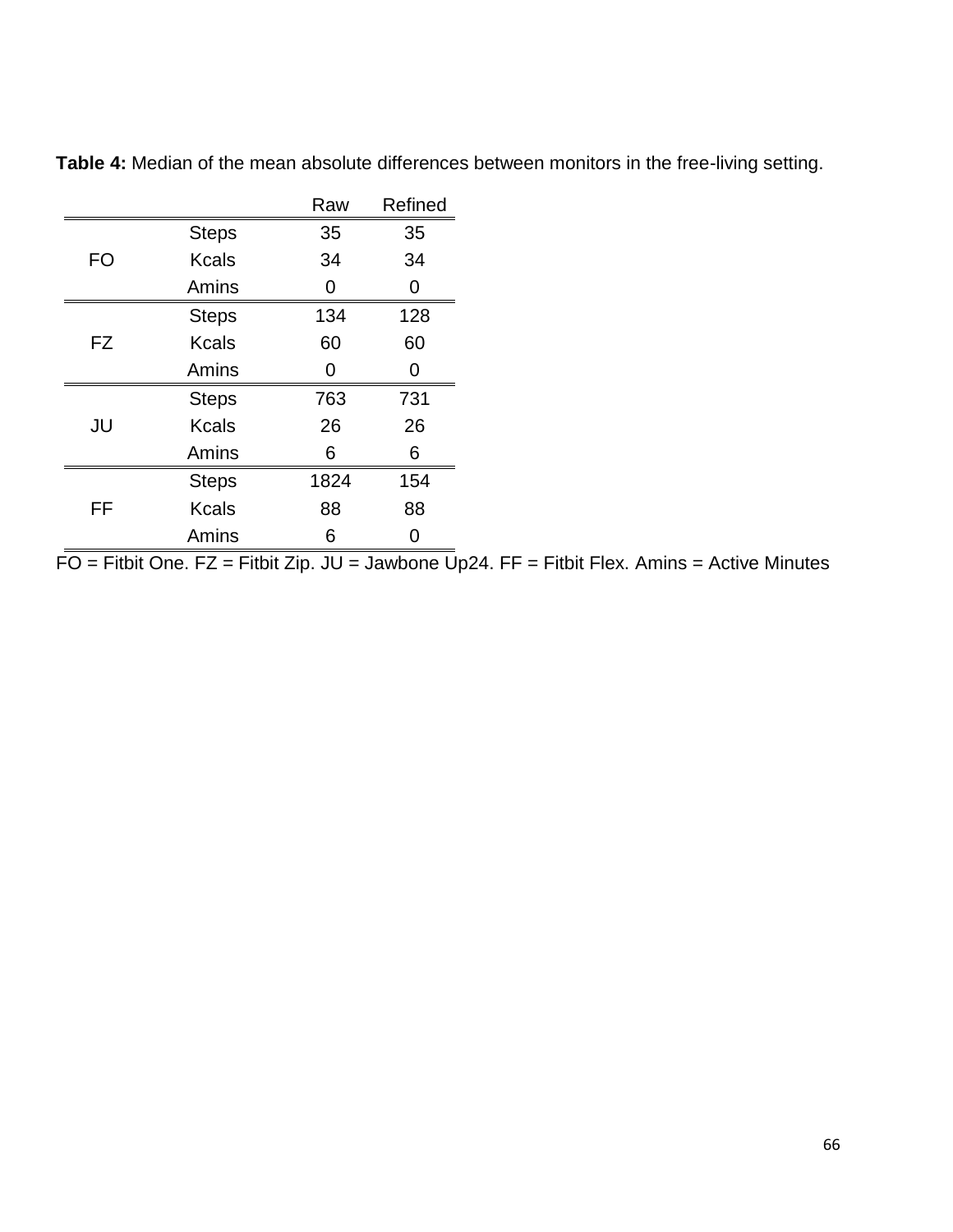|                    | FO   | FZ   | JU    | FF    |
|--------------------|------|------|-------|-------|
| Intra-             |      |      |       |       |
| Raw                |      |      |       |       |
| <b>Steps</b>       | 0.0% | 1.4% | 7.1%  | 1.0%  |
| <b>Kcals</b>       | 0.0% | 1.4% | 7.1%  | 1.0%  |
| Intra-             |      |      |       |       |
| <b>Filtered</b>    |      |      |       |       |
| <b>Steps</b>       | 4.8% | 8.6% | 15.7% | 18.1% |
| <b>Kcals</b>       | 2.1% | 5.2% | 11.9% | 13.8% |
| Inter-             |      |      |       |       |
| Raw                |      |      |       |       |
| <b>Steps</b>       | 0.0% | 1.4% | 6.2%  | 4.3%  |
| <b>Kcals</b>       | 0.0% | 1.4% | 6.2%  | 4.3%  |
| Inter-             |      |      |       |       |
| <b>Filtered</b>    |      |      |       |       |
| <b>Steps</b>       | 7.1% | 6.7% | 16.2% | 16.2% |
| <b>Kcals</b>       | 4.0% | 4.8% | 10.2% | 13.8% |
| <b>Free-Living</b> |      |      |       |       |
| Raw                |      |      |       |       |
| <b>Steps</b>       | 0.0% | 0.0% | 2.2%  | 6.7%  |
| <b>Kcals</b>       | 0.0% | 0.0% | 0.0%  | 0.0%  |
| Amins              | 2.2% | 2.2% | 2.2%  | 11.1% |
| <b>Free-Living</b> |      |      |       |       |
| <b>Filtered</b>    |      |      |       |       |
| <b>Steps</b>       | 0.0% | 1.1% | 4.4%  | 8.9%  |
| <b>Kcals</b>       | 0.0% | 0.0% | 0.0%  | 0.0%  |
| Amins              | 4.4% | 2.2% | 2.2%  | 11.1% |

**Table 5:** Percentage of data removed per monitor, variable, and analysis.

 $FO = \overline{Fitbit One}$ .  $FZ = \overline{Fitbit Zip}$ . JU = Jawbone Up24.  $\overline{FF} = \overline{Fitbit}$  Flex. Amins = Active Minutes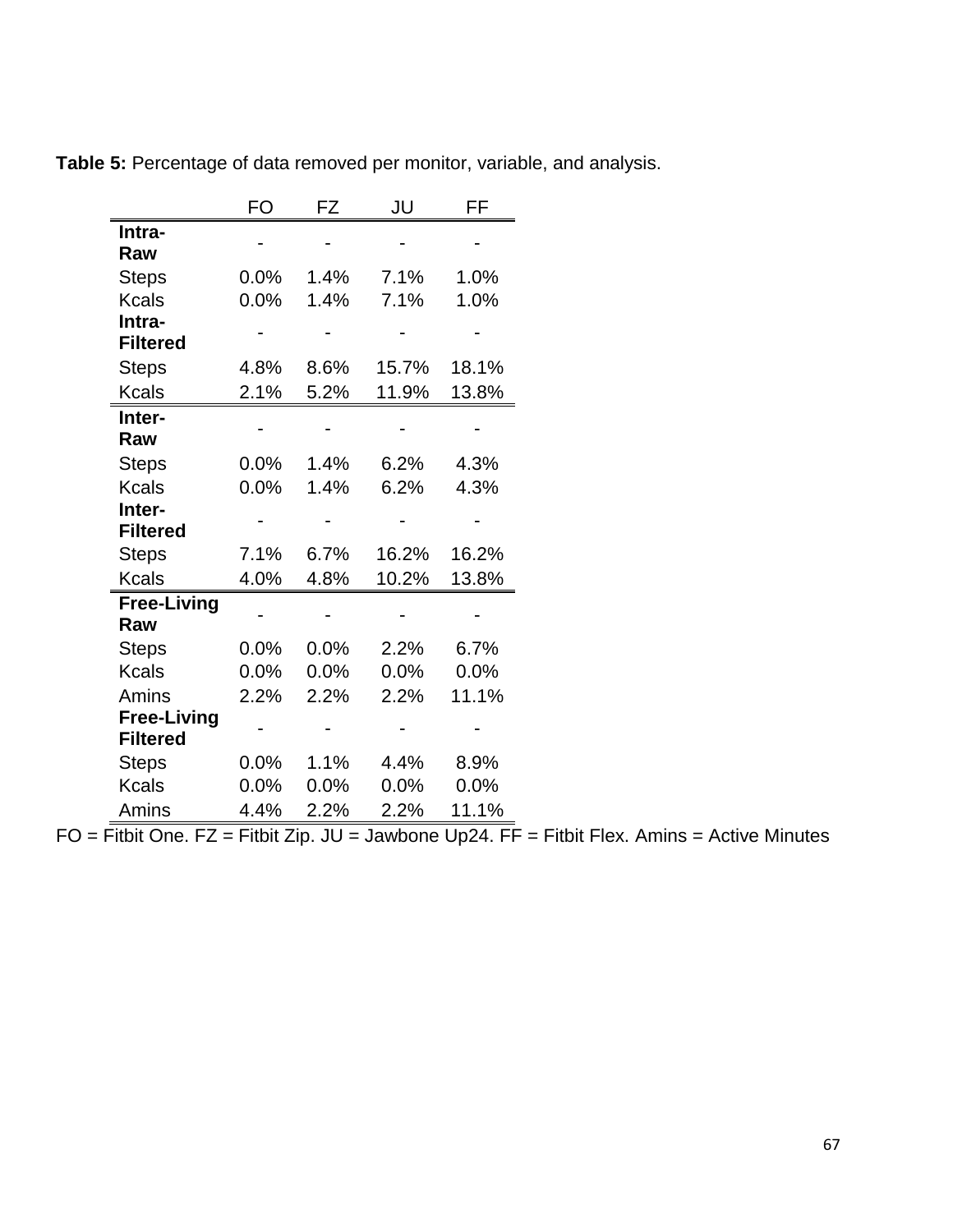#### **Chapter V**

## **Summary and Conclusions**

The present study assessed the intra- and inter-monitor reliability of four consumer-based physical activity monitors (CPAMs), the Fitbit One (FO), Jawbone Up24 (JU), Fitbit Flex (FF), and the Fitbit Zip (FZ), to estimate steps and Calories (kcals) using a highly controlled activity protocol. Additionally, the inter-monitor reliability of the aforementioned monitors was assessed in a free-living setting for steps, kcals, and active minutes. Another purpose of this study was to compare the reliability of these CPAMs against one another to determine if any monitor significantly outperformed the others or if there were any monitors which performed significantly worse than the others.

The authors hypothesized that all CPAMs would have strong intra- and intermonitor reliability  $(≥ 0.80)$  during the laboratory protocol but that the hip-mounted CPAMs (FO and FZ) would have significantly higher intra- and inter-monitor reliability than the wrist-mounted CPAMs (JU and FF). The authors also hypothesized than correlations in the free-living setting would be weaker than those measured in the laboratory setting for each respective monitor.

Findings from the intra-monitor reliability analysis did not support the authors' hypotheses. Most raw step ICCs were strong with the exception of the FF; once filtered for technical errors, all monitors had strong reliability. All of the raw kcal ICCs were moderately strong but following the filtering process, the hip-mounted CPAMs met "strong" criteria. Results from the inter-monitor reliability analysis were similar; all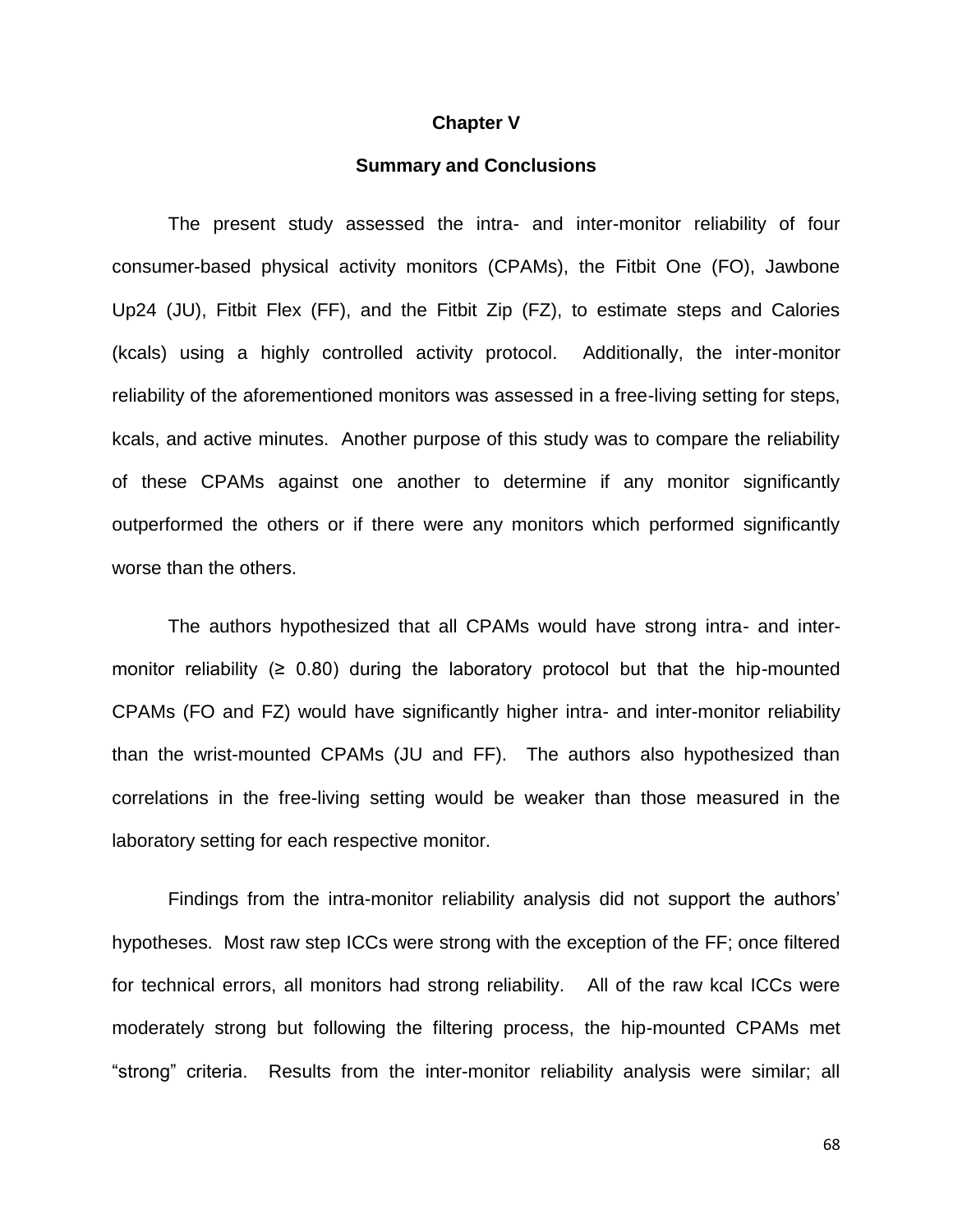CPAMs had raw correlations  $\geq 0.80$  for steps with the exception of the FF; but once filtered, it met "strong" criteria. Raw, kcal correlations for the hip-mounted CPAMs were strong, the JU was moderately strong, and the FF's correlation was weak. After being filtered, the hip-mounted CPAMs were strong and the wrist-mounted CPAMs were moderately strong. Correlations calculated using raw step data from the free-living portion of this study were strong for the FO, FZ, and JU but was moderately strong for the FF; the filtering process did not improve any of the classifications. Kcal correlations from the free-living portion were strong for the FZ and JU, moderate for the FF, and weak for the FO. None of the free-living data was affected by the filtering process therefore, none of the classifications were changed. Active minute correlations were strong for the FO and JU but weak for the FZ and FF; after being filtered, the FF correlation improved to "strong" but the FZ did not change classifications. In conclusion, these data support the use of CPAMs as instruments to track changes in PA habits over time via the steps variable.

#### **Recommendations for Future Research**

Future research should include activity bouts which last a minimum of 10 minutes; Fitbit algorithms require a minimum of 10 minutes in a given bout in order to accumulate active minutes and therefore longer bouts must be used to assess reliability of the active minutes variable. The activity protocol could also include more activities of daily living (e.g. folding laundry, making a bed). Including such activities would improve the generalizability of each CPAM's intra- and inter-monitor reliability.

Additionally, the present study investigated monitors which have since been succeeded by other models. These newer models produce the same PA variables as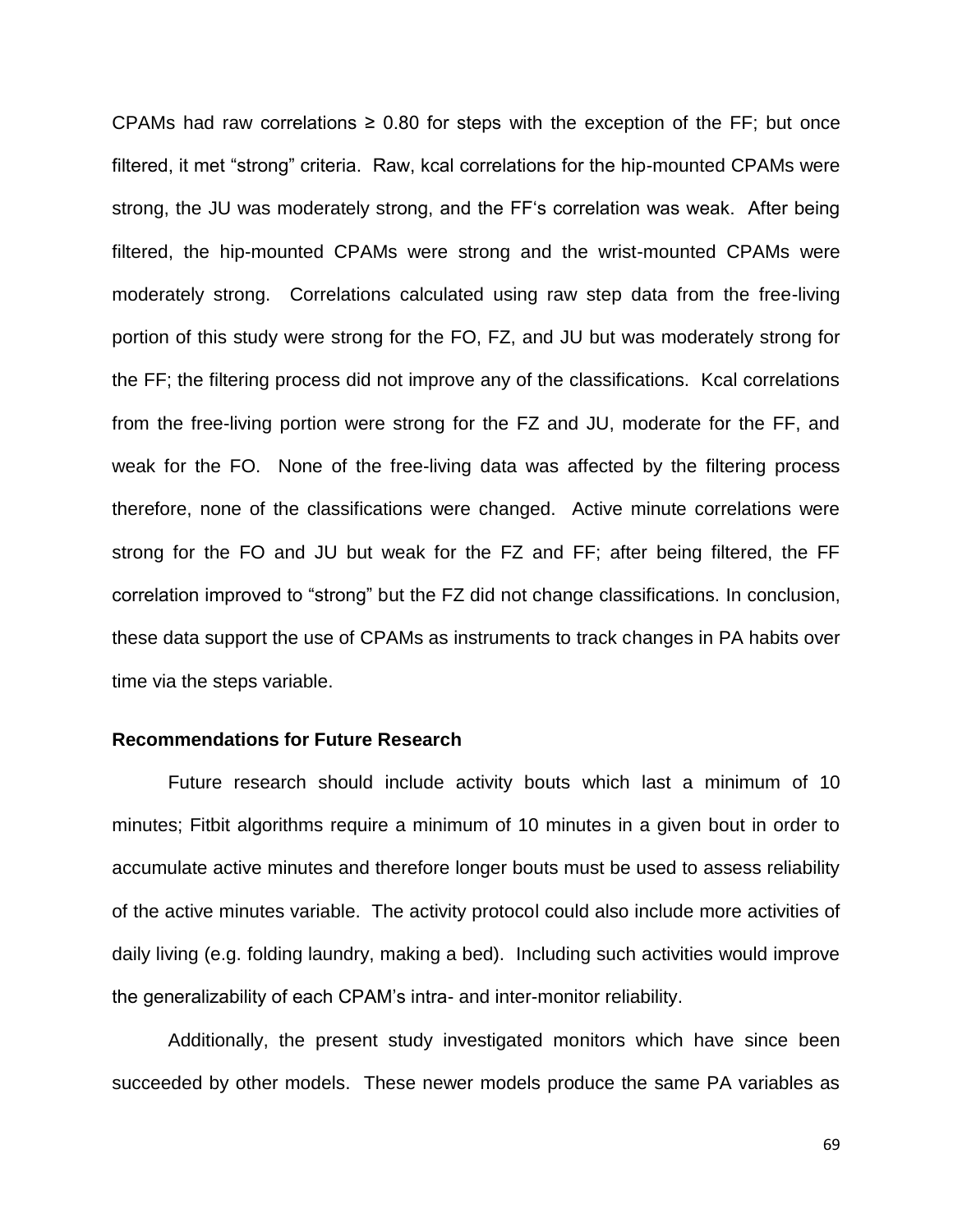those researched in this study as well as heart rate, ambulatory pace, and sedentary time. Future research should assess the intra- and inter-monitor reliability of these more recent models and all the PA variables which they produce.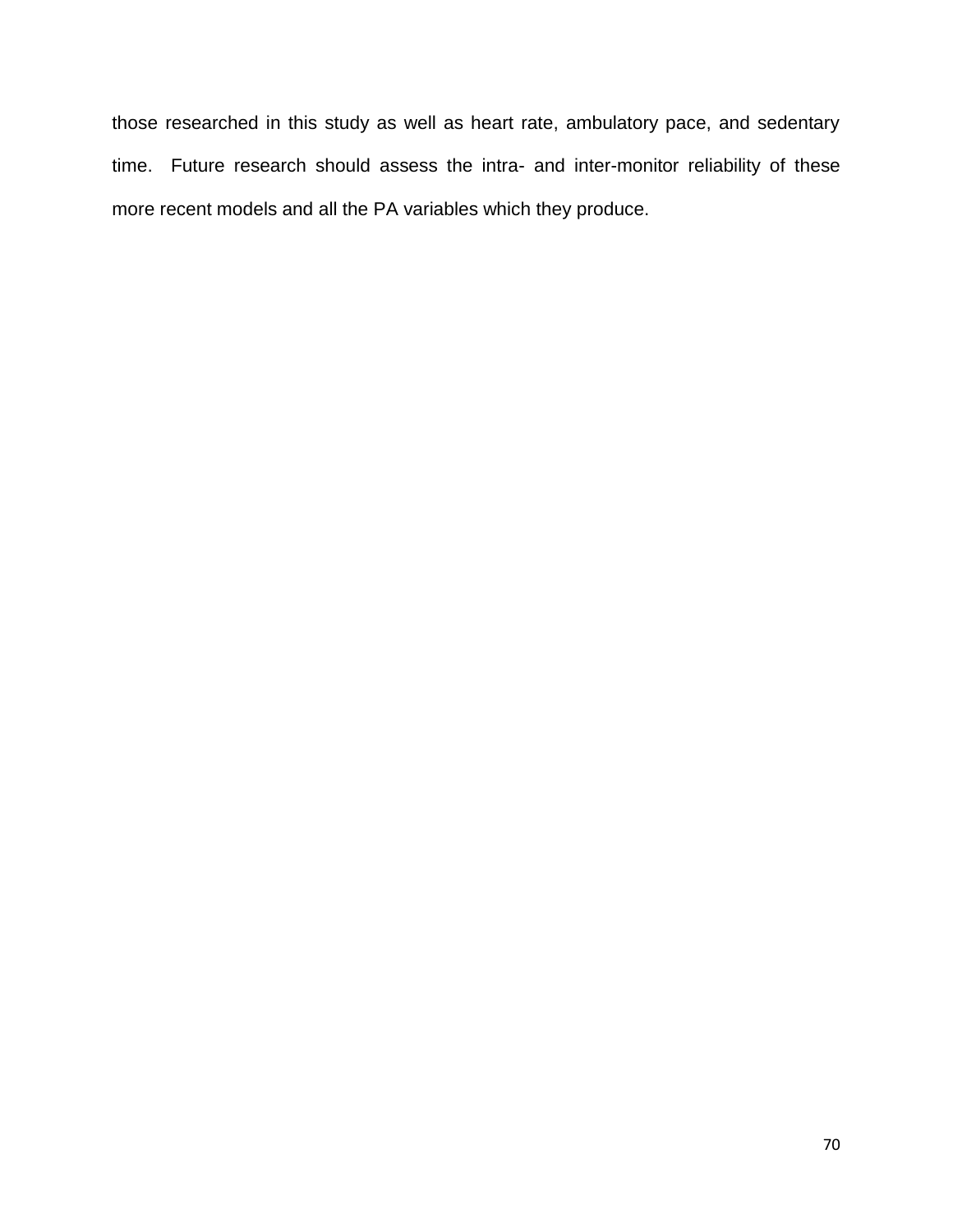# **References**

- 1. Albanes D, Conway JM, Taylor PR. Validation and comparison of eight physical activity questionnaires. *Epidemiology.* 1990; 1:65-71.
- 2. Bai Y, Welk GJ, Nam YH, Lee JA, Lee JM, Kim Y et al. Comparison of consumer and research monitors under semistructured settings. Med Sci Sports Exercise. 2015, in press.
- 3. Bastian T, Maire A, Dugas J, Ataya A, Villars C, Gris F, Perrin E, Caritu Y, Doron M, Blanc S, Ballon Pierre, Simon C. J Appl Physiol. 2015; 118: 716-722.
- 4. Blair SN and Connelly JC. How much physical activity should we do? The case for moderate amounts and intensities of physical activities. *Research Quarterly.*  1996: 193-205.
- 5. Butcher LR, Thomas A, Blackx K, Roberts A, Webb R, Morris K. Low-intensity exercise exerts beneficial effects on plasma lipids via PPARγ. Med Sports Sci Exer. 2008; 1263-70.
- 6. Case MA, Burwick HA, Volpp KG, Patel MS. Accuracy of smartphone applications and wearable devices for tracking physical activity data. JAMA. 2015; 313:625–6.
- 7. CDC. Physical Activity Data and Statistics. 2010. http://www.cdc.gov/physicalactivity/data/
- 8. Clemes SA and Biddle SJH. The use of pedometers for monitoring physical activity in children and adolescents: measurement and considerations. J Physical Act Health. 2013; 249-262.
- 9. Cocate PG, de Oliveira A, Hermsdorff HHM, Alfenas RC, Amorim PRS, Longo GZ, Peluzio MCG, Faria FR, Natali AJ. Benefits and relationship of steps walked per day to cardiometabolic risk factor in Brazilian middle-aged men. J Sci Med Sport. 2014; 283-287.
- 10.Dannecker KL, Sazonova NA, Melanson EL, Sazonov ES, Browning RC. A comparison of energy expenditure estimation of several physical activity monitors. Med Sci Sports Exerc. 2013; 45:2105–12.
- 11.Danova T. Just 3.3 million fitness trackers were sold in the US in the past year. Businessinsider.com. 2014.
- 12.Diaz KM, Krupka DJ, Chang MJ, Peacock J, Ma Y, Goldsmith J, Schwartz JE, Davidson KW. Fitbit: an accurate and reliable device for wireless physical activity tracking. *Int J Cardiol.* 2015; 185: 138-140.
- 13.Dontje ML, de Groot M, Lengton RR, van der Schans CP, Krijnen WP. Measuring steps with the Fitbit activity tracker: An inter-device reliability study. J Med Eng Tech. 2015;39:286–90
- 14.Dowd KP, Harrington DM, Donnelly AE. Criterion and concurrent validity of the activPAL professional physical activity monitor in adolescent females. *PLOS One.* 7: 1-9.
- 15.Elia M and Livesey G. Energy expenditure and fuel selection in biological systems: the theory and practice of calculations based on indirect calorimetry and tracer methods. World Rev Nutr Diet. 1992; 70: 68-131.
- 16.Evenson KR, Goto MM, Furberg RD. Systematic review of the validity and reliability of consumer-wearable activity trackers. Inter J Behav Nutri Phys Act. 2015; 12:159.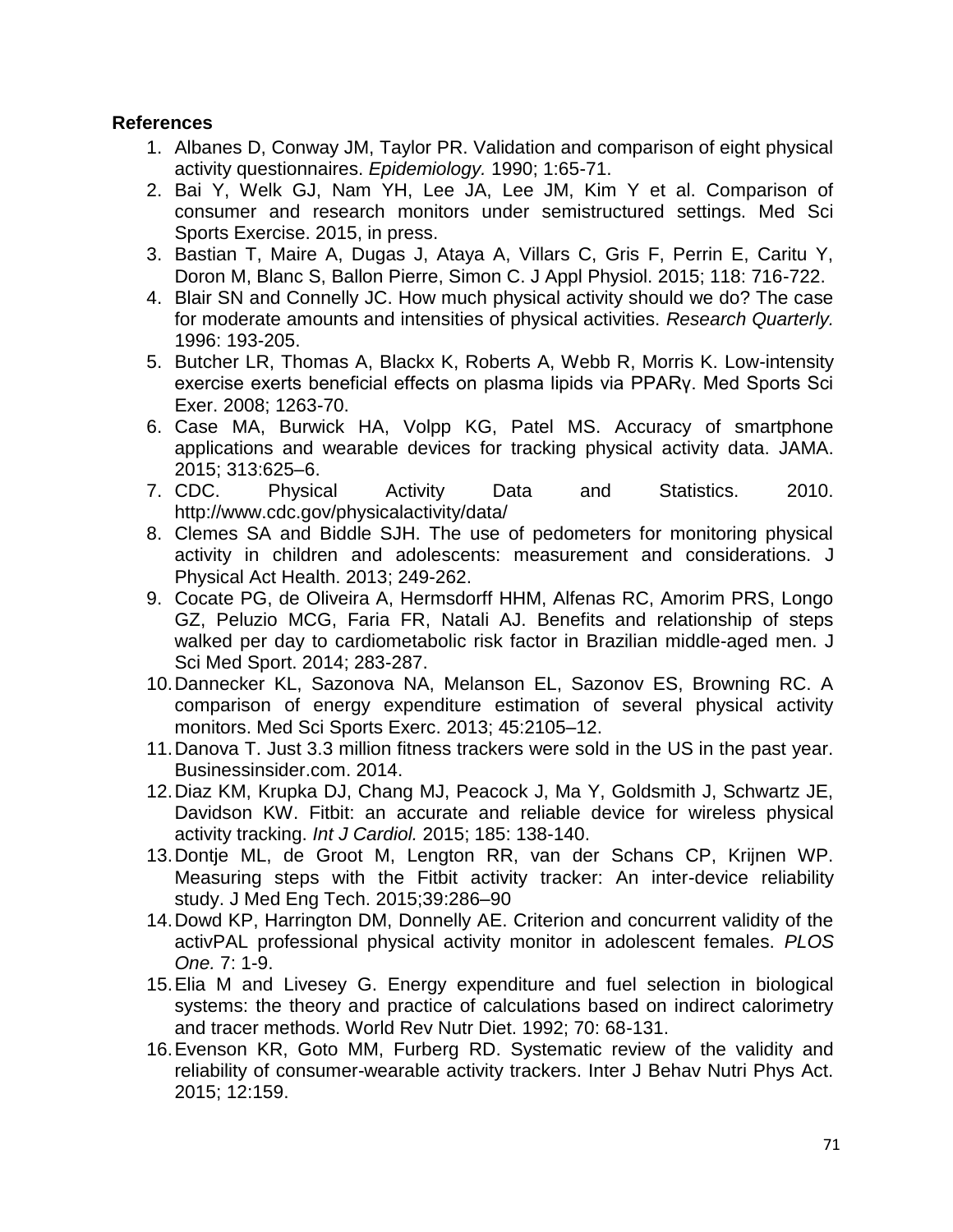- 17.Fairclough SJ, Noonan R, Rowlands AV, van Hees V, Knowles Z, Boddy LM. Wear compliance and activity in children wearing wrist- and hip-mounted accelerometers. Med Sci Sports Exerc. 2016 48: 245-53.
- 18.Ferguson T, Rowlands AV, Olds T, Maher C. The validity of consumer-level activity monitors in healthy adults worn in free-living conditions: a cross sectional study. *IntJ Behav Nutr Phys Act.* 2015; 12:42.
- 19.Freedson PS, Melanson E, Sirard J. Calibration of the computer science and applications, inc. accelerometer. *Med Sci Sports Exerc.* 1998; 30: 777-81.
- 20.Garber CE, Blissmer B, Deschenes MR, Franklin BA, Lamonte MJ, Lee IM, Nieman DC, Swain DP. Quantity and quality of exercise for developing and maintaining cardiorespiratory, musculoskeletal, and neuromotor fitness in apparently healthy adults: guidance for prescribing exercise. *Med Sci Sports Exerc*. 2011: 1334-1339.
- 21.Jakicic JM, Clark K, Coleman E, Donnelly JE, Foreyt J, Melanson E, Volek J, Volpe SL. Appropriate intervention strategies for weight loss and prevention of weight regain in adults. Med Sci Sport Exer. 2001; 2145-2156.
- 22.Kaewkannate, Kanitthika, and Soochan Kim. "A Comparison of Wearable Fitness Devices." BMC Public Health 16 (2016): 433.
- 23.Kajioka T, Shimokata H, Sato Y. The effect of daily walking on body fat distribution. Enviro Health and Prev Med. 2000; 85-89.
- 24.Kamada M, Shiroma EJ, Harris TB, Lee IM. Comparison of physical activity assessed husing hip- and wrist-worn accelerometers. Gait Posture. 2016; 44: 23-28.
- 25.Kooiman T.J.M., Dontje M.L., Sprenger S.R., Krijnen W.P., van der Schans C.P., de Groot M. Reliability and validity of ten consumer activity monitors. BMC Sport Sci Med Rehab. 2015; 24.
- 26.Laurson KR, Welk GJ, Eisenmann JC. Estimating physical activity in children: impact of pedometer wear time and metric. J Phys Act Health. 2015; 12: 124- 131.
- 27.Lee JM, Kim Y, Welk GJ. Validity of consumer-based physical activity monitors. Med Sci Sports Exerc. 2014; 46:1840–8.
- 28.Mammen G, Gardiner S, Senthinathan A, McClemont L, Stone M, Faulkner G. Is this bit fit? Measuring the quality of the FitBit step-counter. Health Fit J Can. 2012; 5:30–9.
- 29.Meyers J, Prakash M, Froelicher V, Partington S, Atwood JE. Exercise capacity and mortality among men referred for exercise testing. NEJM 2002; 793-801.
- 30.Morris JN, Heady JA, Raffle PAB, Roberts CG, Parks JW. Coronary heartdisease and physical activity of work. Lancet 1953; 1053-1057.
- 31.Nelson MB, Kaminsky LA, Dickin DC, Montoye AHK. Validity of consumerbased physical activity monitors. Med Sci Sport Exer. 2016.
- 32.Nybo L, Sundstrup E, Jakobson MD, Mohr M, Hornstrup T, Simonsen L, Bulow J, Randers MB, Nielsen JJ, Aagaard P, Krustrup P. High-intensity training versus traditional exercise interventions for promoting hearlth. Med Sci Sport Exer. 2010; 1951-1968.
- 33.PAGAC. Physical Activity Guidlines Advisory Committee Report, 2008. Washington, DC: US Department of Health and Human Services.